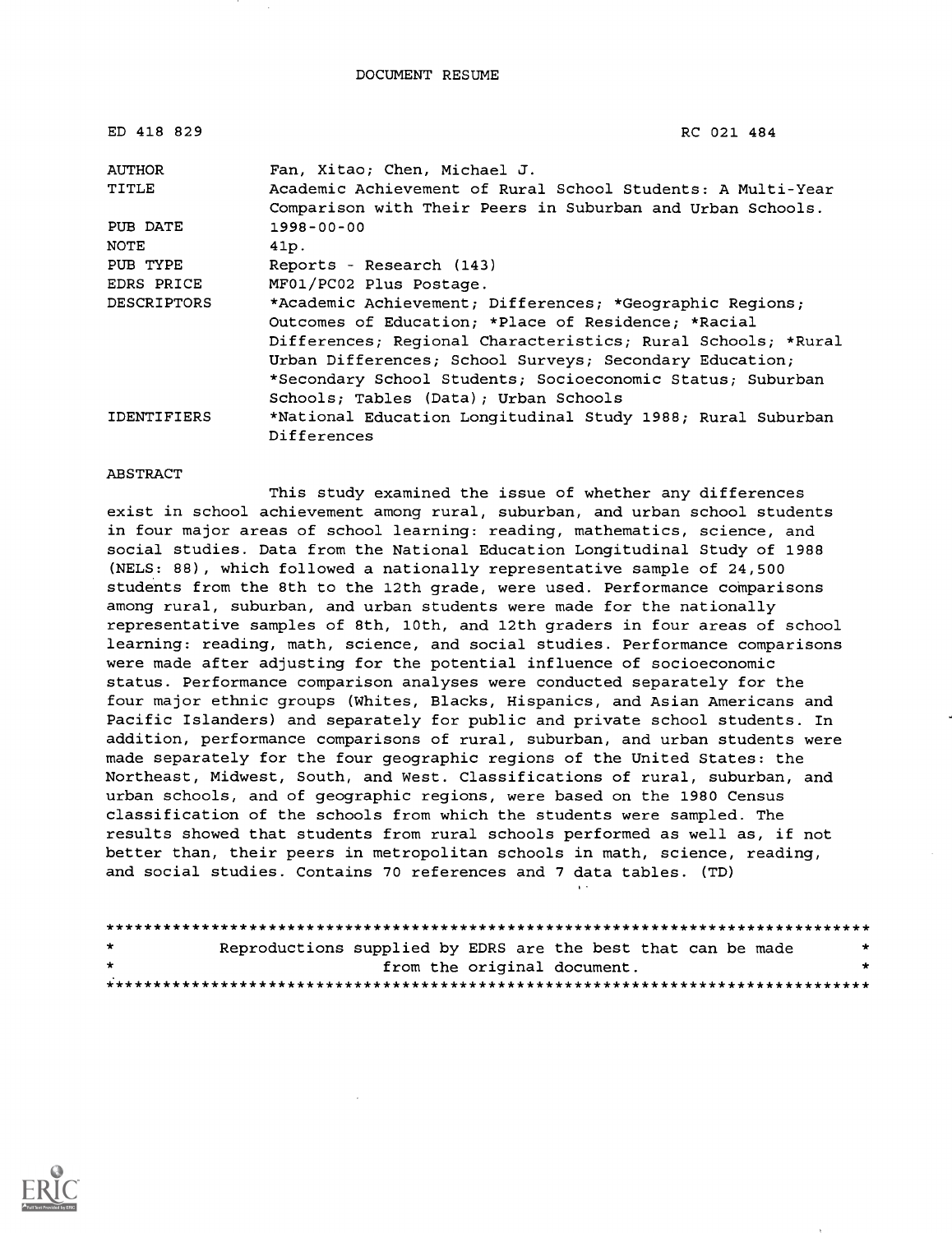## RURALACH.DF2

-3 ඟ Ą  $\sim$ Z Ó

# Academic Achievement of Rural School Students:

# A Multi-Year Comparison with Their Peers in Suburban and Urban Schools

Xitao Fan

Michael J. Chen

Utah State University

Running Head: Achievement of Rural Students

Note: Please send correspondence about this manuscript to:

Xitao Fan, Ph.D. Department of Psychology Utah State University Logan, Utah 84322-2810

Phone: (435)797-1451 Fax: (435)797-1448 E-Mail: fafan@cc.usu.edu

'3EST COPY AVAILABLE

U.S. DEPARTMENT OF EDUCATION<br>Office of Educational Research and Improvement EDUCATIONAL RESOURCES INFORMATION CENTER (ERIC)

LT This document has been reproduced as<br>- received from the person or organization<br>- originating it.

O Minor changes have been made to improve reproduction Quality.

Points of view or opinions stated In thisdocu- ment do not necessarily represent official OERI position or policy.

PERMISSION TO REPRODUCE AND DISSEMINATE THIS MATERIAL HAS BEEN GRANTED BY

<u>Xitao Fan</u>

1 TO THE EDUCATIONAL RESOURCES INFORMATION CENTER (ERIC)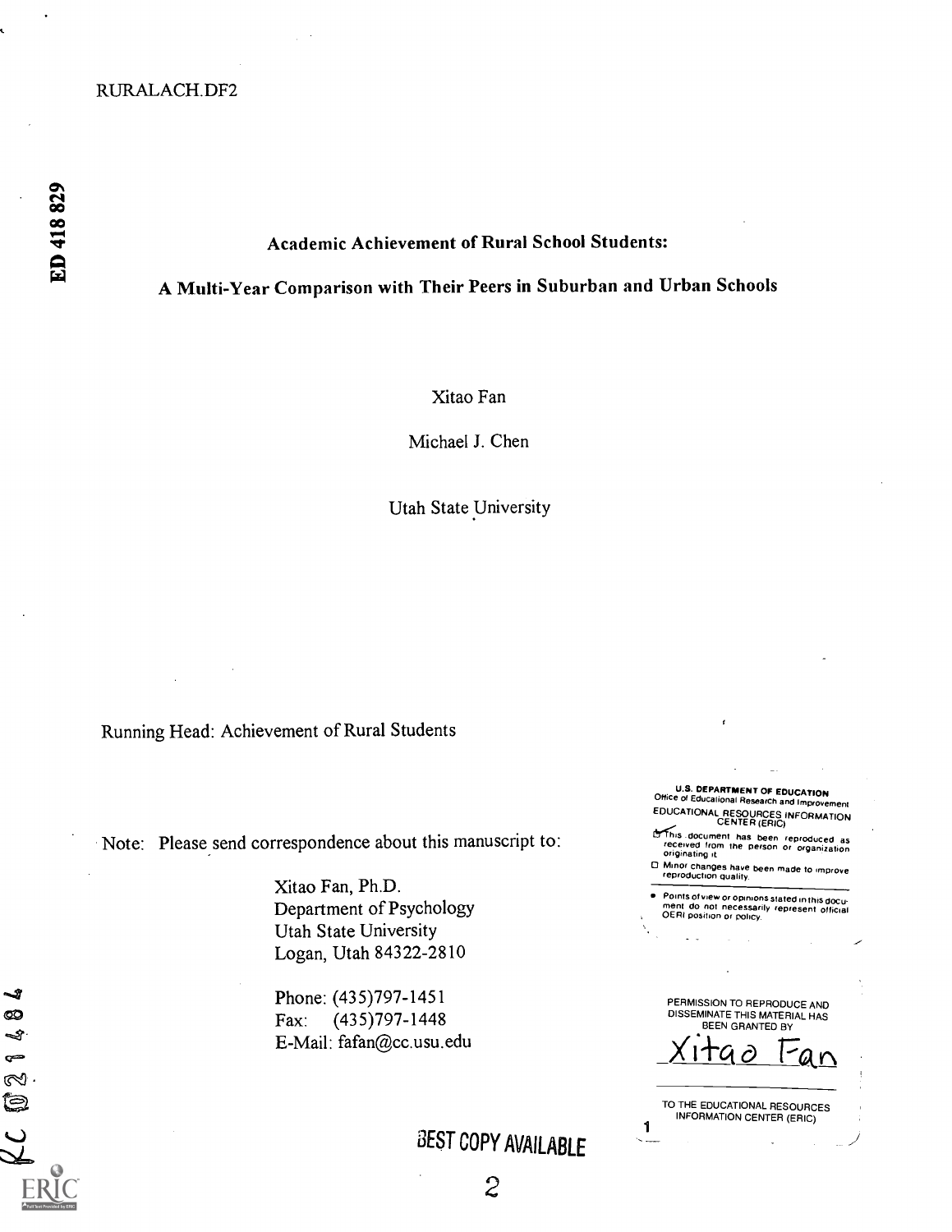#### ABSTRACT

This study examined the issue of whether any differences exist in some major areas of school learning among rural/suburban/urban school students. Data from the National Education Longitudinal Study of 1988 (NELS:88) were used in the study. Performance comparisons among rural, suburban, and urban school students were made for the nationally representative samples of the 8th, 10th, and 12th graders in reading, math, science, and social studies. Several potential confounding variables (SES, ethnicity, public/private schools) were considered in the analyses. The classification of rural/suburban/urban schools was strictly based on the classification of US 1980 census for the schools from which the students were sampled.

The results showed that the rural school students performed as well as, if not better than, their peers in metropolitan schools. The results from this study agreed with the findings of some previous studies which found no rural/suburban/urban differences. The findings of this study, however, were based on data collected on a much larger scale than almost all previous studies. Furthermore, the representativeness of the samples used in the study gave the findings more credibility. The separate analyses for different ethnic groups, and those for the public and private school students, also helped to avoid some potential confounding. These features helped to strengthen the internal as well as the external validity of the findings of the study. Several limitations of the study were also discussed.



З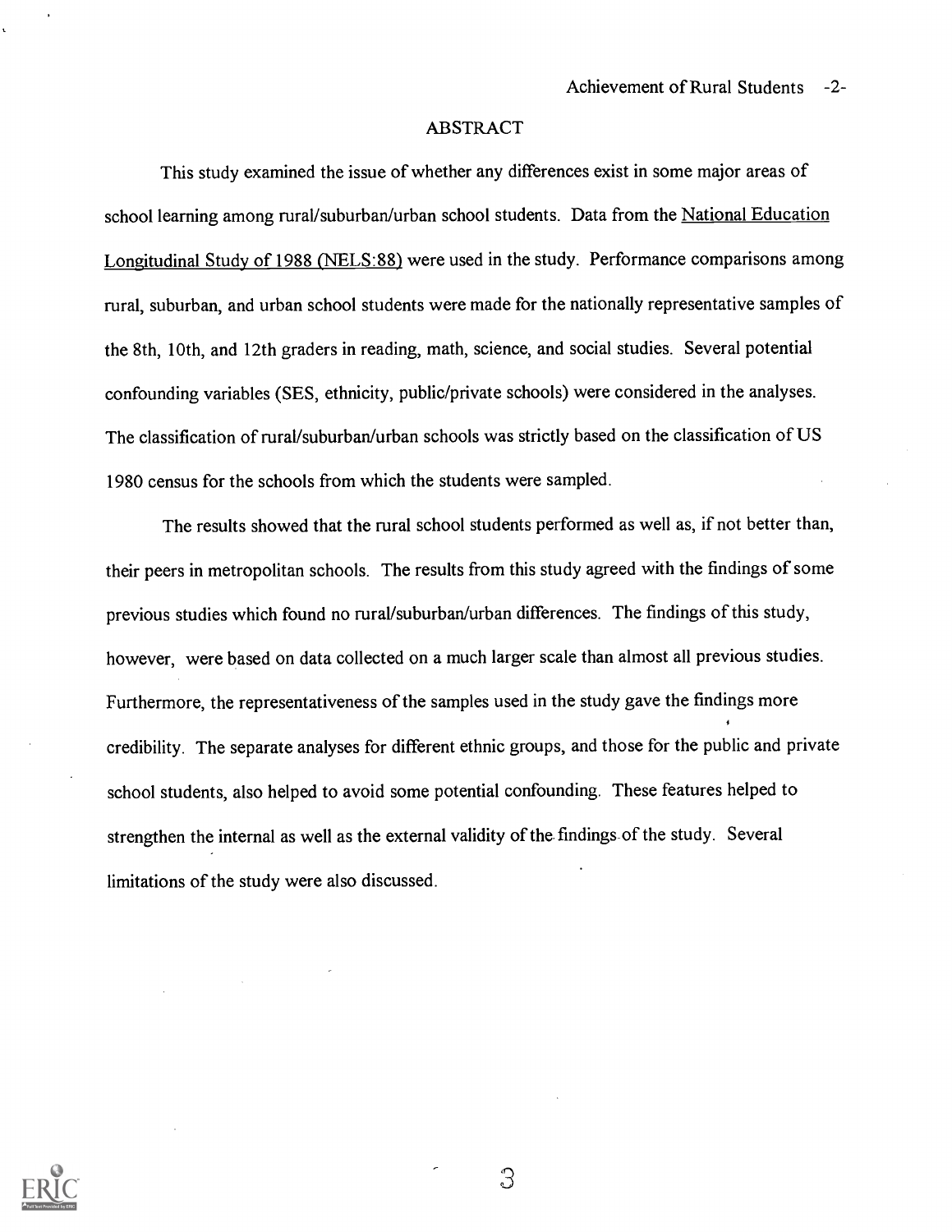Achievement of Rural Students -3-

For quite some time, there has been a general perception that students from schools of small and rural communities may receive an education that is inferior to that received by students from schools of larger urban and suburban communities, and consequently, rural-urban differences may exist in terms of the students' academic performance. Furthermore, there has been discussion that, not only do rural-urban differences exist with regard to academic performance, but also with regard to many other socially desirable outcomes, such as social concerns, aptitude, intelligence, aspiration, etc. (DeYoung & Lawrence, 1995). This issue of whether real differences in educational outcomes exist between rural school students and their peers in suburban and urban schools has been a topic of debate for many researchers, especially for the educational professionals in rural areas. The very existence of this journal (Journal of Research in Rural Education) attests to the fact that there are issues related to rural education which may have broad social ramifications; academic achievement of rural school students is probably one of these issues.

The concern about potential rural-urban differences in educational outcomes is not limited to this country; but rather, it appears to be a global issue. For example, research studies comparing students from rural and "metropolitan" (urban and suburban) areas on a variety of social, psychological, and educational outcome variables have been conducted in many countries, such as in South Africa (Liddell, 1994; Mwamwenda, 1992), in Nigeria (Akande, 1990), in Australia (Northern Territory Department of Education, Darwin, Australia, 1992), in India (Singh & Varma, 1995), and in Peru (Stevenson, Chen, & Booth, 1990), to name just a few. Because societal conditions with regard to rural-urban differences (e.g., rural-urban differences in cultural, economic, and political conditions) can differ drastically from one country to another, findings from a study conducted in one country may not be generalizable to another. For this reason, in

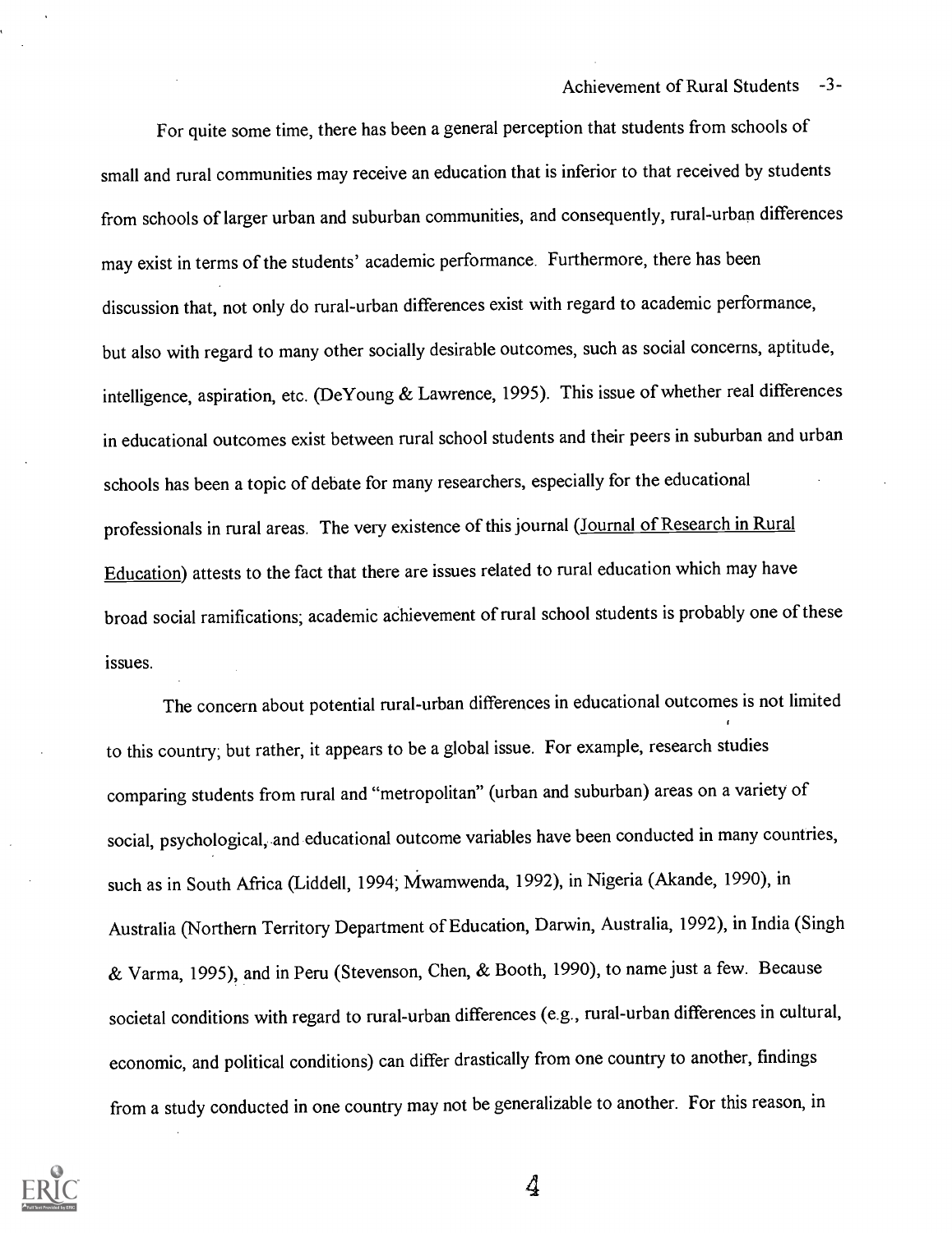the present study, we limited our review of the literature and discussion to studies conducted in the United States only.

Not surprisingly, like many other issues in education, the research comparing rural school students with their suburban and urban counterparts in educational outcomes in general, and in academic achievement in particular, has yielded inconsistent findings. While some studies failed to find any statistically significant differences between the rural school students and those in metropolitan areas in academic achievement (Alspaugh, 1992; Snyder & West, 1992. For review, see Edington & Koehler, 1987; Haller, Monk, & Tien, 1992), other studies found that students in metropolitan areas had better performance than their rural counterparts in such academic areas as mathematics, reading, and science, as well as performance on some widely used standardized tests such as the ACT (Coe, Howley, & Hughes, 1989a, b; Edington & Koehler, 1987; Greenberg & Teixeira, 1995; Lindberg Nelson, & Nelson, 1985). Still, in some other studies, students from rural schools were found to have performed better than those from metropolitan areas in academic areas such as reading and mathematics (Alspaugh, 1992; Alspaugh & Harting, 1995; Haller et al., 1992).

#### Research Related to Different Academic Subjects

Research studies have compared, rural school students with those from metropolitan schools on several major areas of academic achievement, including reading, mathematics, science, and social studies. In the area of reading, rural students have been shown to have comparable performance with that of their urban counterparts (Ratekin, 1971), especially for younger students (Liu & Brinlee, 1983). For mathematics, some studies found no differences in math achievement scores (Alspaugh, 1992) or the higher-order thinking skills required for mathematics achievement (Haller et al., 1993). Others, however, found differences in math achievement among school

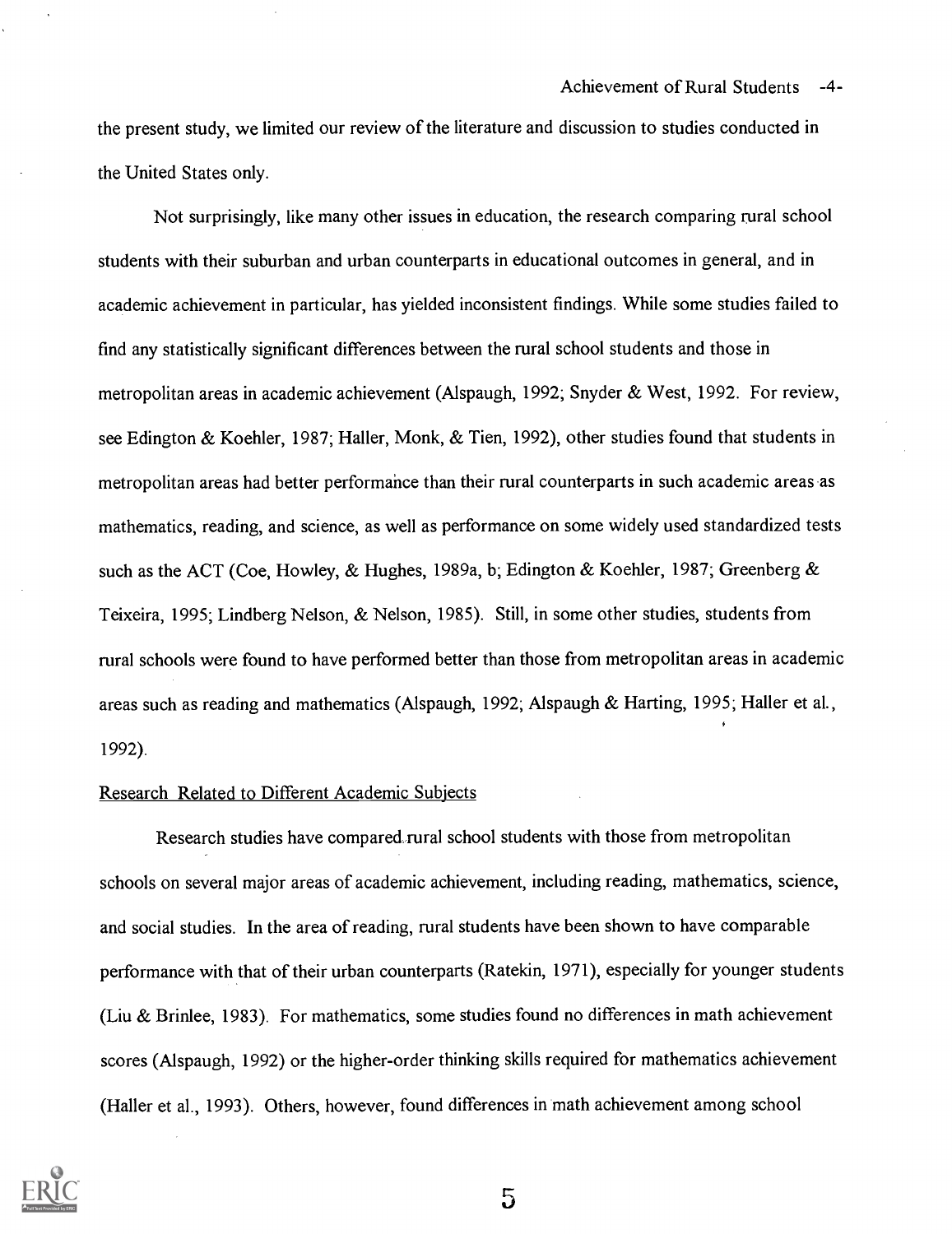districts of different size (Wilson, 1985). Lindberg et al. (1985) found that students from small rural schools performed at levels lower than those attending larger schools, and some researchers concluded that such differences may not be due to differences in technological resources (Templeton & Paden, 1991).

Probably because science is an interdisciplinary subject domain involving, among other things, skills of math and reading (Massachusetts State Department of Education, 1987), there is relatively little research on the outcome variable of science achievement, particularly at and below middle school. As discussed by Haller et al, (1992), different aspects of science as a school subject area lie on a continuum in terms quantitative knowledge required. For example. although physics and chemistry may require more mathematics knowledge, the biological sciences (e.g., botany, zoology) are taught primarily through the use of verbal descriptors (i.e., qualitative approach). Another characteristic of science as a school subject is that science is usually considered as a "hands-on" subject domain which requires specialized equipment and supplies - resources that are more likely to be lacking in rural schools (Coe et al., 1989a, b; Edington, 1979; DeYoung & Lawrence, 1995). It is therefore intuitively appealing that rural students would be at a disadvantage compared to their suburban and urban counterparts. Haller et al. (1992), however, found that neither ruralness nor school size had any effect on mathematics and science achievement, nor on the higher-order cognitive skills required for these subject domains.

Like science, there have been relatively few studies comparing rural students with their suburban and urban counterparts in the area of social studies. Easton and Ellerbruch (1985) examined over 900 13-year olds and observed that students from the extreme rural communities performed slightly lower than the national levels, whereas those from the "disadvantaged-urban" communities scored much further below the national levels. This latter group had a relatively

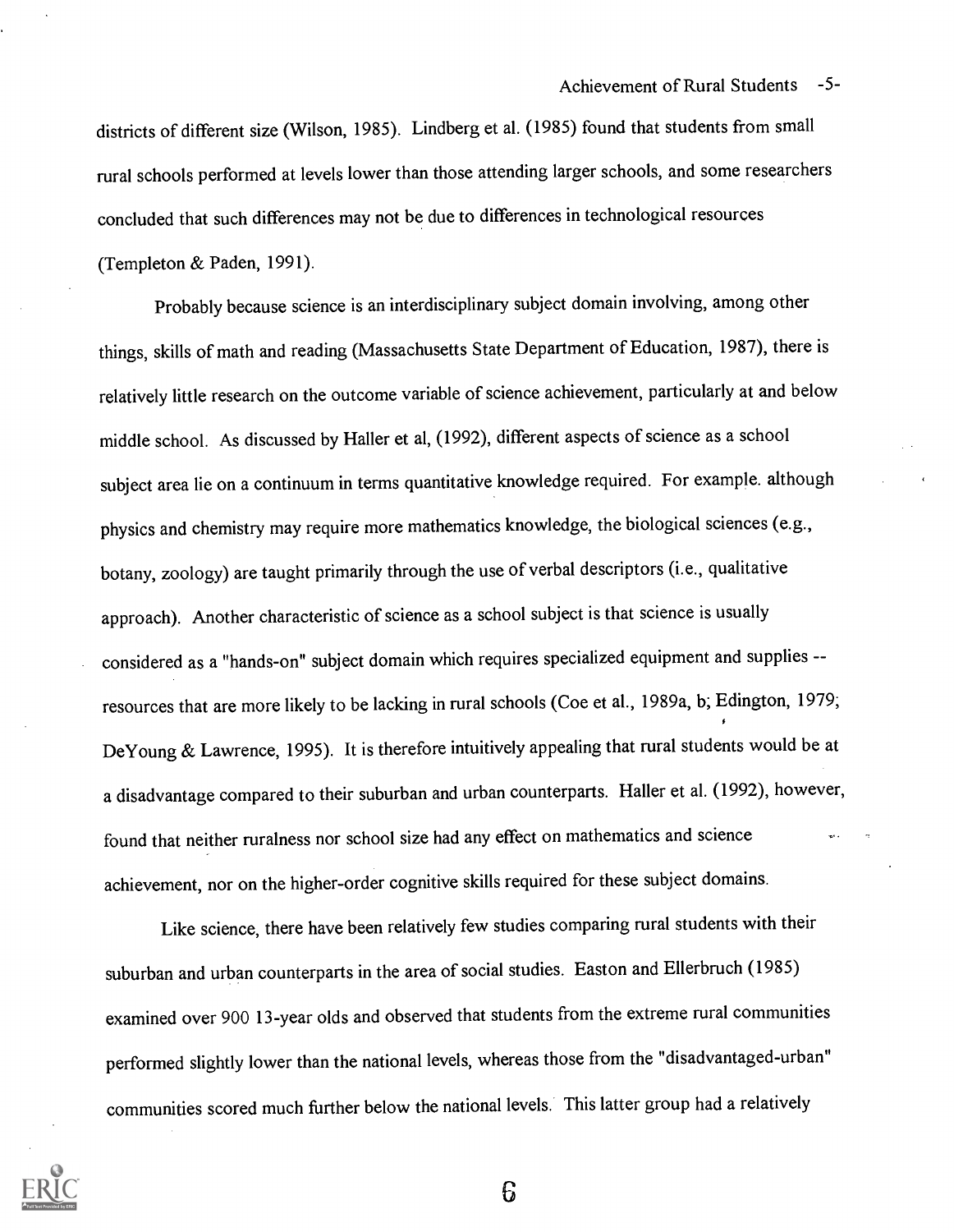higher proportion on welfare and higher rate of unemployment. Consistently, those students in the "advantaged-urban" communities, whose parents mostly held professional or managerial positions, scored significantly higher than the national performance levels.

# Major Relevant Factors for the Potential Rural-Urban Differences

There are a few factors which have been widely considered as potential contributors to the potential rural-suburban-urban differences in students' educational outcomes: availability of resources, rural-suburban-urban differences in socioeconomic status (SES), and parental expectation and community influence.

Availability of resources. Difference between the rural and urban schools in terms of the availability of resources, e.g., books, computers, art and science supplies, course offerings, and adequately heated or cooled buildings, has been considered by many researchers as one potential contributor to some observed or perceived rural-urban differences in educational outcomes (e.g., DeYoung & Lawrence, 1995; Edington, 1979; Haller et al., 1992; Jones & Southern, 1992; Marion, 1979; McLean & Ross, 1994; Owens & Waxman, 1995, 1996; Thompson, 1990). The availability of fewer resources in many rural schools than those in metropolitan areas (Coe et al., 1989a, b) are often related to more limited curricula for these rural schools (DeYoung & Lawrence, 1995; Hall & Barker, 1995; Haller et al., 1992). Some research findings indicated that the availability of resources did make a difference in students' educational outcomes. For example, Kleinfeld, McDiarmid, and Hagstrom (1985) showed that comparable school achievement was accomplished in Alaska after the oil money made almost all schools technologically modern, regardless of school locality. Such findings lend credence to the argument that the location is unimportant (Liu & Brinlee, 1983) compared to the availability of learning resources.

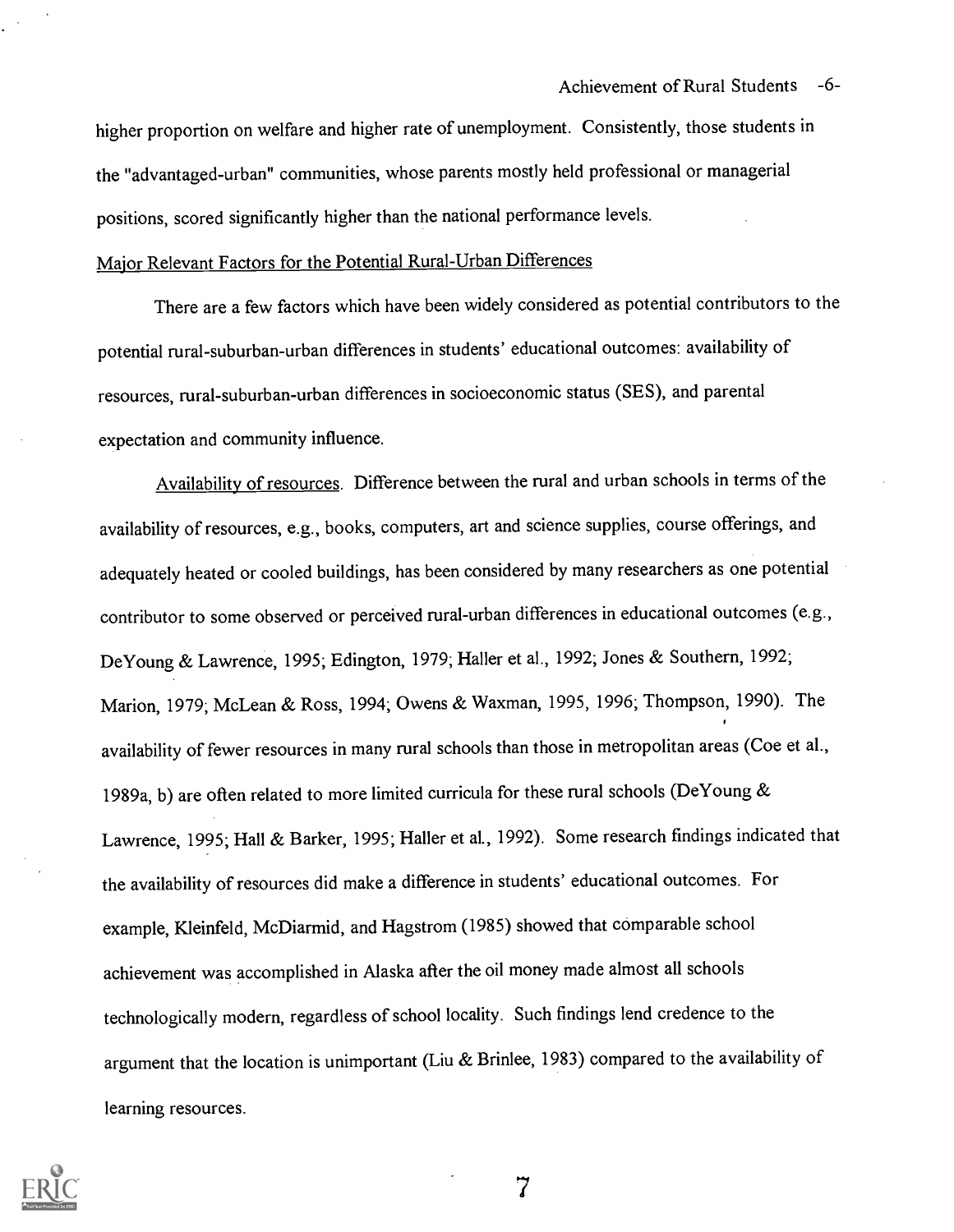Achievement of Rural Students -7-

Socio-economic status (SES). There is some indication that in rural-urban difference studies with regard to educational outcomes, SES may have been playing a role. Socio-economic status has been shown to be positively related to students' school achievement (e.g., Kimble , Cramer, & House, 1976; McIntire & Marion, 1989), and it is perceived that there is a difference between rural students and their metropolitan counterparts in this aspect, with rural students usually having lower SES. Rural and urban students appeared to differ, however, in terms of the impact SES seems to have on their school achievement. Alspaugh (1992) observed that a large proportion of the between-school variance in school achievement among urban schools is associated with the students' SES, while a smaller proportion of the between-school variance in school achievement among rural schools was associated with the students' SES (Alspaugh & Harting, 1995).

Parental expectation and community influence. Community and parental involvement have generally been considered as being positively related to student school achievement and subsequent career choices (Alspaugh & Harting, 1995; Ramos & Sanchez, 1995). As viewed by some researchers, rural students may be at some disadvantage compared with their metropolitan counterparts in these aspects, because small, isolated, and low-SES rural communities often have less community involvement in education (e.g., DeYoung & Lawrence, 1995). But this view is not generally shared by all researchers, some of whom believe that smaller schools have a strong community relationship (Alspaugh & Harting, 1995; O'Connell & Hagans, 1985), which translates into comparable, if not stronger, community support for school education than communities in metropolitan areas (Jones & Southern, 1992; Lloyd, Lloyd, Prain, & Smith, 1994). For example, rural students have been shown to have stronger feelings of belonging, and greater self-concept and self-responsibility, especially in academics (e.g., Morrow, 1989), all of which are positive

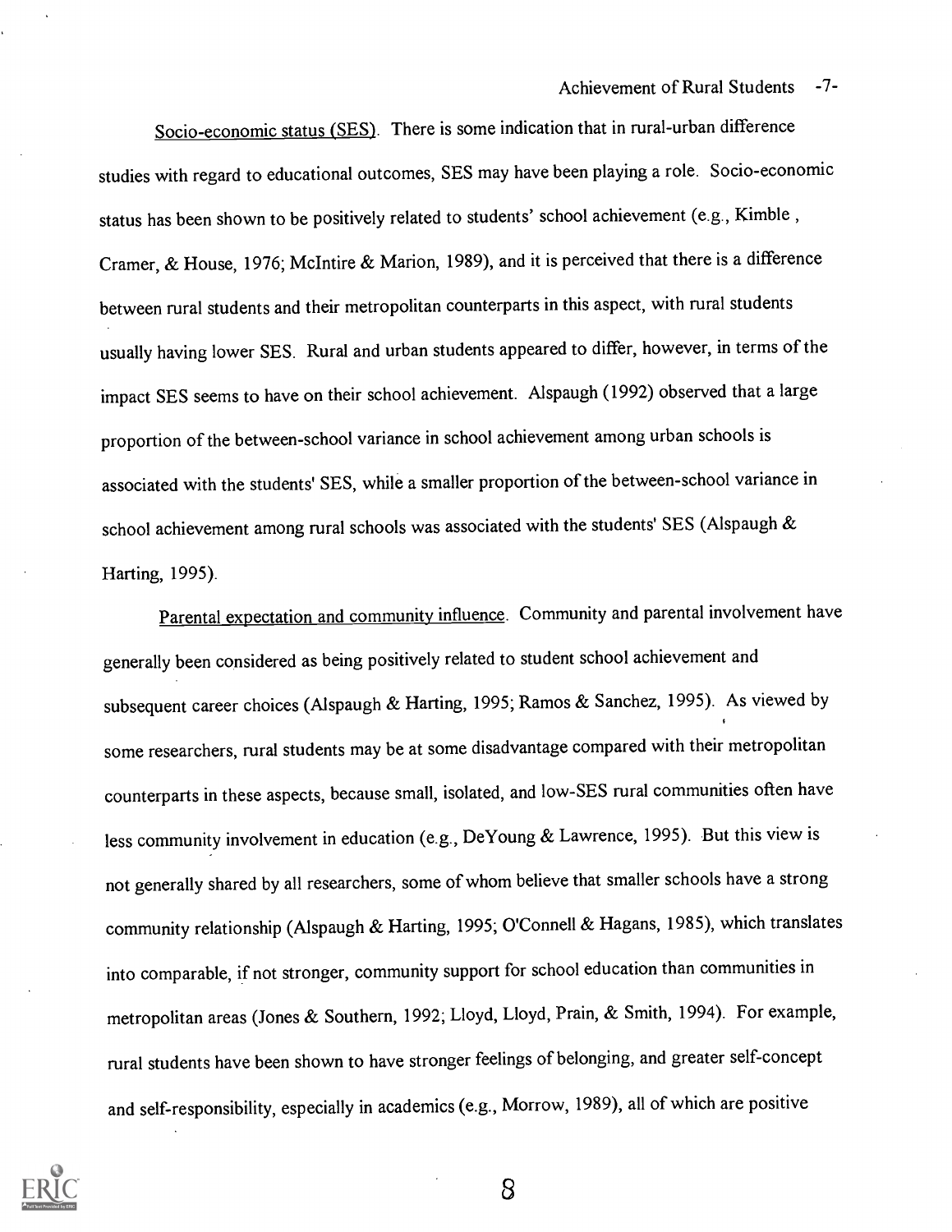factors for enhanced scholastic achievement (Gaspard & Burnett, 1991).

Some researchers believe that parents in the small rural communities often have lower expectations about their children's educational attainment, and subsequently, the students often have lower educational and career aspirations (DeYoung & Lawrence, 1995; Furlong & Cartmel, 1995; Motsinger, 1990; Patterson, 1994; Tompkins & Deloney, 1994; Trice, 1991; Zimbelman, 1987). On the other hand, many of their metropolitan counterparts often adopt the "the sky's the limit" perspective (e.g., Pollard & O'Hare, 1990). Other researchers, however, have found that rural and urban students actually possess comparable career aspirations (Jyung & Miller, 1990; McCraken & Barcinas, 1991), achievement motivation (Willoughby, Arnold, & Calkins, 1981); but rural students often have lower income expectations (McCracken & Barcinas, 1991).

# Some Common Weaknesses in Previous Research

A close look at the research literature in this area reveals that there are a few factors which may have contributed to the inconsistent findings about whether there are any real differences in academic achievement between students from rural schools and those from metropolitan areas. The major factors are (1) sampling; (2) inconsistent definition of "rural", "suburban", and "urban" in different studies; (3) failure to take SES into consideration in analyses; (4) failure to consider "ethnicity" as a variable in many studies; and (5) failure to consider the distinction of public/private schools.

Issues related to sampling. One problem which plagues many previous studies is that many studies relied on local or convenience samples (e.g., Edington, 1981; Gaspard & Burnett, 1991; Tack, 1995). As is well known, the use of convenience samples does not lend itself well to the external validity of the research findings (Gall, Borg, & Gall, 1996). In other words, the generalizability of the results from these studies is quite uncertain, and the extent to which the

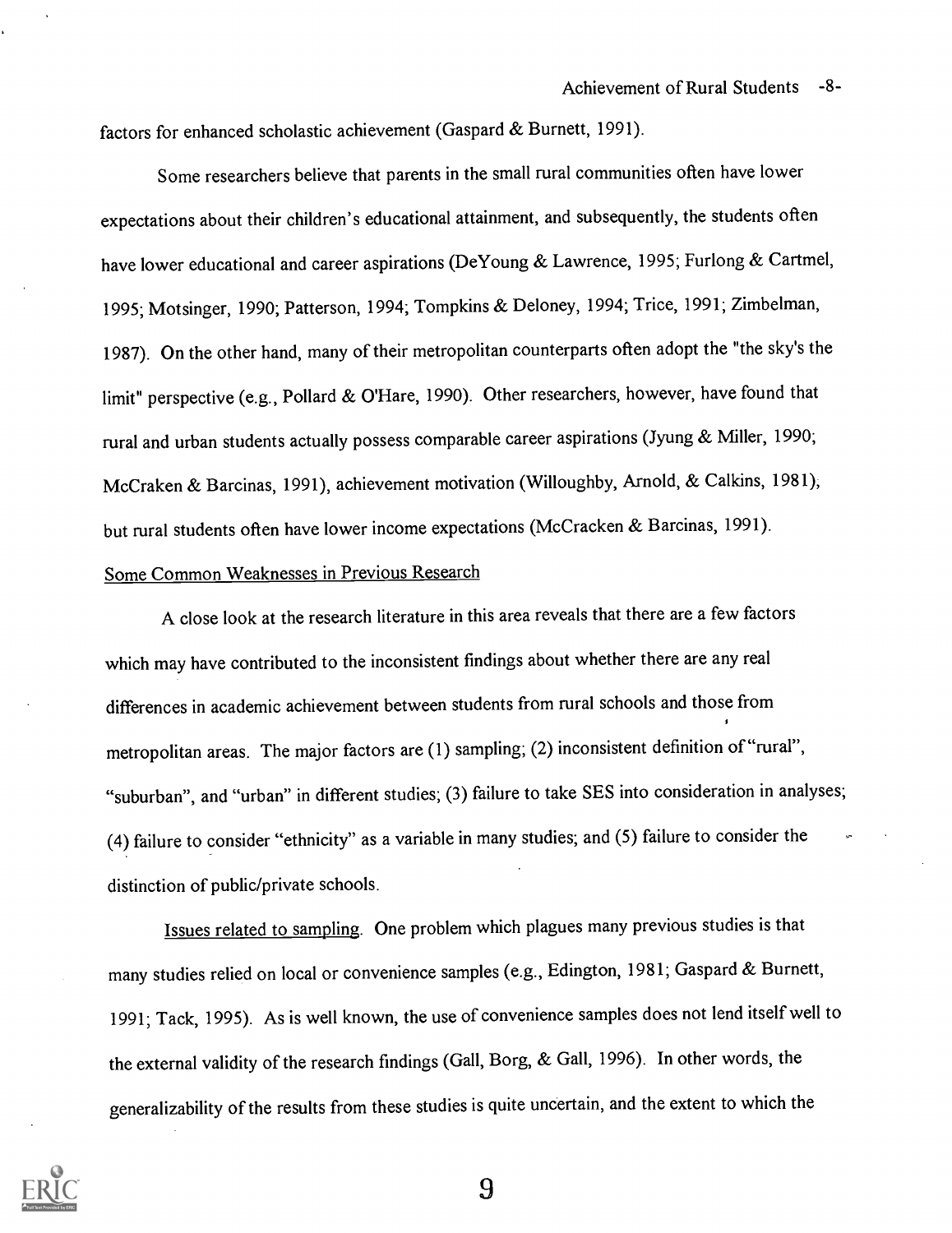findings could be generalized to the general student populations is largely unknown. Because of the questionable external validity, it may not be surprising that inconsistency of research findings abounds across studies.

Inconsistent definitions of "rural", "suburban", and "urban" in different studies. This problem appears to be as serious as, if not more than, the problem of sampling discussed above. In many studies, the terms "rural", "suburban", and "urban" were either not clearly defined, or inconsistently defined across different studies. When such terms were defined, it appears that different criteria were involved in the definition, such as school size (e.g., Haller et al., 1992; Kearney, 1994; Melnick et al., 1987), or the size of an area served by a school (e.g., Liu & Brinlee, 1983). Without a clear and consistent definition of these terms, consistency of findings across studies is unlikely to occur.

SES as a confounding variable. It is widely documented that SES is positively correlated with students' academic achievement. Although some researchers considered SES as a potential confounding variable in their investigation about rural-suburban-urban differences in school achievement (e.g., Alspaugh, 1992; Corley, Goodjoin, & York, 1991), many other researchers did not attempt to control for this variable in their studies (e.g., Hall, Kelly, & Van Buren, 1995; Ratekin, 1971). It is likely that the inconsistent treatment of SES in different studies may have caused some inconsistency in the findings.

Ethnicity as a potential confounding variable. Previous studies in this area rarely considered ethnicity of students as a variable while investigating the rural/urban students' academic achievement (e.g., Hall, et al., 1995; McCracken & Barcinas, 1991). Ethnicity of students, however, can be a potential confounding variable in this area of research for two reasons: (1) it is well documented and widely recognized that, for whatever reasons, there are

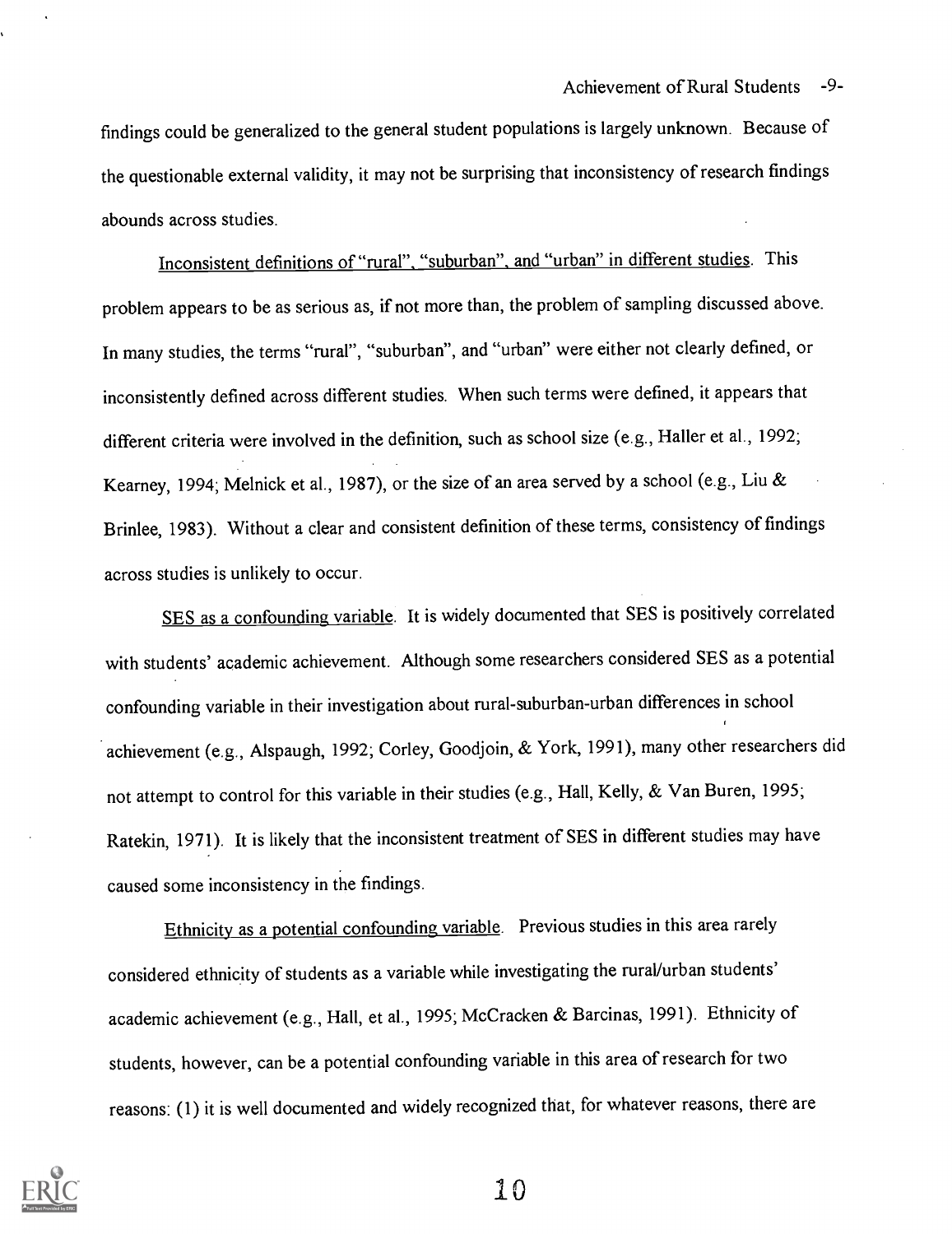Achievement of Rural Students -10-

some persistent and considerable academic performance differences among certain ethnic groups of students in this nation (Fan, Willson, & Kapes, 1996; Reynolods & Brown, 1984); (2) the population distribution patterns in rural/suburban/urban areas are quite different for different ethnic groups. For example, in the national database of the National Education Longitudinal Study of 1988 (NELS:88) collected by the National Center for Education Statistics (NCES), among African-American students, approximately 22%, 28%, and 50% were in rural, suburban, and urban areas respectively, while among Caucasian students, the corresponding percentages were about 35%, 47%, and 18%, respectively. If ignored, such unequal ethnic group population distributions in rural/suburban/urban areas, coupled with the consistent ethnic group differences in academic achievement, could make the water of rural/suburban/urban students' achievement comparison very muddy.

Public/private school as a potential confounding variable. Like ethnicity, the distinction between public and private schools rarely attracted the attention of researchers in this area. Admittedly, most studies probably did not involve private school students, but many studies fell short of providing specific information about this (e.g., Lucas, 1996; McIntire & Marion, 1989). Similar to the variable ethnicity, if a study used samples from both public and private school students, failure to pay attention to the distinction between public/private schools..could confound empirical findings about rural/suburban/urban differences for at least two reasons: (1) it has been well documented and widely recognized that there tends to be a persistent difference in academic achievement between the private and public school students, although researchers may not agree about the reasons for the observed difference; (2) the relative distributions of public and private schools in rural/suburban/urban areas are quite different. For example, in NELS:88 database which we used in this study, for the 8th graders in 1988, the percentages of students in

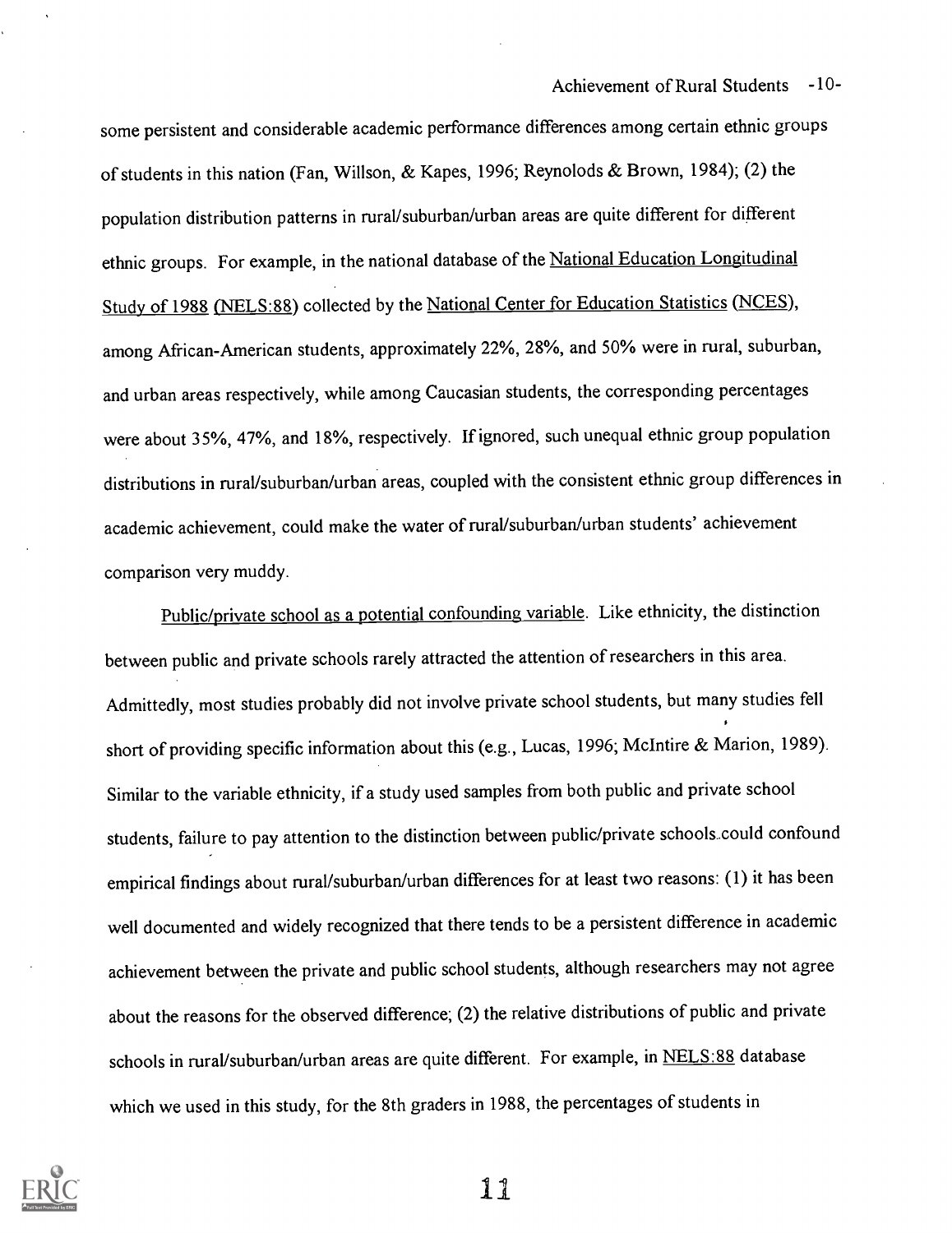public/private schools in the rural areas were about 97% vs. 3%, while the corresponding percentages in urban areas were approximately 77% vs. 23%. Like ethnicity, such unequal relative distributions of students in public/private schools in rural/suburban/urban areas, coupled with the widely observed difference in academic achievement between the public and private school students, could confound the research results about rural/suburban/urban students' academic achievement.

## THE PRESENT STUDY

The present study used the National Education Longitudinal Study of 1988 (NELS:88) to investigate the issue of potential differences in school achievement among rural, suburban, and urban school students. The major objective of this study was to compare the academic achievement of the rural, suburban, and urban school students in four major areas of school learning: (a) reading, (b) mathematics, (c) science, and (d) social studies. This major objective was achieved through the comparison of rural-suburban-urban school students' performance in the four academic areas after controlling for the effect of SES. More specifically, the major objective was achieved through a series of analyses as the follows:

- 1. Through separate performance comparison analyses for the four major ethnic groups: Asian/Pacific Islanders, Hispanic, Caucasian, and African-American;
- 2. through separate performance comparison analyses for the public and the private school students;
- 3. through multiple-year comparison analyses as students progressed from the 8th grade to the 10th and the 12th grade; and
- 4. through separate performance comparison analyses for the four major geographical regions of the United States (Northeast, Midwest, South, and West) .

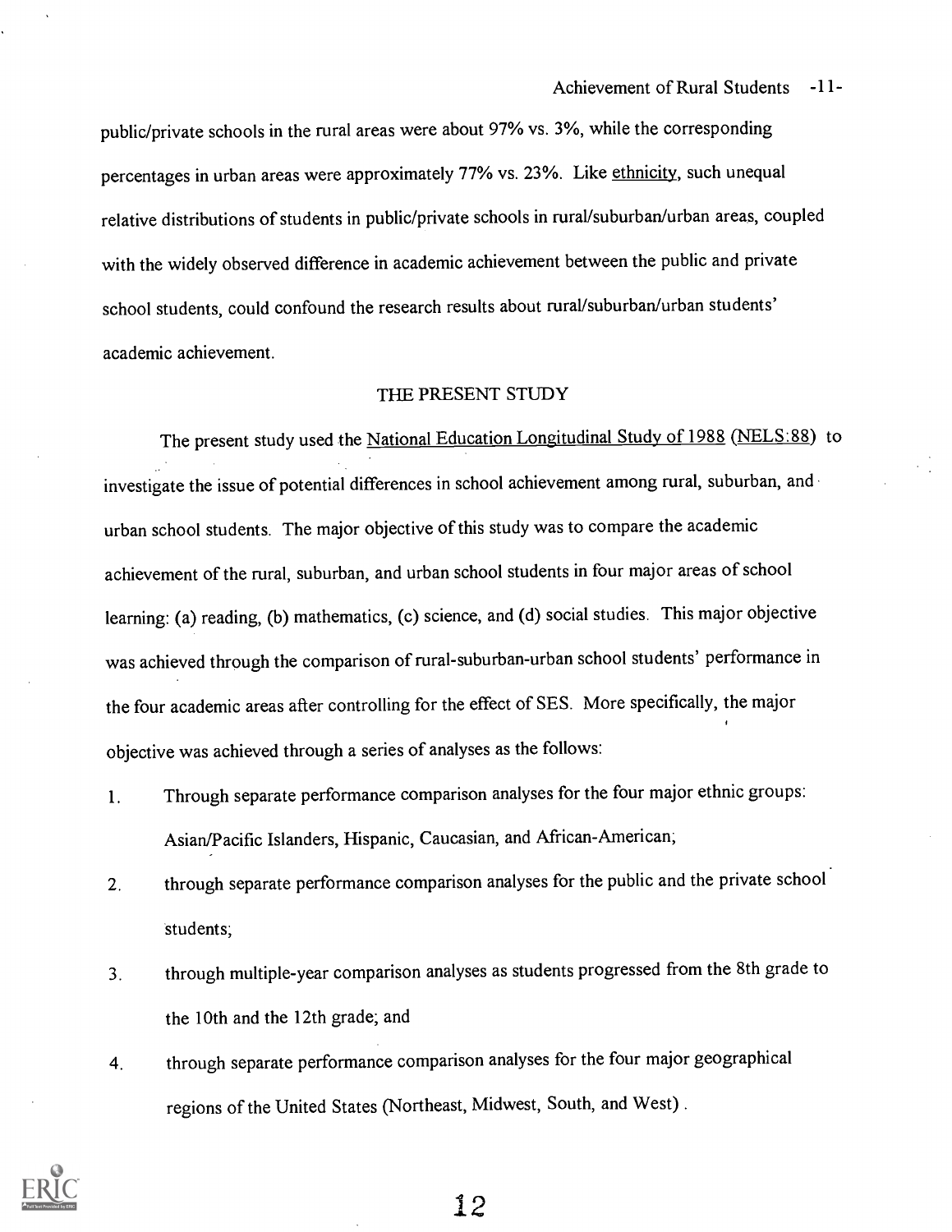The present study was designed to overcome the five common shortcomings discussed in the previous sections. First, the issue of non-representative sampling which plagued many previous studies in this area was addressed through the use of the NELS:88 database.. In the following Data Source section under Method, the representativeness of the samples used in this study are more fully discussed. The sample representativeness would contribute substantially to the external validity of the study findings.

Second, the problem of non-standard definition of "rural", "suburban", and "urban" was avoided. As discussed above, inconsistent or unclear definition of school locality (i.e., rural, suburban, and urban) might have contributed to the inconsistent findings across different studies. In the NELS:88 database, however, the locality of a sampled school was clearly defined. A school was classified as either rural, suburban, or urban based on the Metropolitan Statistical Area (MSA) concept from the Federal Information Processing Standards as used by the U.S. Census Bureau. The locality classification of a school reflected the school's metropolitan status at the time of 1980 decennial census (NCES, 1994). This standard definition of the locality of a sampled school in the NELS:88 data offers a clear advantage over many previous studies in which such definition was either non-standard, or was not clearly provided.

Third, the potential confounding variable SES received full attention in this study, and its possible effect was statistically controlled in the analyses. The later Analysis section fully describes the analytic procedures for controlling SES. In NELS:88, SES was a composite score based on five variables: father's education level, mother's education level, father's occupation, mother's occupation, and family income. The NCES (1994) provides details about the measurement and construction of this composite variable.

Fourth, as argued previously, ethnicity of the students has the potential to confound the

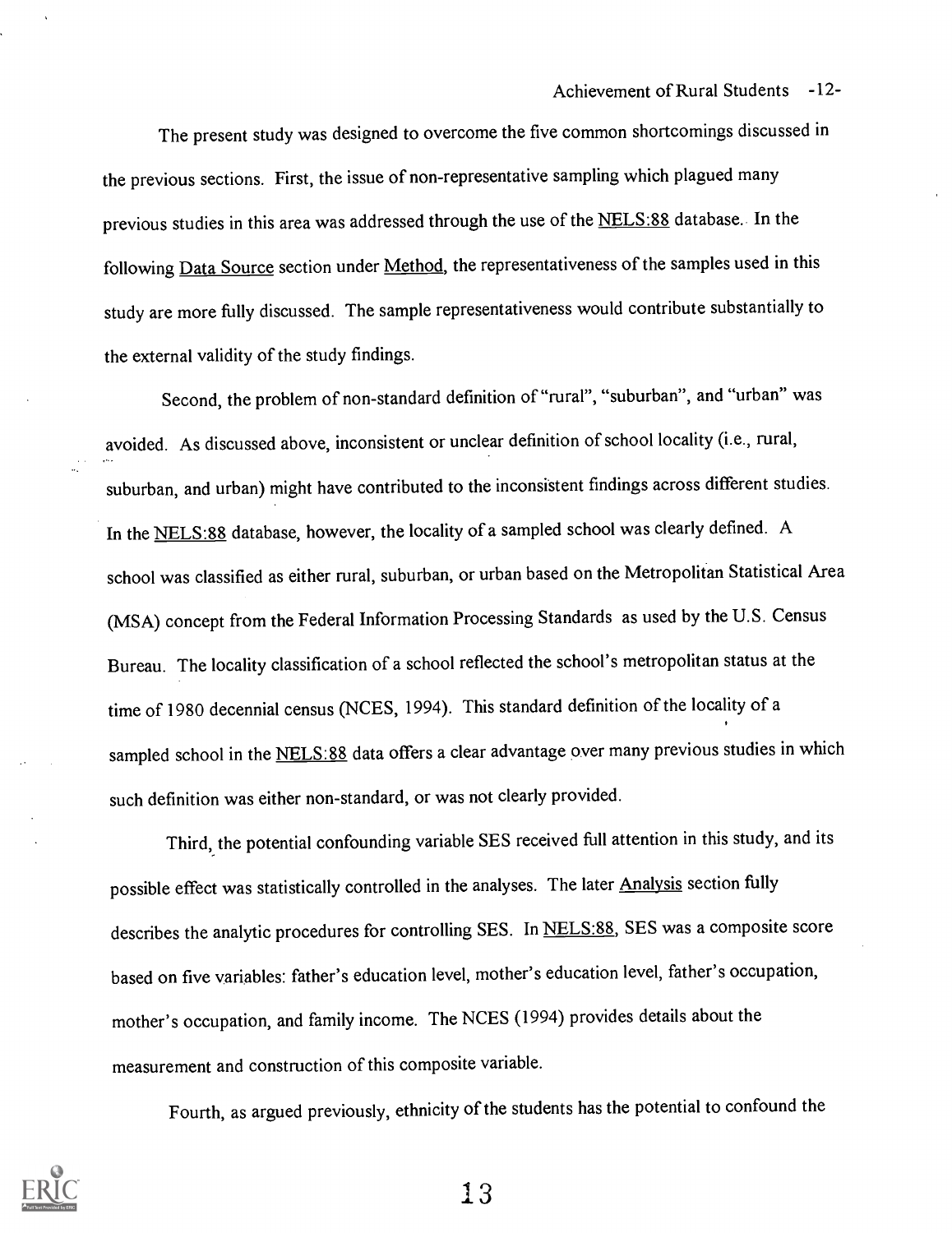research findings in this area. Many previous studies either failed to consider this variable, or could not address the issue because inadequate sample size would not permit separate analyses for different ethnic groups. Fortunately, the large database used in this study afforded us the opportunity to investigate the issues separately for the major ethnic group students in the United States. We believe that this approach is necessary under the current societal conditions with regard to ethnic group differences in academic achievement.

Fifth, unlike almost all its predecessors, this study conducted separate analyses for students from public and private schools while investigating the potential differences in school achievement among rural, suburban, and urban school students. As discussed above, it is necessary to address the distinction of public and private schools unless sampled students were only from one type of schools; otherwise, the findings with regard to rural/suburban/urban students' achievement could easily be confounded by the distinction between public/private schools. The large database used allowed us to incorporate this feature in our study design.

Among the five areas of strength discussed above, the first strengthened the external validity of the study, while the other four contributed to the internal validity of the study. In addition to these five areas, two other features of the study further strengthened the study: multiyear performance comparisons for students at the 8th, 10th, and 12th grade, and performance comparison analyses in four major geographical regions of the United States. The multi-year performance comparison analysis helped to examine any potential trend from the 8th to the 12th grade, while the separate analyses for geographical regions provided a mechanism for detecting potential regional differences.

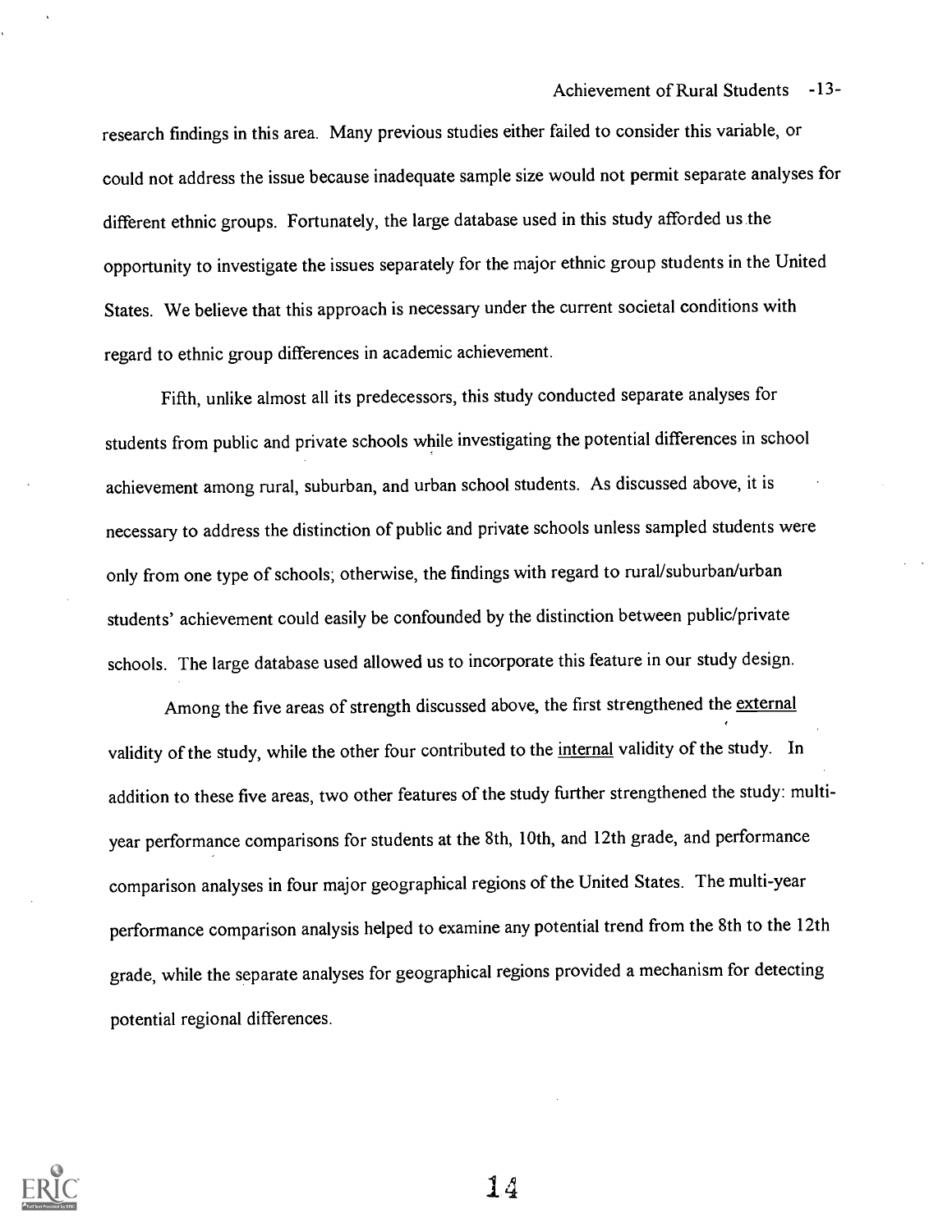### Method

## Data Source

The data source for this study was the longitudinal database of the National Education Longitudinal Study of 1988 (NELS:88). The data collection was designed and conducted by the National Center for Education Statistics (NCES), U.S. Department of Education (NCES, 1994). As a large-scale longitudinal database, NELS:88 followed a nationally representative sample of approximately 24,500 students who were in the 8th grade in 1988. Currently, four waves of data are available: data from the base year of 1988 (8th grade), the first follow-up of 1990 (10th grade), the second follow-up of 1992 (12th grade), and the third follow-up of 1994 (two years after high school graduation). The present study used data from the first three waves of data collection (8th- to 12th-grade levels).

Three types of questionnaires (student, parent, and teacher) were administered to each student, one parent of the student, and two of his/her teachers. Achievement tests in reading, mathematics, science, and social studies were administered. Data on a variety of academic, demographic, social, environmental, psychological, and familial variables were collected. This rich longitudinal database offers excellent opportunities for investigating rural/suburban/urban students' differences in academic achievement as students progress from the 8th to 12th grade. The NELS:88 data provides standardized test scores for each of the four areas (reading, math, science, and social studies) on the T-score scale for each wave of data collection (8th, 10th, and 12th grade) (NCES, 1994). These standardized test scores were used as the outcome variables on which rural/suburban/urban students were compared. For technical details concerning these tests, please see NCES (1994) and Rock and Pollack (1991).

Two critical features in the NELS:88 data collection pose some special difficulties for data

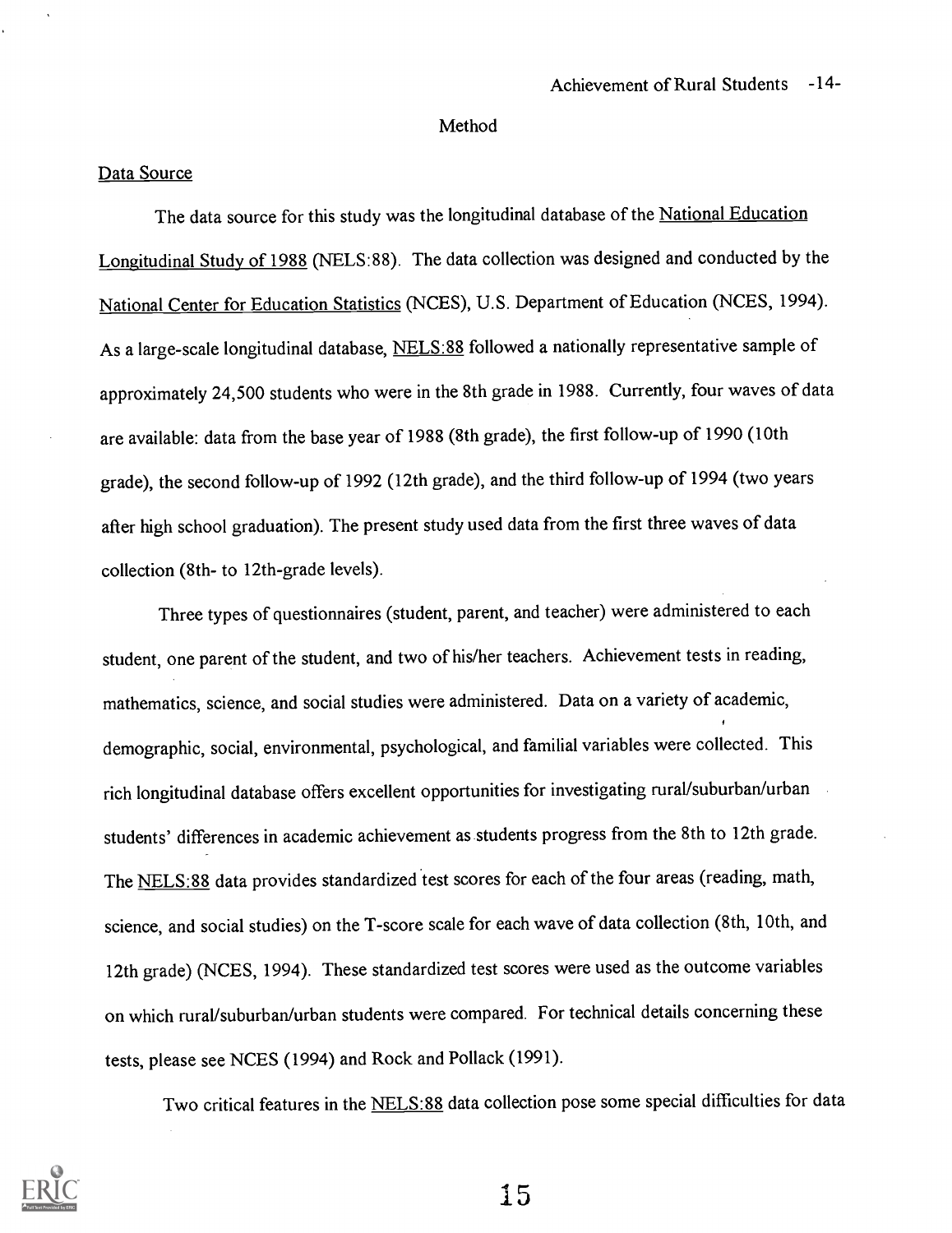analysis of NELS:88: (1) the effect of purposeful oversampling of some ethnic/linguistic minority groups; and (2) the effect of multi-stage cluster sampling design. Before analysis plan could be discussed, these two issues must be addressed.

Oversampling. NELS:88 intentionally oversampled some ethnic/linguistic minority groups so that stable estimates could be obtained for these populations. Such purposeful oversampling creates some problems for data analyses, because the sample would no longer be representative of the general population if the oversampling was ignored in data analysis. Fortunately, researchers in NCES already created weights in NELS:88 data to reflect the fact that each individual sample member in NELS:88 represents a differential proportion of the national student population. Failure to use the appropriate weights would result in biased population parameter estimates (NCES, 1994). In data analyses for this proposed project, the weights were identified and applied according to NCES guidelines (NCES, 1994). In this study, SAS (Statistical Analysis System) was used for data analyses, and all the SAS statistical procedures used in this study permit assigning weights to sample members. As a result, the issue of oversampling for some groups was adequately addressed.

Cluster sampling and design effect. A more difficult sampling issue about NELS:88 data is the effect of multi-stage cluster sampling on the standard errors of sample statistics. In NELS:88 data collection, schools formed the natural sampling units, and students were then sampled within schools. Cluster sampling offers many practical advantages (Scheaffer, Mendenhall, & Ott, 1990), but it also poses many challenges for subsequent data analyses. All general statistical programs (e.g., SAS, SPSS, SYSTAT) assume that the data are collected from a simple random sampling design. The cluster sampling design of NELS:88 violates this assumption and tend to increase the sampling variance of a statistic (Kish, 1965; Kott, 1991; Lee,

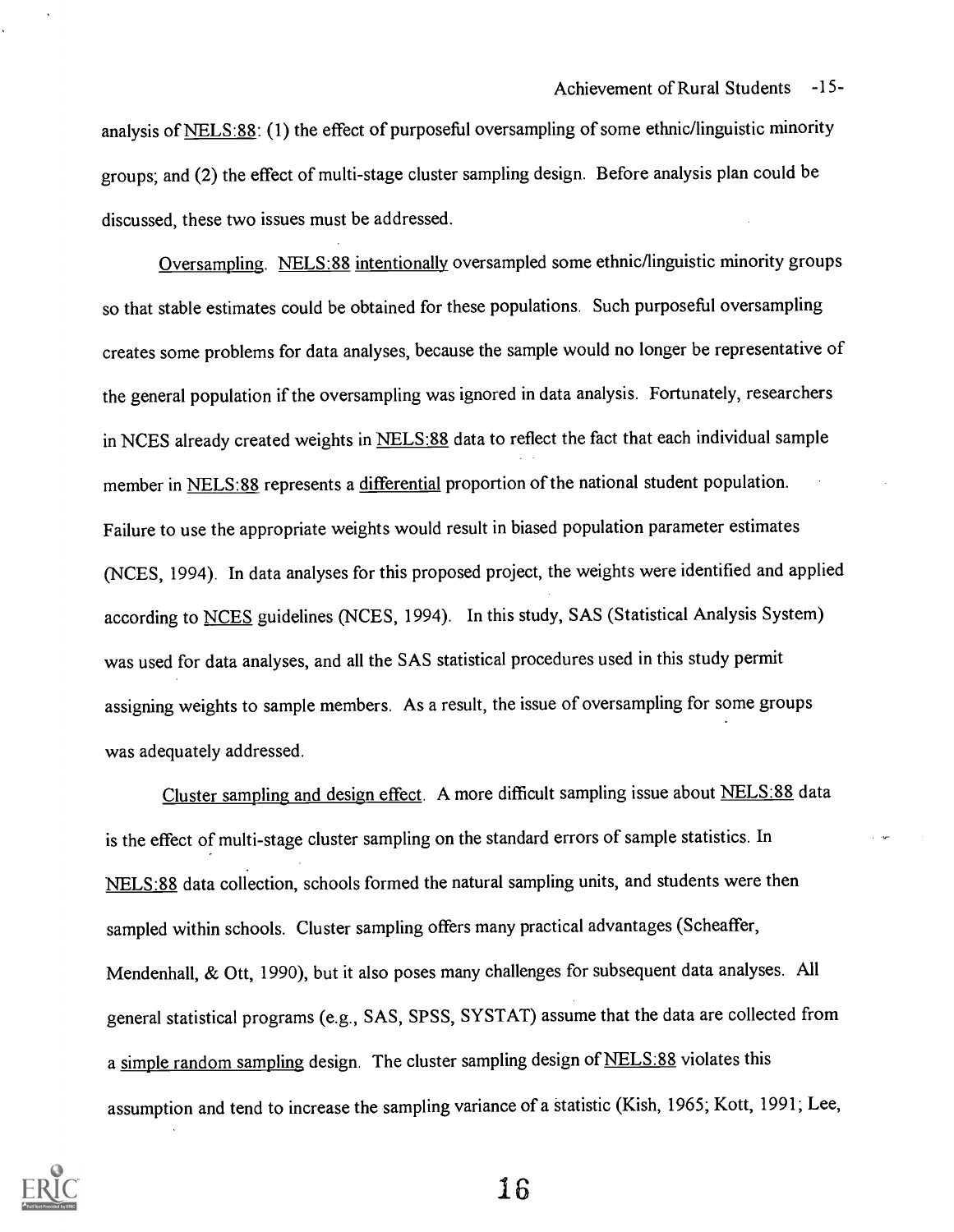Forthofer, & Lorimor, 1989; NCES, 1994). The effect of such increased variance is measured by a quantity called design effect, or deff (Kish, 1965): the ratio of the actual variance estimate of a cluster sample to the variance estimated based on the assumption of simple random sampling on the same data. If this issue, or deff, is ignored in analyses, erroneous decisions in inferential significance testing will result (typically substantially inflating Type I error rate), because a smaller standard error (based on the assumption of simple random sampling) is used in analyses when a larger standard error (from the true cluster sampling) is called for.

To provide a general guidance for dealing with this issue, NELS:88 manual provides the estimated values of deff for many simple estimators. These estimated deffs, though not exhaustive, do provide a sound basis for estimating some other deffs not provided in the manual. As discussed in the manual of NELS:88, "... more complex estimators show smaller design effect than simple estimators. Thus correlation and regression coefficients tend to have smaller design effects than subgroup comparisons, and subgroup comparisons have smaller design effects than means. This implies that it will be conservative to use the mean square root design effects presented here in calculating approximate standard errors for complex statistics, such as multiple regression coefficients" (NCES, 1994, p. 91). In this study, this conservative approach was adopted to address this issue. In other words, the most comparable mean deff provided in the NELS:88 manual was used to make adjustment for the standard errors of estimators in the analyses. Although this approach might make most statistical tests more conservative, the relatively large sample sizes involved in many analyses compensated for this conservativeness to a certain degree, because a large sample size will increase the statistical power of the statistical testing.

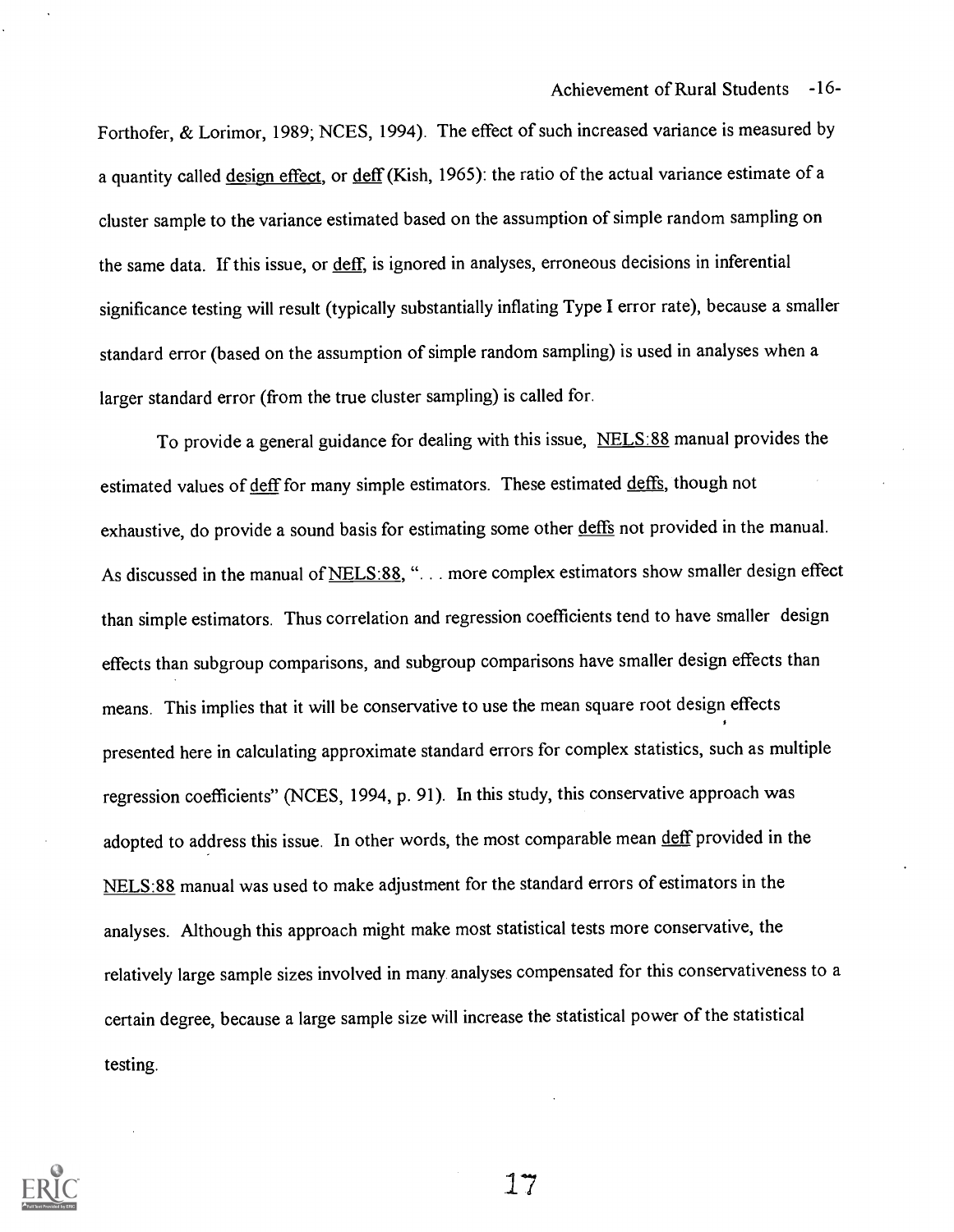#### Analyses

Because there were four outcome variables as indicators of achievement in school learning (reading, math, science, and social studies), and there were three groups (rural, suburban, and school students), a multivariate analysis of variance (MANOVA) was called for as the basic analytic technique. The three waves of data (1988 for 8th graders, 1990 for 10th graders, and 1992 for 12th graders) were treated separately as three nationally representative samples for the 8th, 10th, and 12th graders. This was accomplished by assigning the appropriate cross-sectional weights (these weights are contained in the NELS:88 database) to each sample member for the three waves according to the NCES guidelines (NCES, 1994).

To take into account the effect of socio-economic status (SES) on the students' performance in the four areas of school learning, SES was used as the covariate in the analysis so that its contribution could be controlled while comparing the performance among rural, suburban, and urban school students. In other words, multivariate analysis of covariance (MANCOVA) was used as the analytic technique.

In addition to controlling for the potential confounding of SES, separate analyses were conducted for students from public schools and those from private schools, to avoid the potential confounding of the school type (public/private). In the same vein, separate analyses were conducted for students of different ethnic groups to avoid the potential confounding of ethnicity for the rural/suburban/urban differences. To explore if there were any regional differences with regard to urban/suburban/urban differences in school achievement, separate analyses were also conducted for the four geographical regions when sample size was adequate.

Because the sample size was large for some analyses in this study, small and practically unimportant differences could be declared statistically significant due to the statistical power

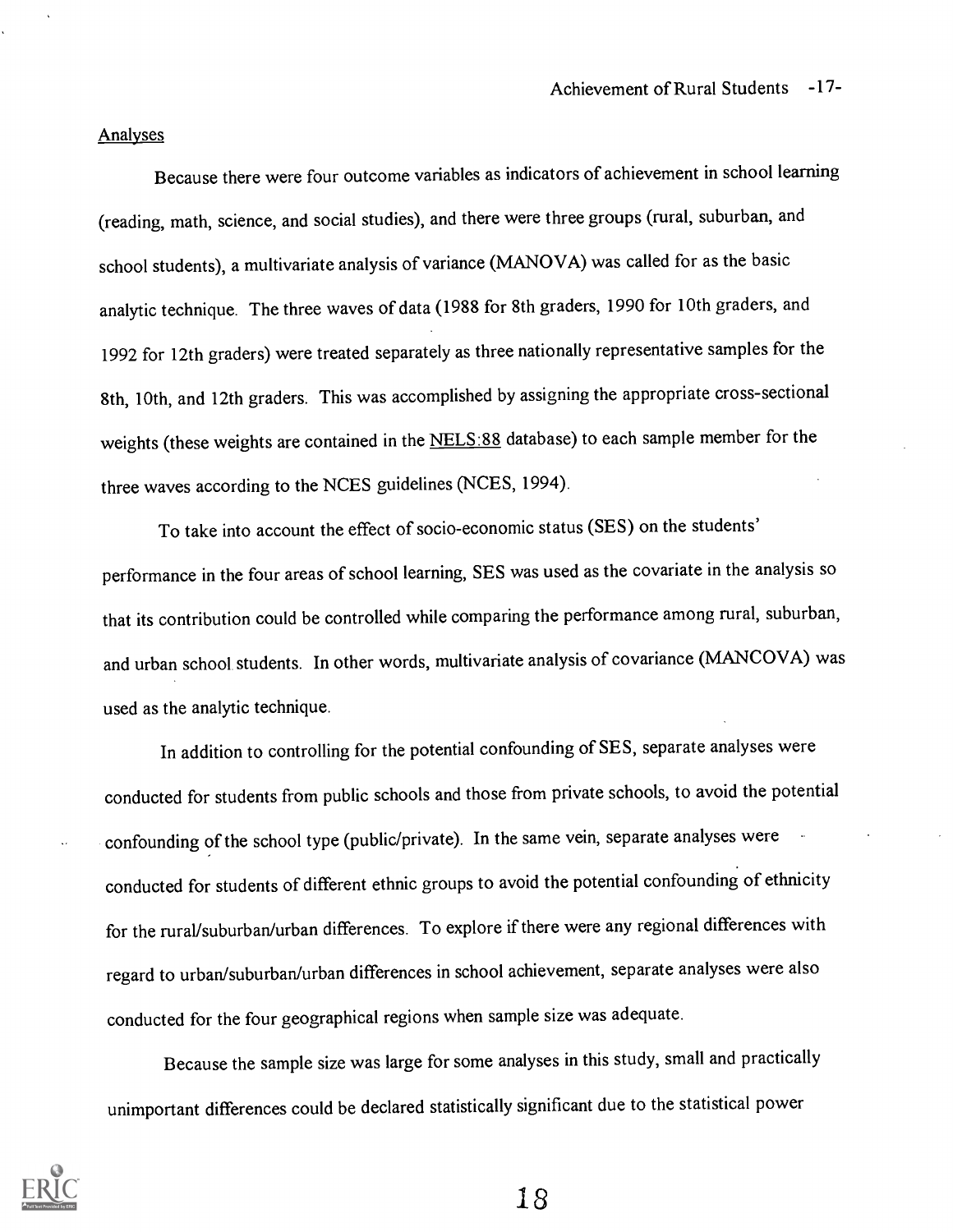contributed by the large sample size. For this reason, multivariate effect size measures were calculated as the supplement to the statistical significance testing. The practice of using effect size measures to supplement statistical significance testing results for interpreting research findings has increasingly been advocated in recent years as a sound educational research practice (e.g., Shaver, 1993; Thompson, 1996). In this study, the multivariate effect size measures were calculated in the form of Wilk's  $\underline{\Lambda}$ , a measure conceptually related to the widely known  $\underline{R}^2$  in analysis of variance (ANOVA) or regression analysis (Pedhazur, 1982)'.

Inevitably, in a large database like NELS:88, a considerable number of subjects would have missing data on some variables used in this study. In our analyses, we did not attempt to account for missing data. Instead, only sample members who had complete data for the variables involved in the analyses were used. For this reason, the usable sample sizes were smaller than those in NELS:88. The sample size reduction due to this reason was minor for the 8th graders (base year of 1988 data collection in NELS:88), but was more pronounced for later two waves of NELS:88 data collection (1990 for the 10th graders, and 1992 for the 12th graders), mainly due to the fact that fewer students took the achievement tests in later grades for a variety of reasons: early graduation, dropping out of school, non-response on cognitive tests, etc. (Owings, J., National Center for Education Statistics. Personal communication,, Sept. 12, 1996).

## Results and Discussions

To facilitate the presentation of the results and the related discussion, we made separate presentation for the public school students, the private school students, and for the four major geographical regions.



<sup>&</sup>lt;sup>1</sup> As Pedhazur (1982, p.708) shows,  $R^2 \approx 1$ -Wilk's  $\Delta$ .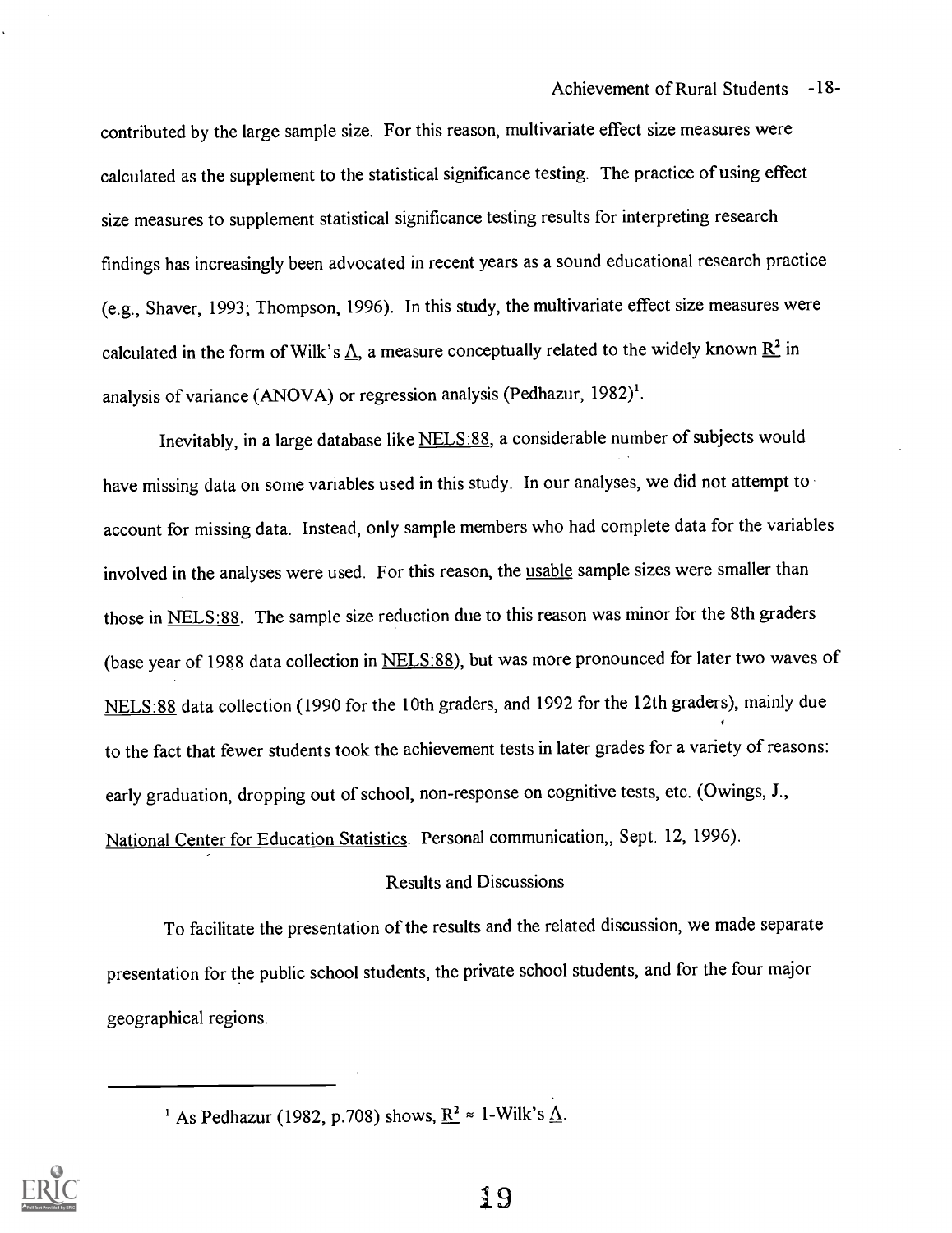#### Rural/Suburban/Urban Comparison for Public School Students

Table 1 to 3 present the performance comparison among the rural/suburban/urban students in the four areas of school learning in the public schools, and for the 8th, 10th, and 12th graders respectively. More specifically, each table contains rural/suburban/urban performance comparison for each of the four major ethnic groups. For each ethnic group, three important pieces of information are provided: (1) the MANCOVA results (both statistical significance testing result and approximate effect size measure) for the three groups (rural/suburban/urban) on the four variables; (2) the analysis of covariance (ANCOVA) results for the three groups for each of the four outcome variable; and (3) the means for the three groups on each of the four outcome variables, and the means were both weighted and adjusted for SES).

Insert Table 1, Table 2, and Table 3 about here

A close look at Table 1 reveals several phenomena. First, different ethnic groups tend to exhibit different population distribution patterns in rural/suburban/urban areas. While the majority of Caucasian students resided in suburban or rural areas, the majority of African-American and Hispanic students were from urban areas. Second, although the MANCOVA tests are statistically significant for all the four ethnic groups for the 8th graders, indicating that there are statistically significant differences among the rural/suburban/urban students when the four outcome variables were considered jointly, the multivariate effect size measures are all extremely small.

Third, the ANCOVA results were statistically significant for some outcome variables of some ethnic groups, but the effect size measures (eta-squares,  $\eta^2$ ) are all too small to indicate any practically meaningful rural/suburban/urban differences on the four outcome measures. Fourth,

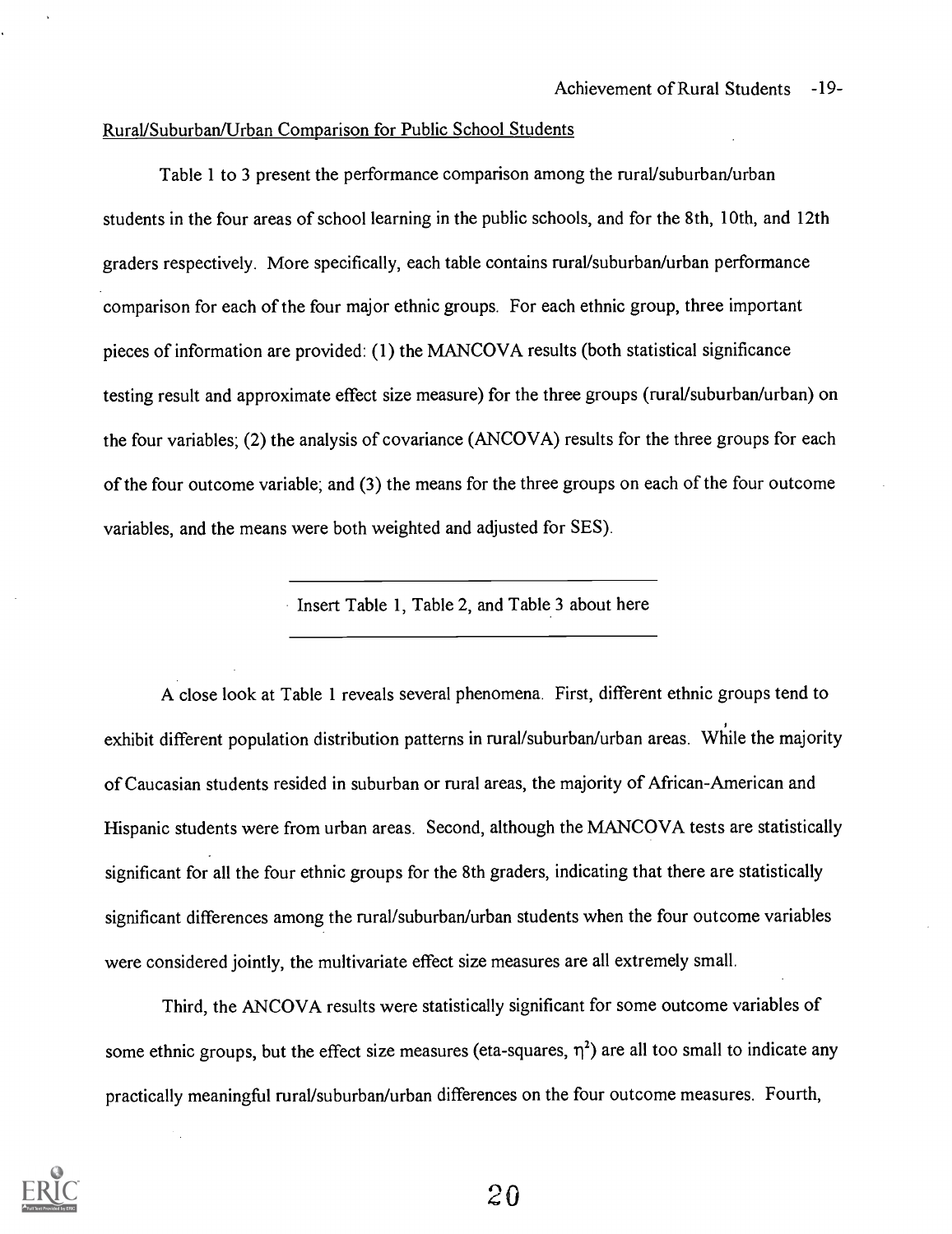Achievement of Rural Students -20-

while the rural/suburban/urban differences are quite small, the differences among ethnic groups are somewhat pronounced, with Caucasian and Asian groups performing better than the African-American and Hispanic groups, regardless of the locality of the schools. Because we conducted separate analyses for different ethnic groups for the purpose of avoiding the potential confounding of ethnicity on rural/suburban/urban differences, the issue of ethnic group differences was not our research objective. So, other than this general observation regarding the ethnic group differences, we did not make any efforts to pursue it any further.

Other than the MANCOVA and ANCOVA results, and the respective multivariate and univariate effect size measures discussed above, the adjusted means of the four outcome variables are very comparable for the rural, suburban, and urban groups. There does not appear to be any consistent indication that rural students performed worse than their metropolitan counterparts, or vice versa, indicating that the rural/suburban/urban differences are almost non-existent for this group of nationally representative sample of 8th graders.

Table 2 and Table 3 convey similar information: the MANCOVA tests are all statistically significant, but the multivariate effect size measures are extremely small. Unlike Table 1, however, the univariate ANCOVA tests on the individual outcome variables for rural/suburban/urban student groups rarely reached statistical significance. In fact, for the 12th graders measured in 1992 (Table 3), none of the ANCOVA tests for rural/suburban/urban differences are statistically significant, despite the huge sample sizes for some ethnic groups (e.g., for Caucasian group). The fact that the multivariate tests are statistically significant while the univariate tests are not is a well-known statistical phenomenon: multivariate tests are usually more powerful than univariate tests (e.g., Stevens, 1993). In this sense, multivariate significance and univariate non-significance do not indicate any contradiction in the results.

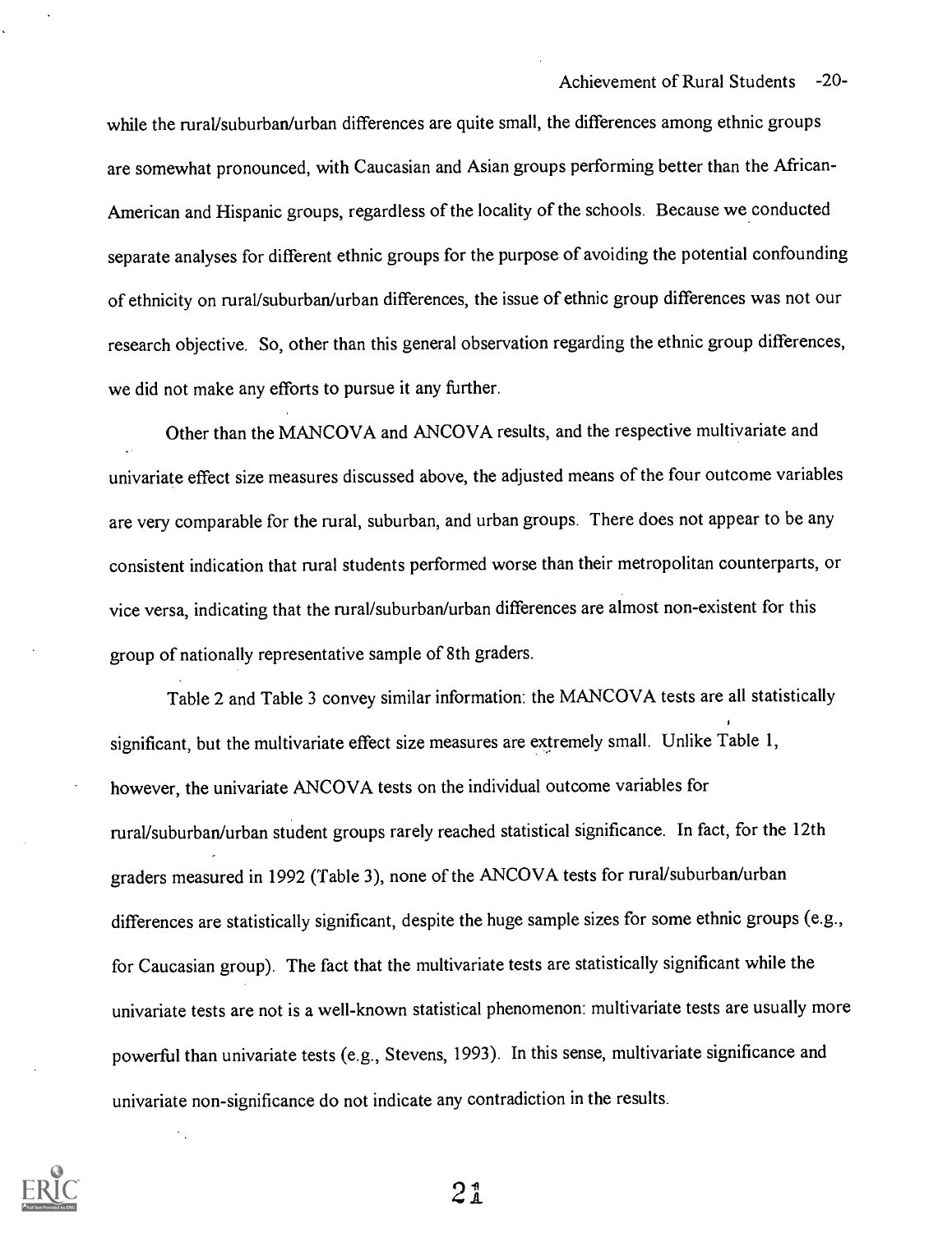## Rural/Suburban/Urban Comparison for Private School Students

Table 4 presents the performance comparisons on the four outcome variables for the rural/suburban/urban students in private schools. For the three minority ethnic groups (Asian/Pacific, Hispanic, and African-American), because there were only a few, or even no, usable sample members from rural private schools for the three grades, comparisons between rural and metropolitan private school students for these three groups were almost impossible. For this reason, for private school students, only the rural/suburban/urban comparison for the Caucasian students is presented, because only this group had adequate sample sizes in all the cells.

Insert Table 4 about here

A comparison of Table 4 with the previous Tables 1 to 3 shows that, for Caucasian group, the students from private schools performed better than those from the public schools, regardless of the school locality and grade. As a matter of fact, this is also true for the other three ethnic groups not presented in the table. Because our interest is not about the comparison between private vs. public school students, and we conducted separate analyses for public and private school students only to avoid the potential confounding effect of this variable on the comparison among rural/suburban/urban students, we made no further efforts in this direction.

The information from Table 4 about private schools is consistent with that from the previous three tables about public schools: although the MANCOVA tests are statistically significant, all the multivariate effect size measures are extremely small. Furthermore, none of the univariate ANCOVA tests are statistically significant despite the large sample sizes. The univariate effect size measures for rural/suburban/urban group differences are almost all close to

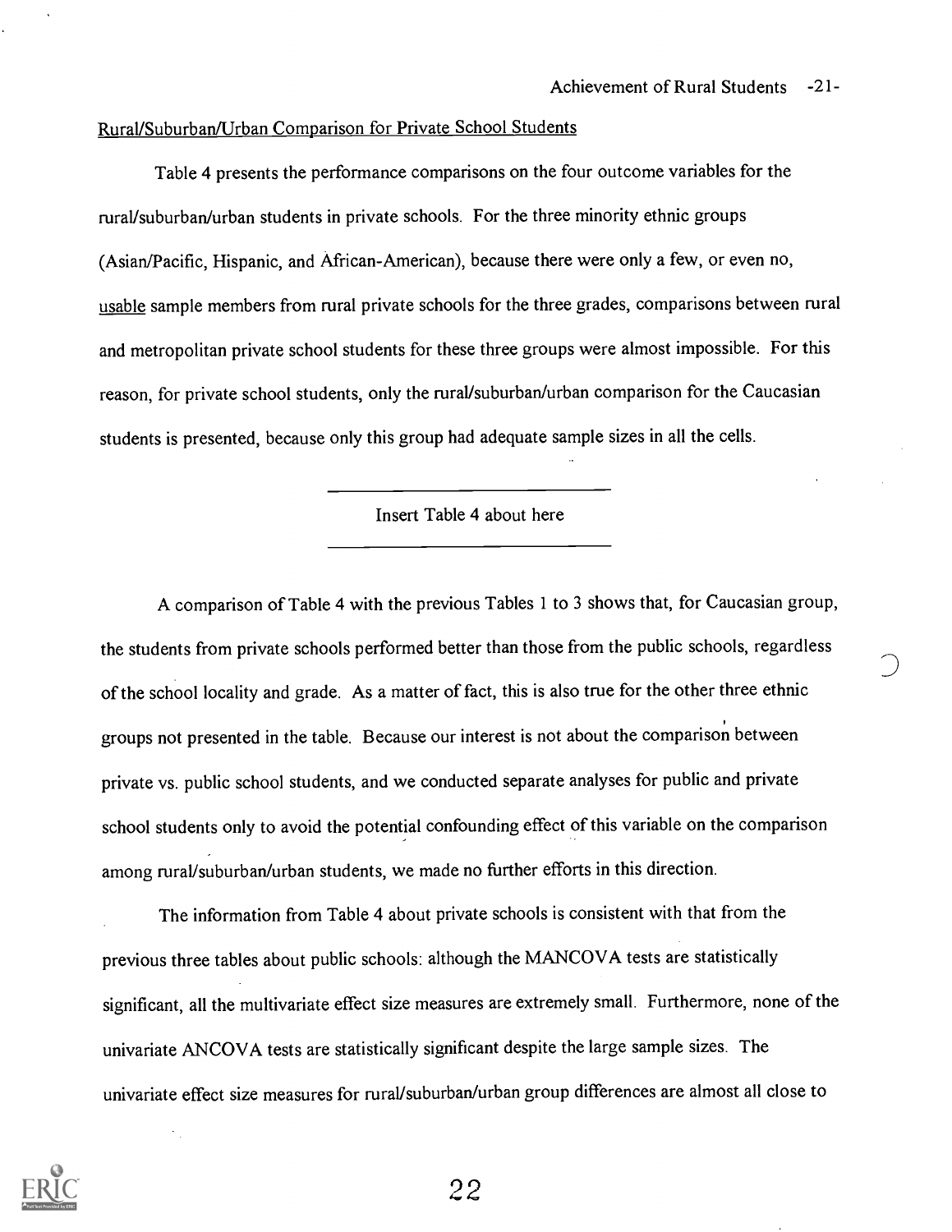zeros. Again, the analysis results here indicate no rural/suburban/urban differences in school achievement for private school students.

#### Rural/Suburban/Urban Comparison in Different Geographical Regions

As described previously, we were interested in looking at the potential rural/suburban/urban differences separately for the four geographical regions of this nation: Northeast, Midwest, South, and West, for the purpose of examining if any regional differences exist with regard to the issues about the potential rural/suburban/urban differences in educational outcomes. This further breakdown of the data into four regions, in addition to the previous breakdown of the data into public/private school students and that into different ethnic groups, caused such reduction of sample size in some cells, especially for the category of rural students, that reliable and stable comparisons among rural/suburban/urban students became questionable. Mainly for this reason, as well as for the consideration of space, we presented only the rural/suburban/urban comparisons for the Caucasian students (the group with adequate sample sizes under all conditions) in the public schools in the four different geographical regions of the nation. (The tables for other ethnic groups, however, are available from the first author upon request.) Table 5 to Table 7 present the ruraUsuburban/urban comparisons in the four geographical regions for the 8th, 10th, and 12th graders respectively.

Insert Table 5, Table 6, and Table 7 about here

Close examination of Table 5 shows that for the Caucasian students in the public schools, ruraUsuburban/urban differences in the four areas of school achievement does not seem to exist in the geographical regions of South, West and Northeast. In these three regions, although the

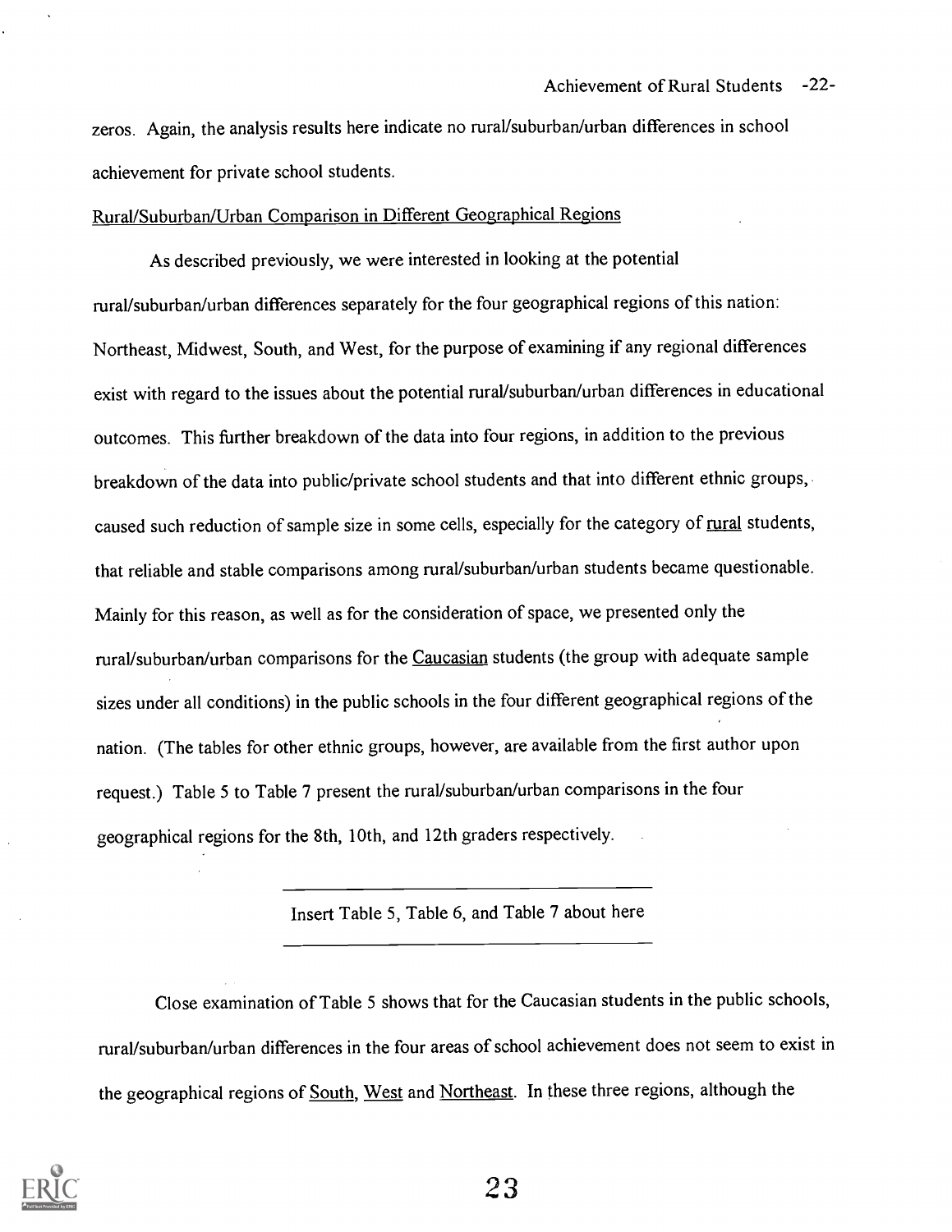MANCOVA tests are statistically significant, almost all univariate ANCOVA tests fail to reach statistical significance, despite the large sample sizes. Also, the univariate effect size measures  $(\eta^2)$  are close to zeros. In the Midwest region, however, the data appears to favor the students from the rural public schools in all the four areas of school learning, with all the univariate ANCOVA tests statistically significant at the .01 level. The effect size measures, although still quite small, are conspicuously larger than those for the other three regions.

The slight advantage in favor the 8th grade students from the rural schools in the Midwest region (Table 5) seems to be less obvious and less consistent for the 10th graders in Table 6. In Table 6, other than for the Midwest region, practically no rural/suburban/urban differences appear to exist; all the univariate ANCOVA tests are statistically nonsignificant, and the univariate effect size measures are all quite small or close to zeros. The results in Table 7 are less clear for interpretation. In some cases, the 12th graders in rural schools appear to have a slight edge (e.g., Midwest, for Math and Science); but in some other cases, the data appear to favor the urban 12th graders (e.g., South, for Reading and Math). Despite some of these cases, the general conclusion based on the data in Table 7 is that there is no consistent evidence which points to noticeable rural/suburban/urban differences in academic learning.

The analysis results by geographical regions agree with what has been presented in Tables 1 to 4: when the data are analyzed separately for ethnic groups, separately for public and private school students, and separately for the geographical regions, and when school achievement is adjusted for SES, very little evidence has been found that indicates any observable and consistent rural/suburban/urban differences in the four areas of school learning. In cases where such differences are observed, there is a lack of consistency with regard to which group of students (rural, suburban, or urban) the differences favor.

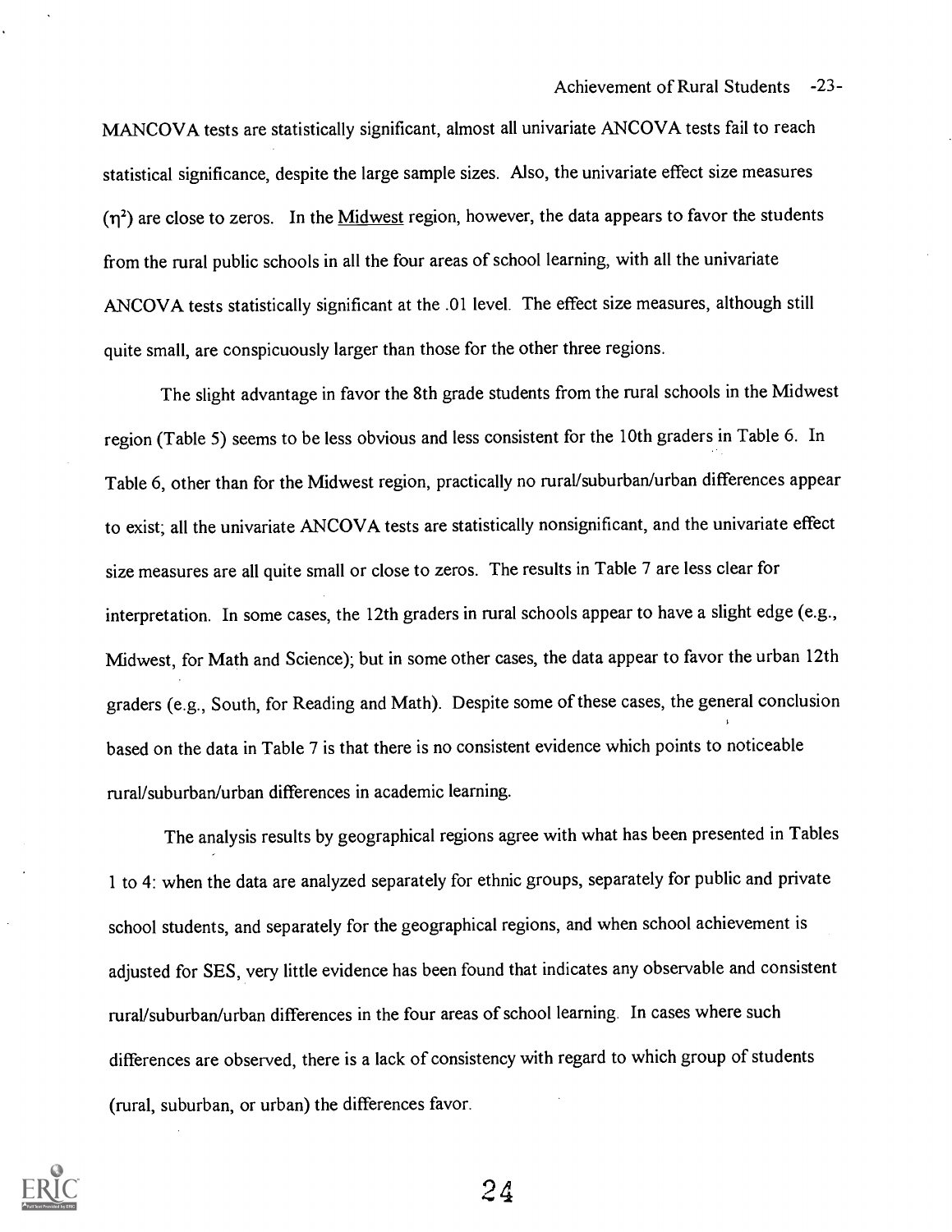#### Summary and Conclusions

This study conducted analyses to examine the issue of whether any rural/suburban/urban differences exist in students academic achievement. The study relied on data from the National Education Longitudinal Study of 1988 (NELS:88), a multi-year database from a large and nationally representative sample of students as they progressed from the 8th to 12th grade. Performance comparisons among rural, suburban, and urban students were made for the nationally representative samples of the 8th, 10th, and 12th graders in four areas of school learning: reading, math, science, and social studies. The performance comparisons were made after adjusting for the potential influence of socio-economic status. Performance comparison analyses were conducted separately for the four major ethnic groups, and separately for the public and private school students. In addition, performance comparisons of rural/suburban/urban students were made separately for the four geographical regions of the United States: the Northeast, the Midwest, the South, and the West. The classification of rural/suburban/urban schools, and that of geographical regions, were all strictly based on the classification of US 1980 census for the schools from which the students were sampled for the NELS:88 data.

The findings of this study can be succinctly summarized as follows: the students from rural schools performed as well as their peers in metropolitan areas in the four areas of school learning: reading, math, science, and social studies. The results from this study agree with the findings of some previous studies which found no rural/suburban/urban differences (e.g., Haller et al., 1992; Snyder & West, 1992). The findings of this study, however, were based on data collected on a much larger scale than almost all previous studies. Furthermore, the samples used in this study were generally considered as being nationally representative, which increases the credibility of the findings. The analyses for separate ethnic groups and those for the public and private school

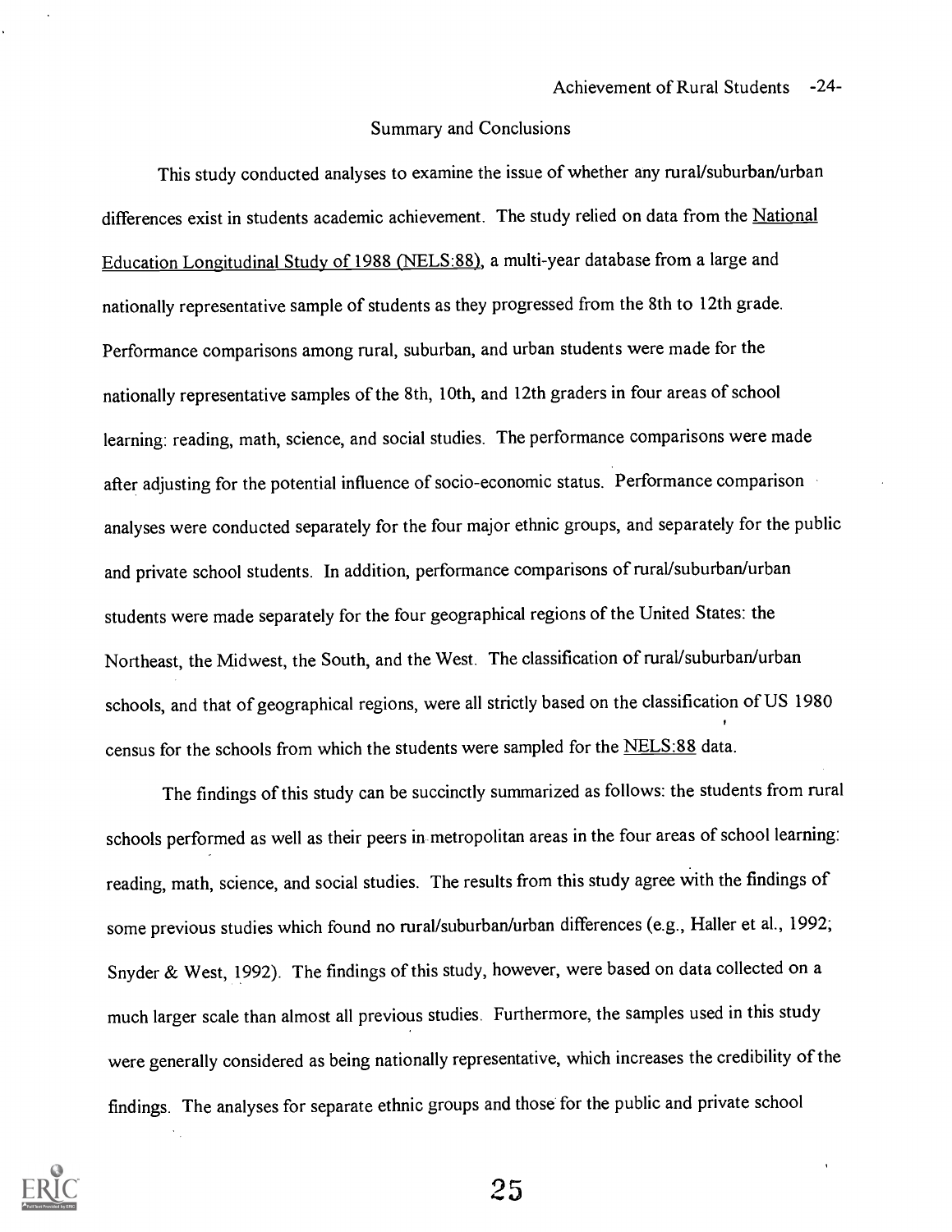students also avoided some potential confounding, as reasoned in the previous sections. These features help to strengthen the internal validity as well as the external validity of the findings of the study.

Despite the strengths of this study as discussed previously, this study also has its share of limitations. First, although the definition and classification of school locality (rural, suburban, and urban) are clear and consistent based on the criterion used in U.S. census, the data did not allow us to examine those rural schools from those "extreme rural communities", as did some previous studies had done (e.g., Easton & Ellerbruch, 1985). It is possible that students from these "extreme rural communities" may have some deficiencies in their school learning which are not revealed in this study. In the same vein, the data did not allow us to examine those students from the "disadvantaged-urban" schools, usually inner city schools, at the other side of the spectrum (Easton & Ellerbruch, 1985). Second, although the data for the 8th graders were quite complete for the variables used in this study, there was considerable amount of missing data, especially on the four cognitive tests (reading, math, science, and social studies), due to a variety of reasons. The missing data may have made the data for the 10th and 12th graders less representative of the general student population. Although the extent to which the problem of missing data may have distorted the results is unknown, in our opinion, such distortion, if any, should be small, because the findings based on different groups are highly consistent.

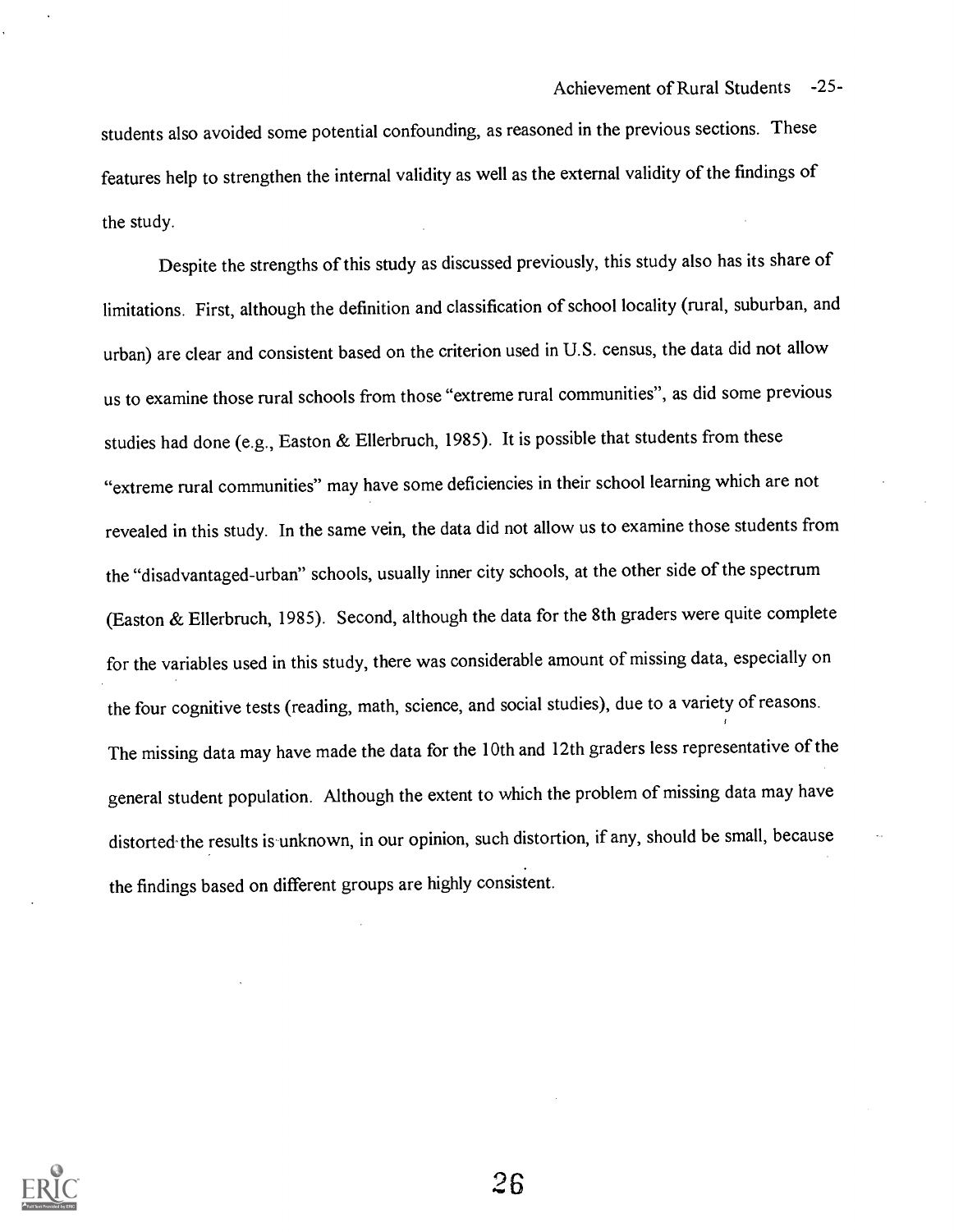#### References

Akande, A. (1990). Influences of urban-rural upbringing on Nigerian students' test anxiety. Psychological Reports, 67, 1261-1262.

Alspaugh, J. W. (1992). Socioeconomic measures and achievement: Urban vs. rural. Rural Educator, 13, 2-7.

Alspaugh, J. W., & Harting, R. D. (1995). Transition effects of school grade-level organization on student achievement. Journal of Research and Development in Education, 28, 145-149.

Coe, P., Howley, C. B., & Hughes, M. (1989a). The condition of rural education in Kentucky: A profile. ERIC Document Reproduction Service No. ED 319-579.

Coe, P., Howley, C. B., & Hughes, M. (1989b). The condition of rural education in Virginia: A profile. ERIC Document Reproduction Service No. ED 319-577.

Corley, E. R., Goodjoin, R., & York, S. (1991). Differences in grades and SAT scores among minority college students from urban and rural environments. High School Journal, 74, 173-177.

DeYoung, A. J., & Lawrence, B. K. (1995). On Hoosiers, Yankees and Mountaineers. ERIC Document Reproduction Service No. ED 383-508.

Easton, S. E., & Ellerbruch, L. W. (1985). Update on the citizenship and social studies achievement of rural 13-year-olds. Boseman, Montana State University. ERIC Document Reproduction Service No. ED 262-946.

Edington, E. D. (1981). ACT scores of incoming freshmen to New Mexico State University by high school size. ERIC Document Reproduction Service No. ED 272-354.

Edington, E. D. (1979). Rural education - Key policy issues. Paper presented at the



?7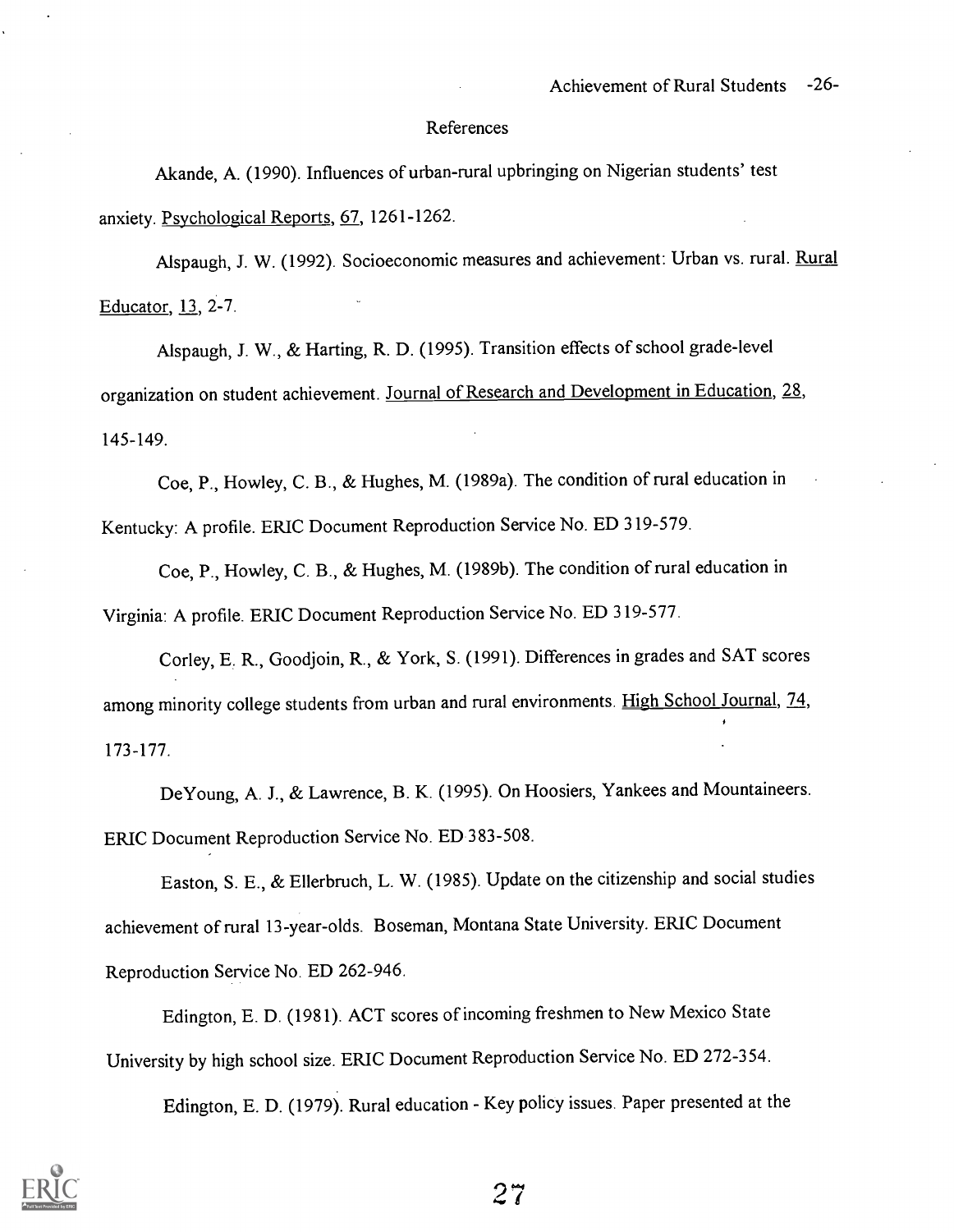InterAmerican Congress on Educational Administration. ERIC Document Reproduction Service No. ED 178-235.

Edington, E. D., & Koehler, L. (1987). Rural student achievement: elements for consideration. Las Cruces, NM: New Mexico State University. ERIC Document Reproduction Service No. ED 289-685.

Fan, X., Willson, V. L., & Kapes, J. T. (1996). Ethnic group's representation in test construction samples and test bias: The standardization fallacy revisited. Educational and Psychological Measurement, 56, 365-381.

Furlong, M., & Cartmel, F. (1995). Aspirations and opportunity structures: 13-year-olds in areas with restricted opportunities. British Journal of Guidance and Counseling, 23, 361-375.

Gall, M. D., Borg, W. R., & Gall, J. P. (1996). Educational Research, New York: Longman.

Gaspard, M. R., & Burnett, M. F. (1991). The relationship between self-esteem and academic achievement of rural ninth grade students. Journal of Rural and Small Schools, 4, 2-9.

Greenberg, E. J., & Teixeira, R. A. (1995). Nonmetro student achievement on par with metro. Rural Development Perspectives, 10, 17-23.

Hall, R. F., & Barker, B. 0. (1995). Case studies in the current use of technology in education. Rural Research Report, 6, Summer.

Hall, A. S., Kelly, K. R., & Van Buren, J. B. (1995). Effects of grade level, community of residence, and sex on adolescent career interests in the zone of acceptable alternatives. Journal of Career Development, 21, 223-232.

Haller, E. J., Monk, D. H., & Tien, L. T. (1992). Small schools and higher-order thinking skills. Paper presented at the Annual Meeting off the American Educational Research Association.

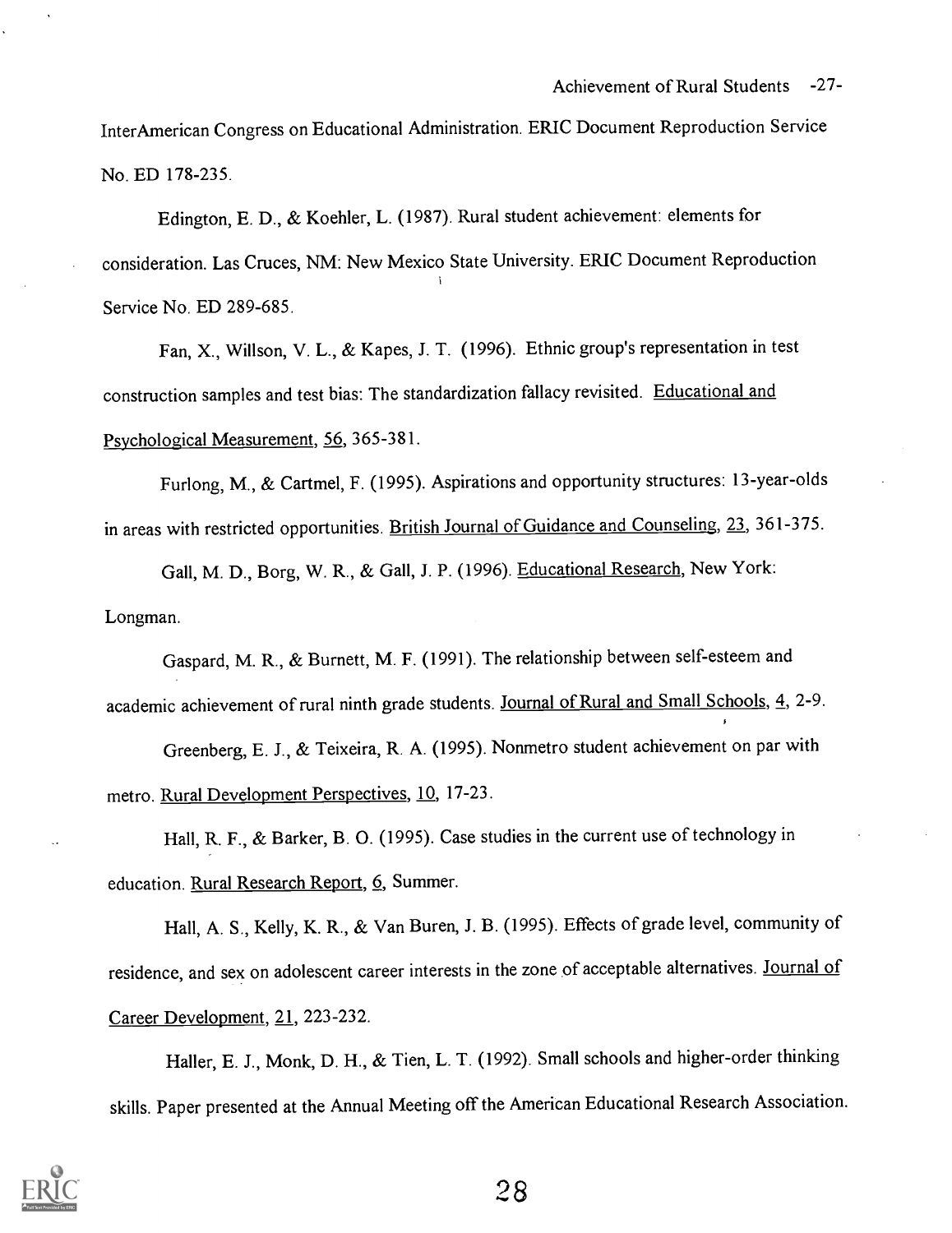ERIC Document Reproduction Service No. ED 348-184.

Haller, E. J., Monk, D. H., & Tien, L. T. (1993). Small schools and higher-order thinking skills. Journal of Research in Rural Education, 9, 66-73.

Jones, E. D., & Southern, W. T. (1992). Programming, grouping, and acceleration in rural school districts: A survey of attitudes and practices. Gifted Child Quarterly, 36, 112-117.

Jyung, C. Y., & Miller, L. E. (1990). Predictors of students career maturity in Central Ohio high schools. Summary of research 55. ERIC Document Reproduction Service No. ED 322-369.

Kearney, J. M. (1994). The advantages of small rural schools. Final report to the Idaho Rural School Association. ERIC Document Reproduction Service No. ED 373-934.

Kimble, J. W., Cramer, G. L., & House, V. W. (1976). Basic quality of seconday education in rural Montana. Bulletin 685. ERIC Document Reproduction Service No. ED 212-418.

Kish, L. (1965). Survey sampling. New York: Wiley.

Kleinfeld, J. S., McDiarmid, G. W., & Hagstrom, D. (1985). Alaska's small schools. Are they working? ERIC Document Reproduction Service No. ED 266-915.

Kott, L. (1991). A model-based look at linear regression with survey data. The American Statistician, 45 (2), 107-112.

Lee, E. S., Forthofer, R. N., & Lorimor, R. J. (1989). Analyzing complex survey data. Newbury Park, CA: Sage.

Liddell, C. (1994). South African children in the year before school: Towards a predictive model of everyday behaviour. International Journal of Psychology, 29, 409-430.

Lindberg, D., Nelson, D., & Nelson, K. (1985). Small high schools in Utah: A status

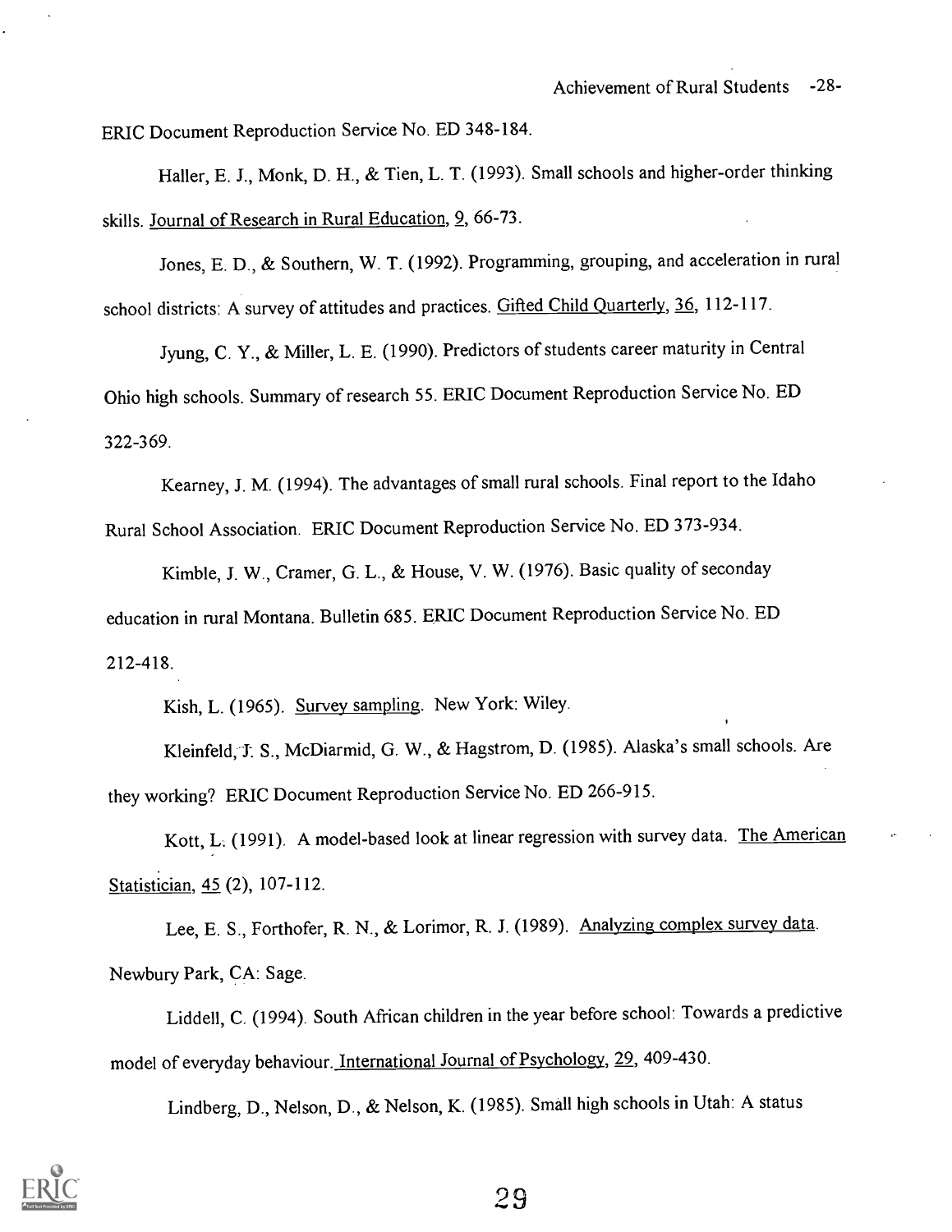report. ERIC Document Reproduction Service No. ED 324-180.

Liu, J. M., & Brinlee, P. S. (1983). Relationships between readiness characteristics and basic skills achievement of rural first graders. Paper presented at the Annual Meeting of the American Educational Research Association. ERIC Document Reproduction Service No. ED 228-016.

Lloyd, D. J., Lloyd, J. C., Prain, V. R., & Smith, K. J. (1994). Characteristics associated with successful completion of post-compulsory schooling and higher education in rural Victoria. In: Issues Affecting Rural Communities. Proceedings of an International conference held by the Rural Education Research and Development Centre. ERIC Document Reproduction Service No. ED 390-618.

Lucas, S. R. (1996). Selective attrition in a newly hostile regime: The case of 1980 sophomores. Social Forces, 75, 511-533.

Marion, R. L. (1979). Rural education in the Southern United States. ERIC document Reproduction Service No. ED 225 779.

Massachusetts State Department of Education. (1987). Science in the elementary schools. ERIC Document Reproduction Service No. ED 340-589.

McCracken, J. D., & Barcinas, J. D. T. (1991). High school and student characteristics in rural and urban areas of Ohio. In: School and Community Influences on Occupational and Educational Plans of Rural Youth. ERIC Document Reproduction Service No. ED 338-456.

McIntire, W. G., & Marion, S. F. (1989). Academic achievement in America's small schools: Data from High School and Beyond. ERIC Document Reproduction Service No. ED 315-250.

McLean, J. E., & Ross, S. M. (1994). The urban-rural funding disparity. Paper presented

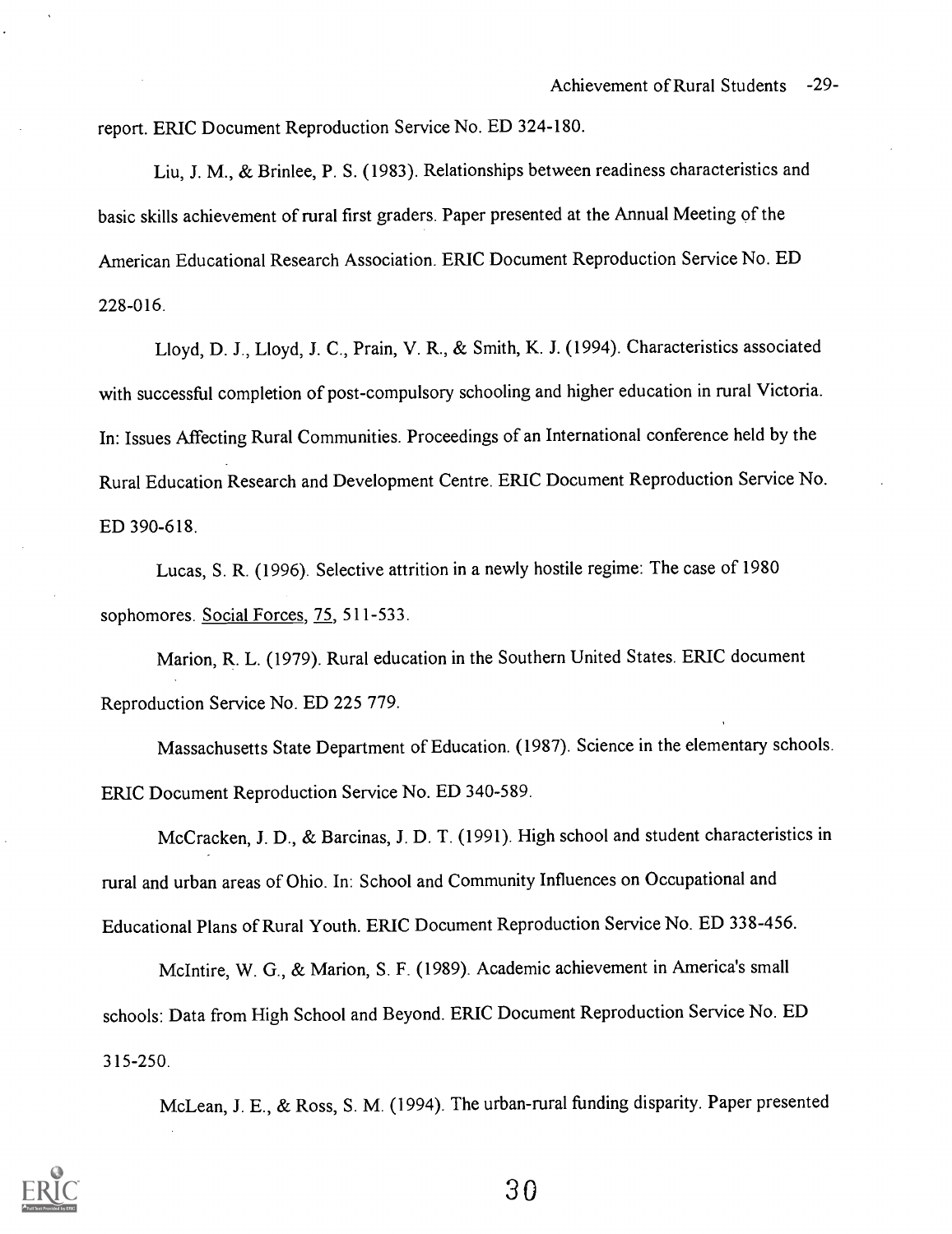at the Annual Convention of the National Rural Education Association. ERIC Document Reproduction Service No. ED 374-957.

Melnick, S. A., et al. (1987). School district size, student achievement and high school course offerings in Connecticut. Research in Rural Education, 4, 119-123.

Mitsuda, M. (1993). Effects of imagery representations and questions aids in comprehension of geometry texts by elementary school children, junior-high school and college students. Japanese Psychological Research, 35, 47-56.

Morrow, K. A. (1989). Locus of control and rural-urban status in gifted high school students. Roeper Review, 11, 207-208.

Motsinger, H. M. (1990). Positive parental involvement is possible if .. Paper presented at the Rural Education Symposium of the American Council on Rural Special Education and the National Rural and Small Schools Consortium. ERIC Document Reproduction Service No. ED 337-332.

Mwamwenda, T. S. (1992). Cognitive development in African children. Genetic, Social and General Psychology Monographs, 118, 5-72.

National Center for Education Statistics (NCES). (1994). User's manual: National Education Longitudinal Study of 1988. Washington, DC: National Center for Education Statistics.

Northern Territory Department of Education. (1992). Results of the Primary Assessment Program for 1991 in urban and non-urban schools. Curriculum and assessment research and evaluation report. Darwin, Australia. ERIC Document Reproduction Service No. ED 360-320.

O'Connell, C., & Hagans, R. (1985). High achievement in rural schools. ERIC Document Reproduction Service No. ED 265-008.

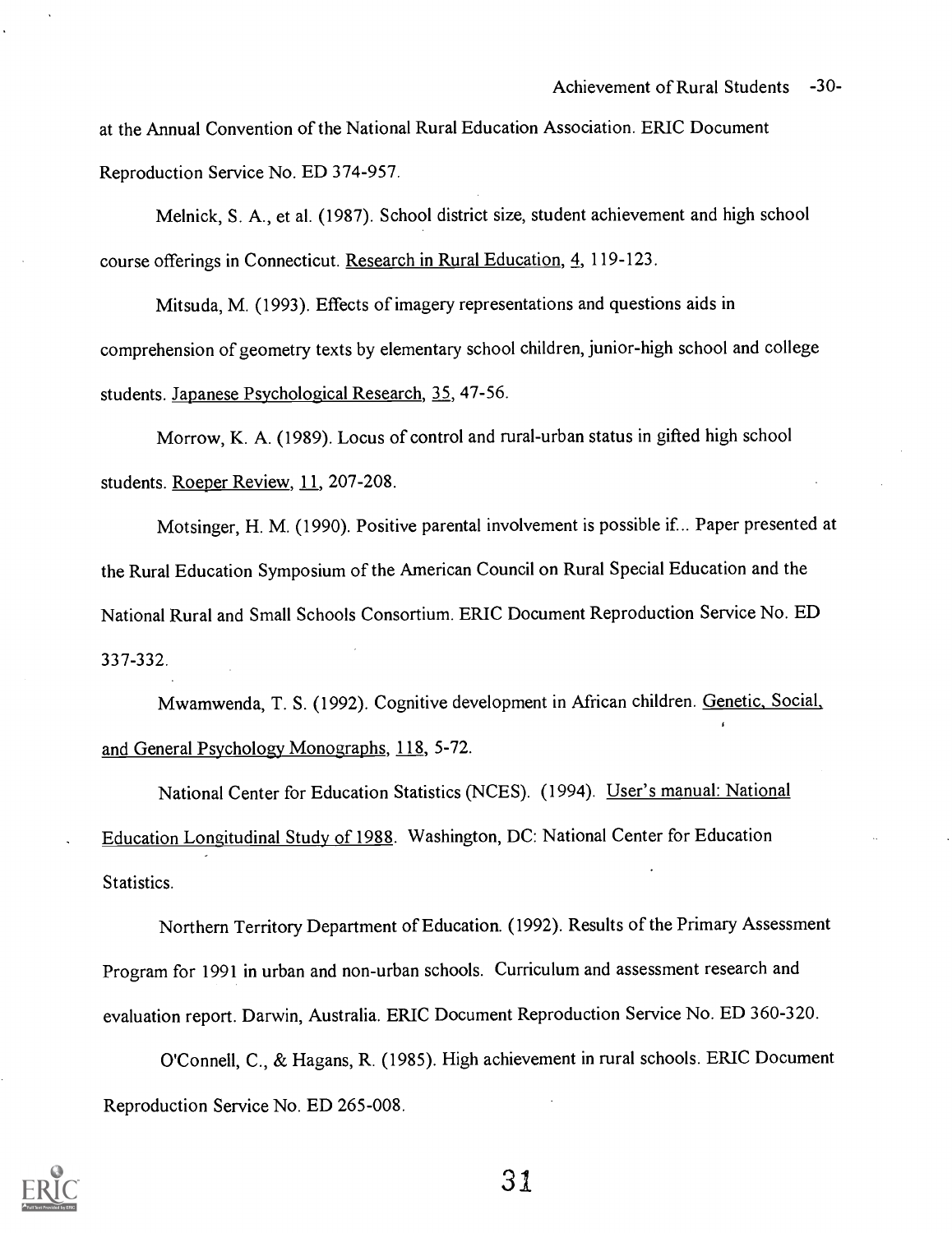Owens, E. W., & Waxman, H. C. (1995). Investigating technology use in science and mathematics classrooms across urban, suburban, and rural high schools. High School Journal, 79, 41-48.

Owens, E. W., & Waxman, H. C. (1996). Differences among urban, suburban, and rural schools on technology access and use in eighth-grade mathematics classrooms. Journal of Educational Technology Systems, 24, 83-92.

Patterson, S. R. (1994). Increasing parental involvement in grades one, four, and five in a rural elementary school. Unpublished Ed.D. Practicum Report, Nova Southeastern University.

Pedhazur, E. J. (1982). Multiple regression in behavioral research: Explanation and prediction (2nd ed.). Fort Worth, Texas: Harcourt Brace Jovanovich, Inc.

Pollard, K., & O'Hare, W. P. (1990). Beyond high school: The experience of rural and urban youth in the 1980s. Staff Working Papers. ERIC Document Reproduction Service No. ED 326-363.

Ratekin, N. (1971). The effect of two different reading programs on culturally disadvantaged college freshmen. Paper presented at the Meeting of the International Reading Assoication. ERIC Document Reproduction Service No. ED 053-867.

Ramos, L., & Sanchez, A. R. (1995). Mexican-American high school students: Educational aspirations. Journal of Multicultural Counseling and Development, 23, 212-221.

Reynolds, C. R., & Brown, R. T. (1984). Perspectives on bias in mental testing. New York, NY: Plenum.

Rock, D. A. & Pollack, J. M. (1991). Psychometric report for the NELS:88 base test battery, NCES 91-468. Washington, DC: National Center for Education Statistics.

Scheaffer, R. L., Mendenhall, W., & Ott, L. (1990). Elementary survey sampling (4th

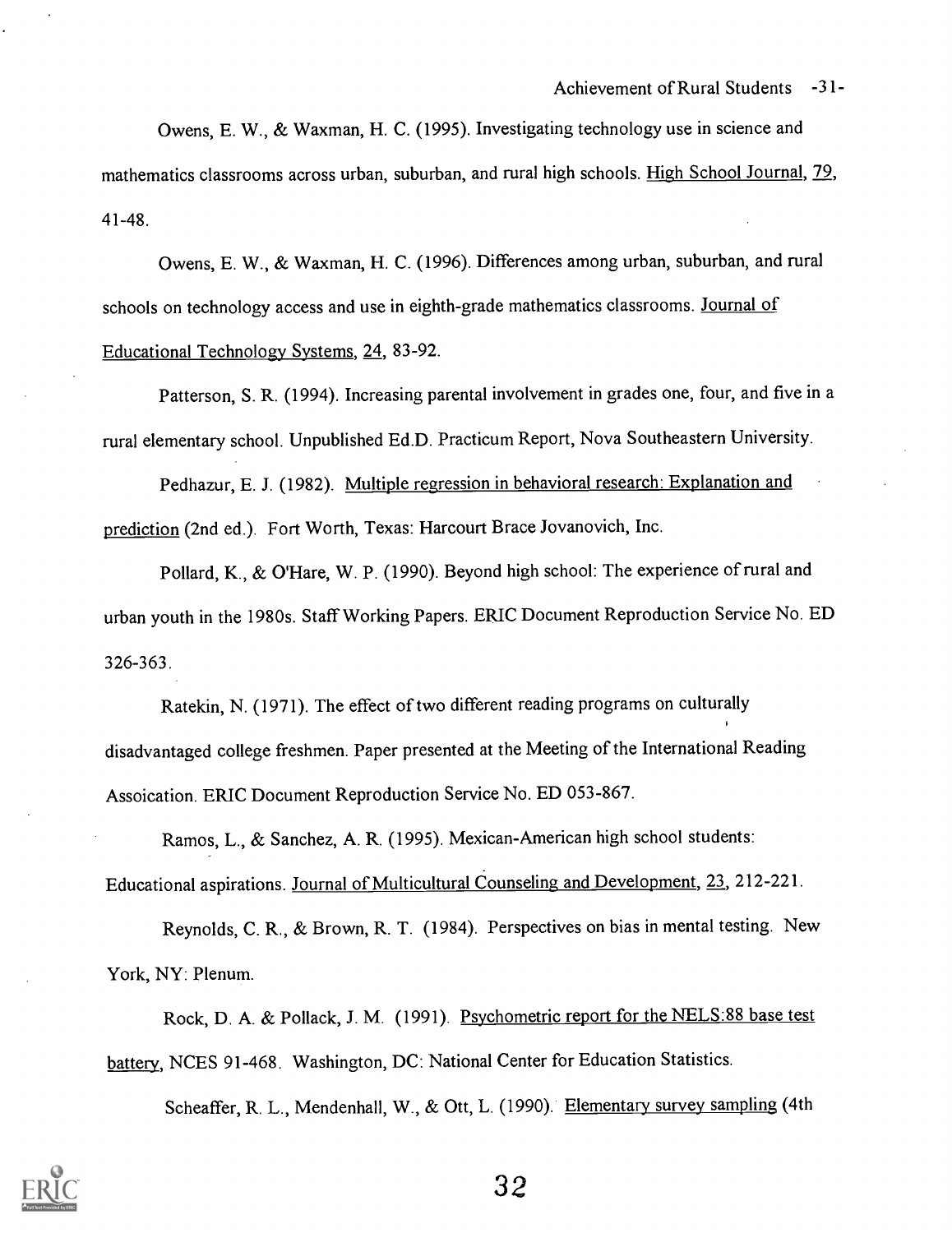ed.). Boston, MA: PWS-Kent.

Shaver, J. P. (1993). What statistical significance testing is, and what it is not. Journal of Experimental Education, 61, 293-316.

Singh, R., & Varma, S. K. (1995). The effect of academic aspiration and intelligence on scholastic success of XI graders. Indian Journal of Psychometry and Education, 26, 43-48.

Snyder, J. H., & West, R. F. (1992). The effects of retention in elementary school on subsequent academic performance. Paper presented at the Annual Meeting of the Mid-South Educational Research Association. ERIC Document Reproduction Service No. ED 356-045.

Stevens, J. (1996). Applied multivariate statistics for the social sciences (3rd ed.). Mahwah, New Jersey: LEA.

Stevenson, H. W., Chen, C., & Booth, J. (1990). Influence of schooling and urban-rural residence on gender differences in cognitive abilities and academic achievement. Sex Roles, 23, 535-551.

Tack, K. D. (1995). The influence of reading skills on the Ohio Ninth Grade Proficiency Test of Mathematics. ERIC Document Reproduction Service No. ED 386-703.

Templeton, C. J., & Paden, R. A. (1991). Curriculum through technology in the rural school. In: Reaching our potential: Rural Education in the 90's. Conference Proceedings, Rural Education Symposium. ERIC Document Reproduction Service No. ED 342-532.

Thompson, B. (1996). AERA editorial policies regarding statistical significance testing: Three suggested reforms. Educational Researcher, 25, 26-30.

Thompson, D. C. (1990). Financing rural and urban schools: A growing schism. Planning and Changing, 21, 67-77.

Tompkins, R., & Deloney, P. (1994). Rural students at risk in Arkansas, Louisiana, New

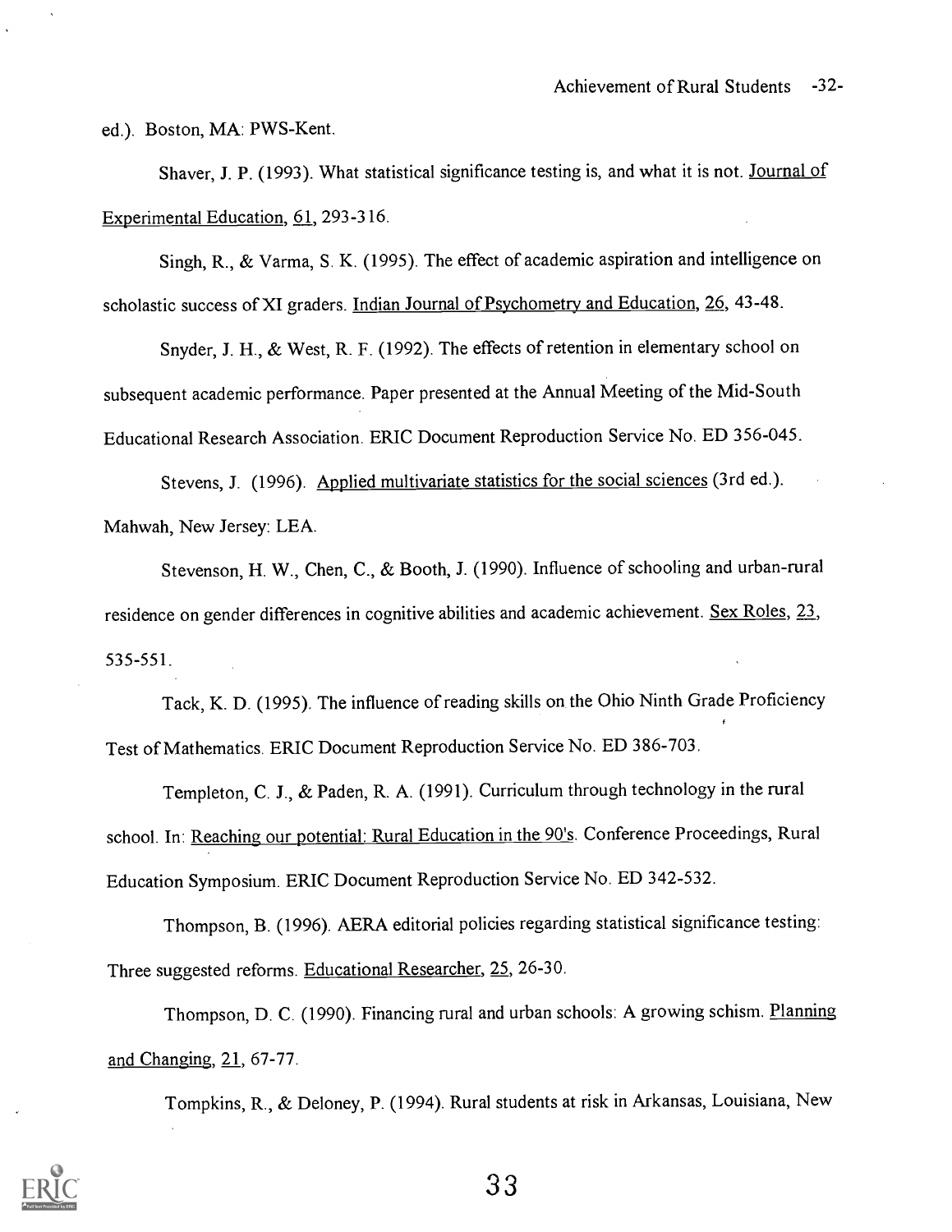Mexico, Oklahoma, and Texas. ERIC Document Reproduction Service No. ED 388-477.

Trice, A. D. (1991). Stability of children's career aspirations. Journal of Genetic Psychology, 152, 137-139.

Willoughby, T. L., Arnold, L., & Calkins, V. (1981). Personal characteristics and achievement of medical students from urban and nonurban areas. Journal of Medical Education, 56, 717-726.

Wilson, S. M. (1985). Differences in elementary math instruction and achievement among districts of varying size in the state of Washington. Research in Rural Education, 3, 51-55.

Zimbelman, K. (1987). Locus of control and achievement orientation in rural and metropolitan youth: Brief report. Journal of Rural Community Psychology, 8, 50-55.

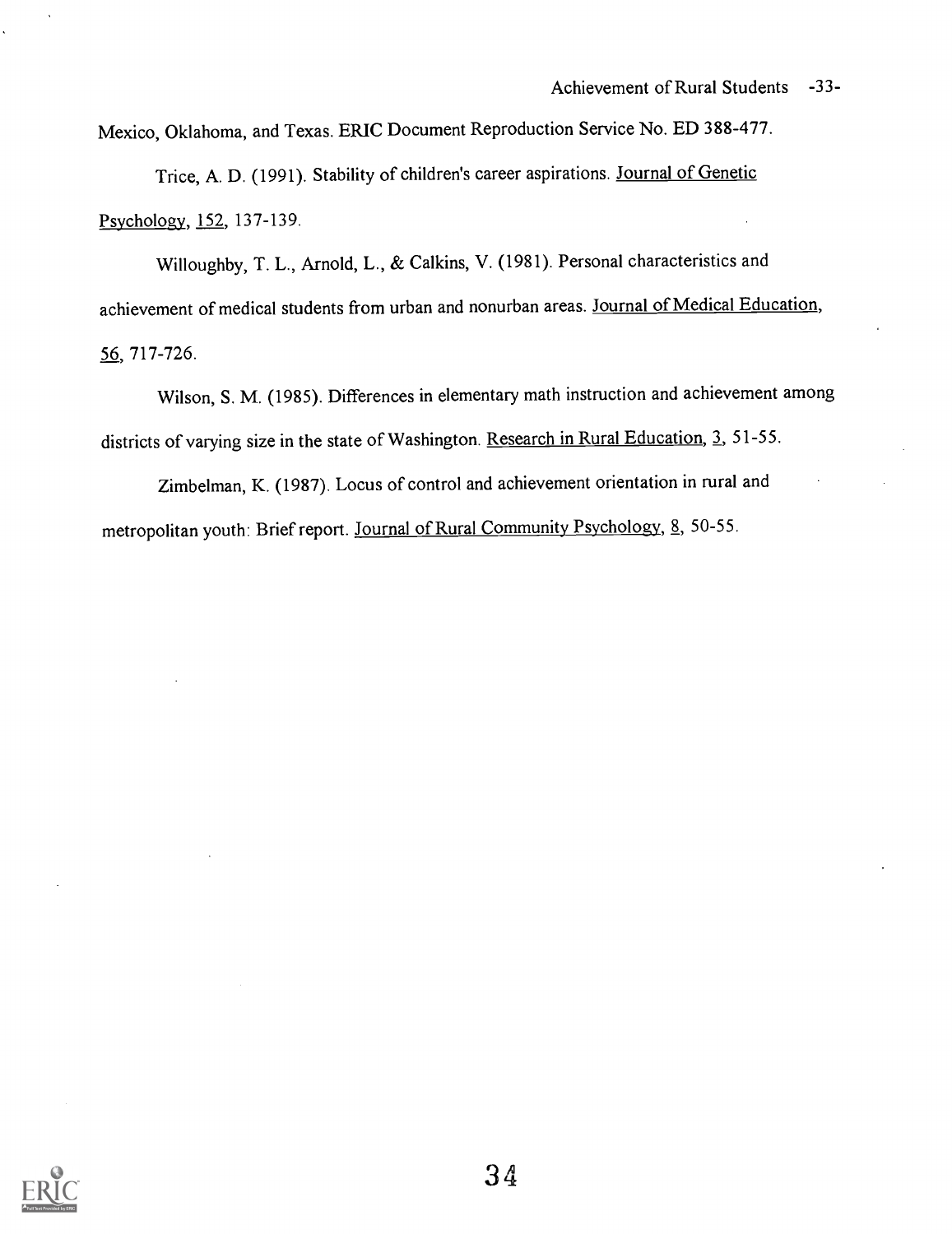|           |                |      |                  |         | Means (Adjusted for SES) |          |                           |
|-----------|----------------|------|------------------|---------|--------------------------|----------|---------------------------|
| Ethnicity | Locality       | N    | Read             | Math    | Science Social S.        |          | <b>MANCOVA</b><br>Results |
| Asian/    | Rural          | 140  | $51.36^a$        | 51.66   | 52.42                    | 50.95    | Wilk's $\Lambda$ =.96*    |
| Pacific   | Suburban       | 604  | 50.73            | 53.83   | 51.35                    | 51.65    | $R^2 \approx 0.04$        |
|           | Urban          | 430  | 49.37            | 52.98   | 49.76                    | 49.67    |                           |
|           | <b>ANCOVA</b>  |      | $F = 3.58$       | 3.11    | $5.03*$                  | 4.43     |                           |
|           | <b>Results</b> |      | $\eta^2$ = .005  | .004    | .007                     | .006     |                           |
| Hispanic  | Rural          | 484  | 44.50            | 45.15   | 45.59                    | 44.67    | Wilk's $\Lambda$ = 98*    |
|           | Suburban       | 942  | 46.41            | 46.08   | 46.65                    | 46.05    | $R^2 \approx .02$         |
|           | Urban          | 1143 | 45.05            | 44.71   | 44.66                    | 44.55    |                           |
|           | <b>ANCOVA</b>  |      | $F=12.51*$ 8.08* |         | $15.27*$                 | $8.27*$  |                           |
|           | Results        |      | $\eta^2$ = .005  | .004    | .007                     | .006     |                           |
| Caucasian | Rural          | 4757 | 51.56            | 51.72   | 52.40                    | 51.60    | Wilk's $\Lambda$ =.99*    |
|           | Suburban       | 5336 | 51.00            | 51.22   | 51.08                    | 50.90    | $R^2 \approx 01$          |
|           | Urban          | 1731 | 50.63            | 50.63   | 50.83                    | 50.59    |                           |
|           | <b>ANCOVA</b>  |      | $F = 7.30*$      | $9.06*$ | $30.18*$                 | $10.40*$ |                           |
|           | Results        |      | $\eta^2$ = .001  | .001    | .005                     | .002     |                           |
| African-  | Rural          | 593  | $-44.73$         | 43.94   | 44.77                    | 44.85    | Wilk's $\Lambda$ =.97*    |
| American  | Suburban       | 580  | 44.09            | 44.06   | 44.00                    | 45.03    | $R^2 \approx 0.03$        |
|           | Urban          | 1208 | 44.04            | 43.11   | 42.57                    | 44.15    |                           |
|           | <b>ANCOVA</b>  |      | $F = 1.61$       | $4.97*$ | $20.64*$                 | 3.12     |                           |
|           | Results        |      | $\eta^2$ .001    | .004    | .016                     | .002     |                           |

Table 1 8th Grade Rural/Suburban/Urban Students Performance Comparison - Public **Schools** 

a For space consideration, standard deviations are not presented. Even though the scores are on T-score scale (mean of 50, and standard deviation of 10), the standard deviations for the ethnic groups tend to differ, with the three minority groups having somewhat smaller standard deviations (7 to 9), and the majority group (Caucasian) having somewhat larger standard deviation (10 to 11). This phenomenon appears to be consistent across the three grades.

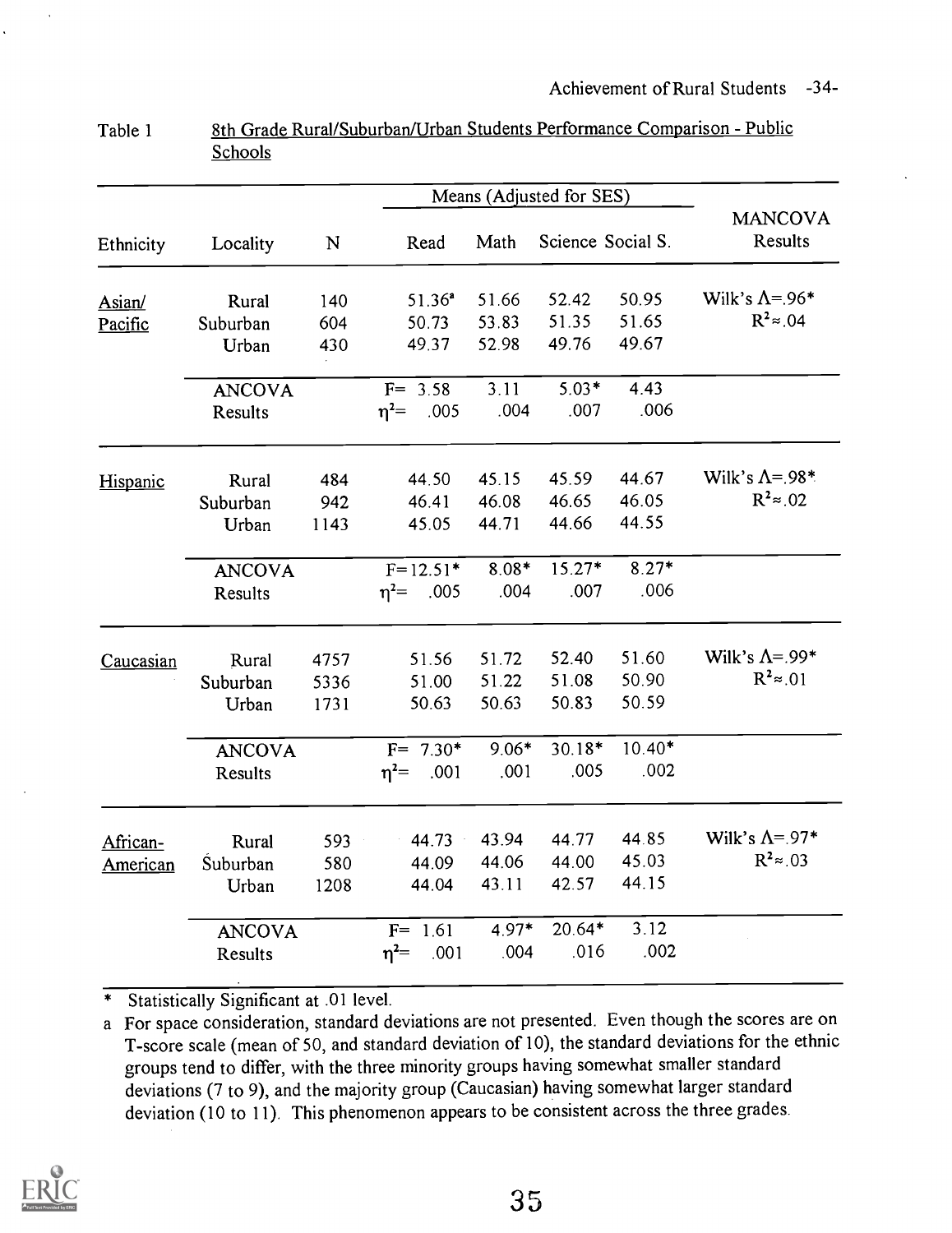|           |                |           |                       |       | Means (Adjusted for SES) |                   |                           |
|-----------|----------------|-----------|-----------------------|-------|--------------------------|-------------------|---------------------------|
| Ethnicity | Locality       | ${\bf N}$ | Read                  | Math  |                          | Science Social S. | <b>MANCOVA</b><br>Results |
| Asian/    | Rural          | 114       | 52.04                 | 53.36 | 53.98                    | 52.01             | Wilk's $\Lambda$ =.95*    |
| Pacific   | Suburban       | 424       | 51.32                 | 54.96 | 53.00                    | 52.19             | $R^2 \approx 0.05$        |
|           | Urban          | 313       | 50.38                 | 54.01 | 50.27                    | 50.12             |                           |
|           | <b>ANCOVA</b>  |           | $\overline{F}$ = 1.59 | 1.64  | $9.55*$                  | 4.35              |                           |
|           | Results        |           | $\eta^2$ = .003       | .003  | .019                     | .009              |                           |
| Hispanic  | Rural          | 392       | 46.08                 | 46.12 | 46.06                    | 46.04             | Wilk's $\Lambda$ =.98*    |
|           | Suburban       | 536       | 46.63                 | 46.77 | 46.07                    | 46.52             | $R^2 \approx .02$         |
|           | Urban          | 738       | 46.97                 | 45.76 | 45.45                    | 46.60             |                           |
|           | <b>ANCOVA</b>  |           | $F = 1.43$            | 2.43  | 1.32                     | .62               |                           |
|           | <b>Results</b> |           | $n^2$ = .001          | .003  | .001                     | .001              |                           |
| Caucasian | Rural          | 3962      | 51.83                 | 52.21 | 52.65                    | 51.79             | Wilk's $\Lambda$ =.99*    |
|           | Suburban       | 4257      | 51.52                 | 51.80 | 51.85                    | 51.60             | $R^2 \approx 01$          |
|           | Urban          | 1368      | 52.24                 | 52.21 | 52.10                    | 51.99             | $\pmb{f}$                 |
|           | <b>ANCOVA</b>  |           | $F = 3.46$            | 2.43  | $7.46*$                  | 1.10              |                           |
|           | Results        |           | $n^2$ .001            | .000  | .001                     | .000              |                           |
| African-  | Rural          | 455       | 45.04                 | 44.60 | 43.80                    | 46.06             | Wilk's $\Lambda$ =.97*    |
| American  | Suburban       | 381       | 45.02                 | 44.89 | 43.87                    | 46.48             | $R^2 \approx .03$         |
|           | Urban          | 504       | 45.66                 | 44.13 | 42.64                    | 45.15             |                           |
|           | <b>ANCOVA</b>  |           | .88<br>$F=$           | 1.17  | 4.50                     | 3.66              |                           |
|           | Results        |           | $\eta^2 =$<br>.001    | .002  | .006                     | .005              |                           |

Table 2 10th Grade Rural/Suburban/Urban Students Performance Comparison - Public **Schools** 

# BEST COPY AVAILABLE



 $\ddot{\phantom{a}}$ 

 $\mathbf{r}$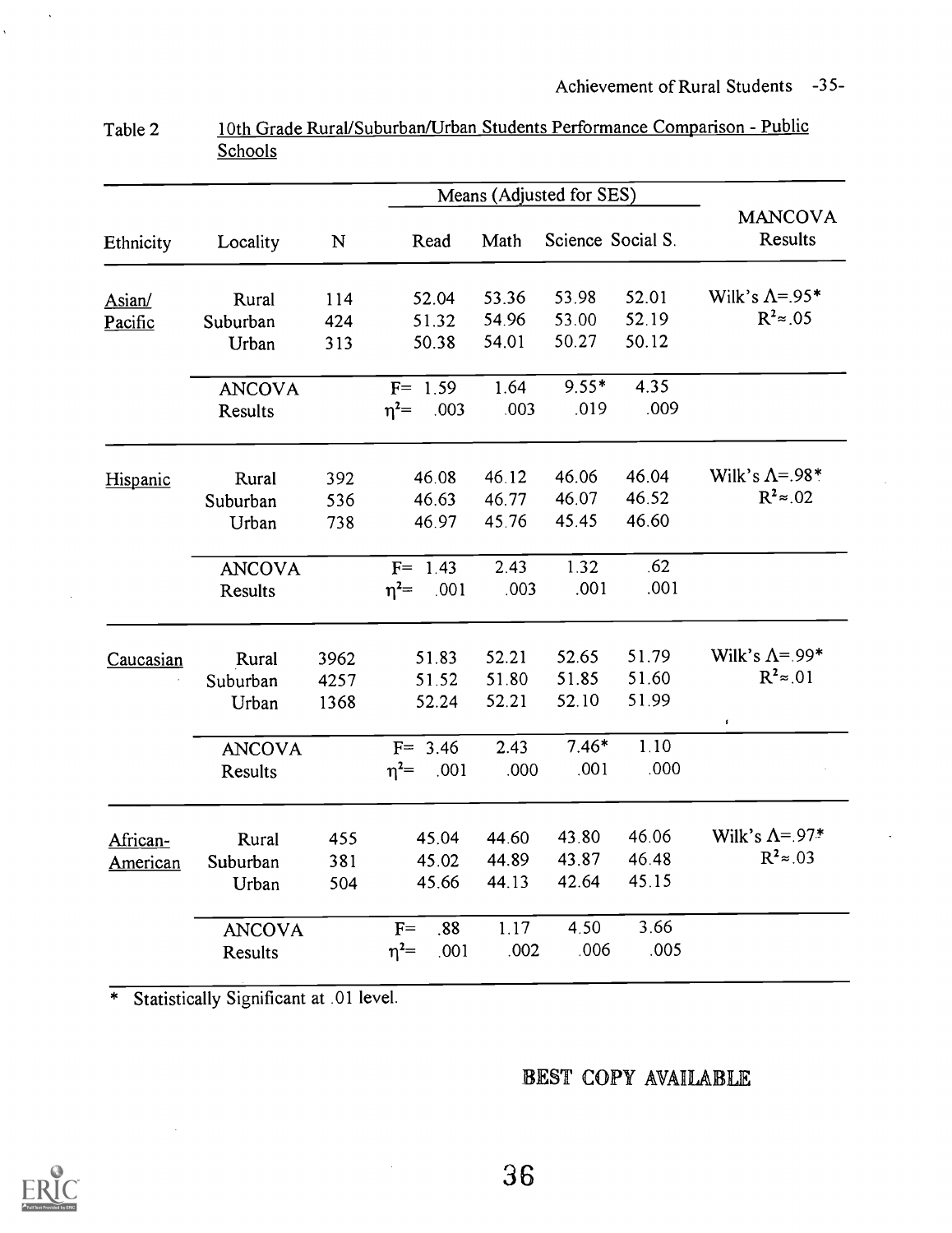|           | Means (Adjusted for SES) |      |                    |       |       |                   |                           |
|-----------|--------------------------|------|--------------------|-------|-------|-------------------|---------------------------|
| Ethnicity | Locality                 | N    | Read               | Math  |       | Science Social S. | <b>MANCOVA</b><br>Results |
| Asian/    | Rural                    | 102  | 51.12              | 52.65 | 51.27 | 51.55             | Wilk's $\Lambda$ =.97*    |
| Pacific   | Suburban                 | 391  | 51.46              | 55.03 | 51.99 | 52.64             | $R^2 \approx 0.03$        |
|           | Urban                    | 257  | 51.06              | 53.87 | 50.85 | 50.40             |                           |
|           | <b>ANCOVA</b>            |      | $F=$<br>.16        | 3.35  | 1.29  | 4.54              |                           |
|           | Results                  |      | .000<br>$\eta^2 =$ | .007  | .002  | .010              |                           |
| Hispanic  | Rural                    | 317  | 46.40              | 46.15 | 46.34 | 45.97             | Wilk's $\Lambda$ =.98*    |
|           | Suburban                 | 451  | 46.81              | 46.74 | 46.11 | 46.80             | $R^2 \approx 0.02$        |
|           | Urban                    | 560  | 47.81              | 47.83 | 46.37 | 47.80             |                           |
|           | <b>ANCOVA</b>            |      | $F = 2.90$         | 4.43  | .12   | 4.37              |                           |
|           | Results                  |      | $n^2$ .004         | .005  | .000  | .006              |                           |
| Caucasian | Rural                    | 3259 | 51.83              | 52.53 | 52.78 | 52.08             | Wilk's $\Lambda$ =.99*    |
|           | Suburban                 | 3227 | 51.95              | 52.34 | 52.66 | 52.09             | $R^2 \approx 01$          |
|           | Urban                    | 1078 | 52.73              | 52.50 | 52.26 | 52.47             |                           |
|           | <b>ANCOVA</b>            |      | $F = 4.18$         | .42   | 1.40  | .85               |                           |
|           | Results                  |      | $\eta^2$ = .001    | .000  | .000  | .000              |                           |
| African-  | Rural                    | 373  | 44.84              | 44.95 | 43.87 | 46.01             | Wilk's $\Lambda$ =.97*    |
| American  | Suburban                 | 287  | .44.87             | 44.61 | 42.86 | 45.90             | $R^2 \approx .03$         |
|           | Urban                    | 385  | 45.75              | 44.37 | 42.74 | 45.17             |                           |
|           | <b>ANCOVA</b>            |      | $F = 1.37$         | .45   | 1.94  | 1.10              |                           |
|           | Results                  |      | $\eta^2 =$<br>.002 | .001  | .003  | .002              |                           |

Table 3 12th Grade Rural/Suburban/Urban Students Performance Comparison - Public **Schools** 



 $\mathbf{v}_k$ 

 $\hat{\mathbf{v}}$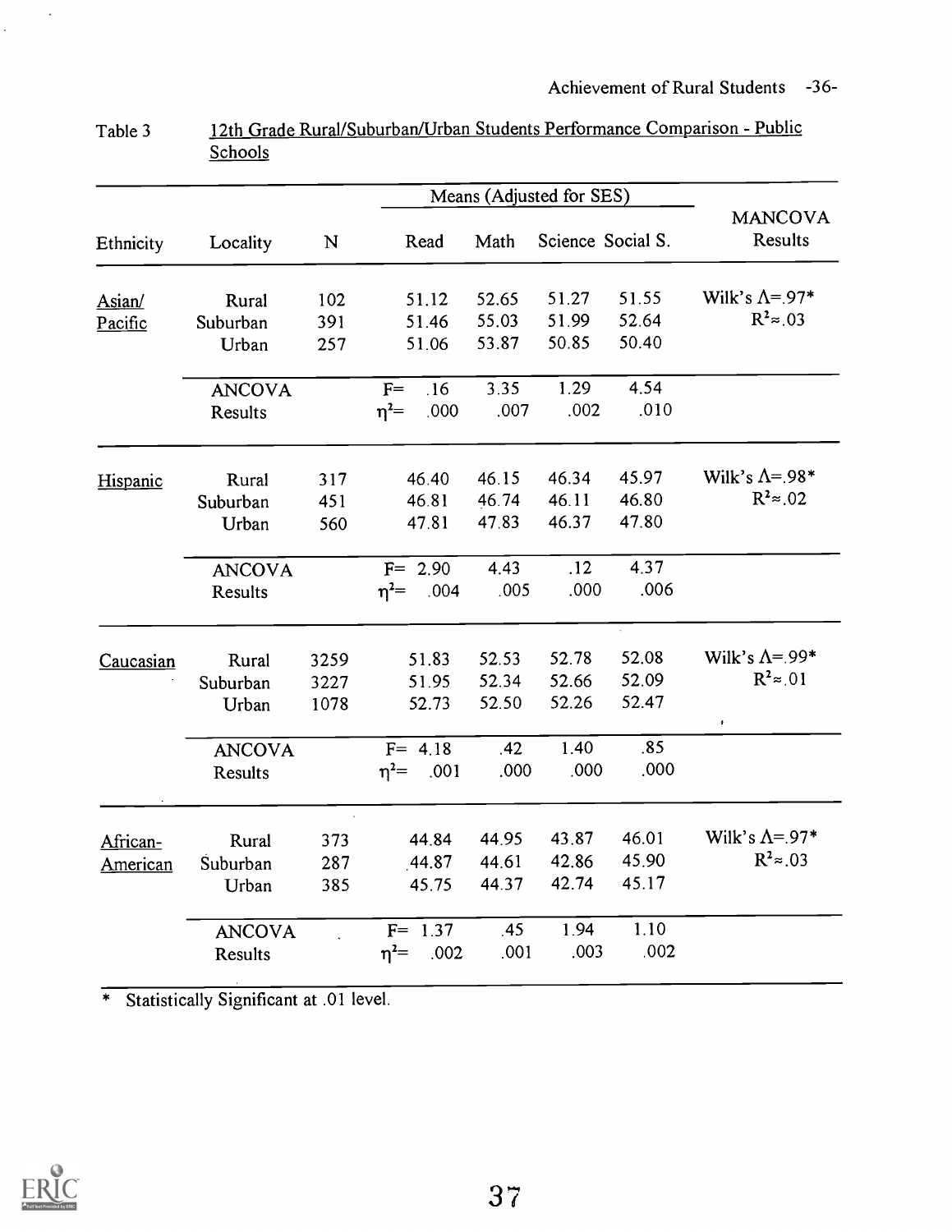$\sim 10^{-1}$ 

 $\bar{\beta}$ 

|            |               |           |            |       | Means (Adjusted for SES) |       |                   |                           |
|------------|---------------|-----------|------------|-------|--------------------------|-------|-------------------|---------------------------|
| Grade      | Locality      | ${\bf N}$ |            | Read  | Math                     |       | Science Social S. | <b>MANCOVA</b><br>Results |
| 8th Grade  | Rural         | 321       |            | 55.26 | 55.53                    | 54.21 | 55.30             | Wilk's $\Lambda$ =.99*    |
|            | Suburban      | 1606      |            | 55.69 | 54.72                    | 54.51 | 55.85             | $R^2 \approx 0.01$        |
|            | Urban         | 1903      |            | 55.89 | 55.28                    | 54.26 | 55.50             |                           |
|            | <b>ANCOVA</b> |           | $F=$       | .78   | 2.32                     | .38   | 1.00              |                           |
|            | Results       |           | $\eta^2=$  | .000  | .001                     | .000  | .000              |                           |
| 10th Grade | Rural         | 87        |            | 57.22 | 55.85                    | 54.28 | 54.45             | Wilk's $\Lambda$ =.98*    |
|            | Suburban      | 560       |            | 56.93 | 56.99                    | 56.67 | 56.51             | $R^2 \approx .02$         |
|            | Urban         | 1177      |            | 56.96 | 56.84                    | 55.85 | 56.34             |                           |
|            | <b>ANCOVA</b> |           | $F=$       | .06   | 1.02                     | 4.14  | 3.03              |                           |
|            | Results       |           | $\eta^2 =$ | .000  | .000.                    | .004  | .003              |                           |
|            | Rural         | 82        |            | 56.17 | 56.86                    | 55.62 | 55.77             | Wilk's $\Lambda$ =.98*    |
| 12th Grade | Suburban      | 418       |            | 55.48 | 57.42                    | 56.37 | 55.68             | $R^2 \approx .02$         |
|            | Urban         | 955       |            | 56.63 | 57.09                    | 55.81 | 56.77             | $\pmb{\cdot}$             |
|            | <b>ANCOVA</b> |           | $F = 2.65$ |       | .37                      | .69   | 2.44              |                           |
|            | Results       |           | $\eta^2 =$ | .003  | .000                     | .001  | .003              |                           |
|            |               |           |            |       |                          |       |                   |                           |

| Table 4 | 8th, 10th, and 12th Grade Caucasian Rural/Suburban/Urban Students Performance |
|---------|-------------------------------------------------------------------------------|
|         | Comparison - Private Schools                                                  |

\* Statistically significant at .01 level.

 $\frac{1}{2} \frac{1}{2}$ 

 $\bar{z}$ 

 $\sim 5\%$ 



 $\sim$   $\sqrt{s}$ 

 $\frac{1}{2}$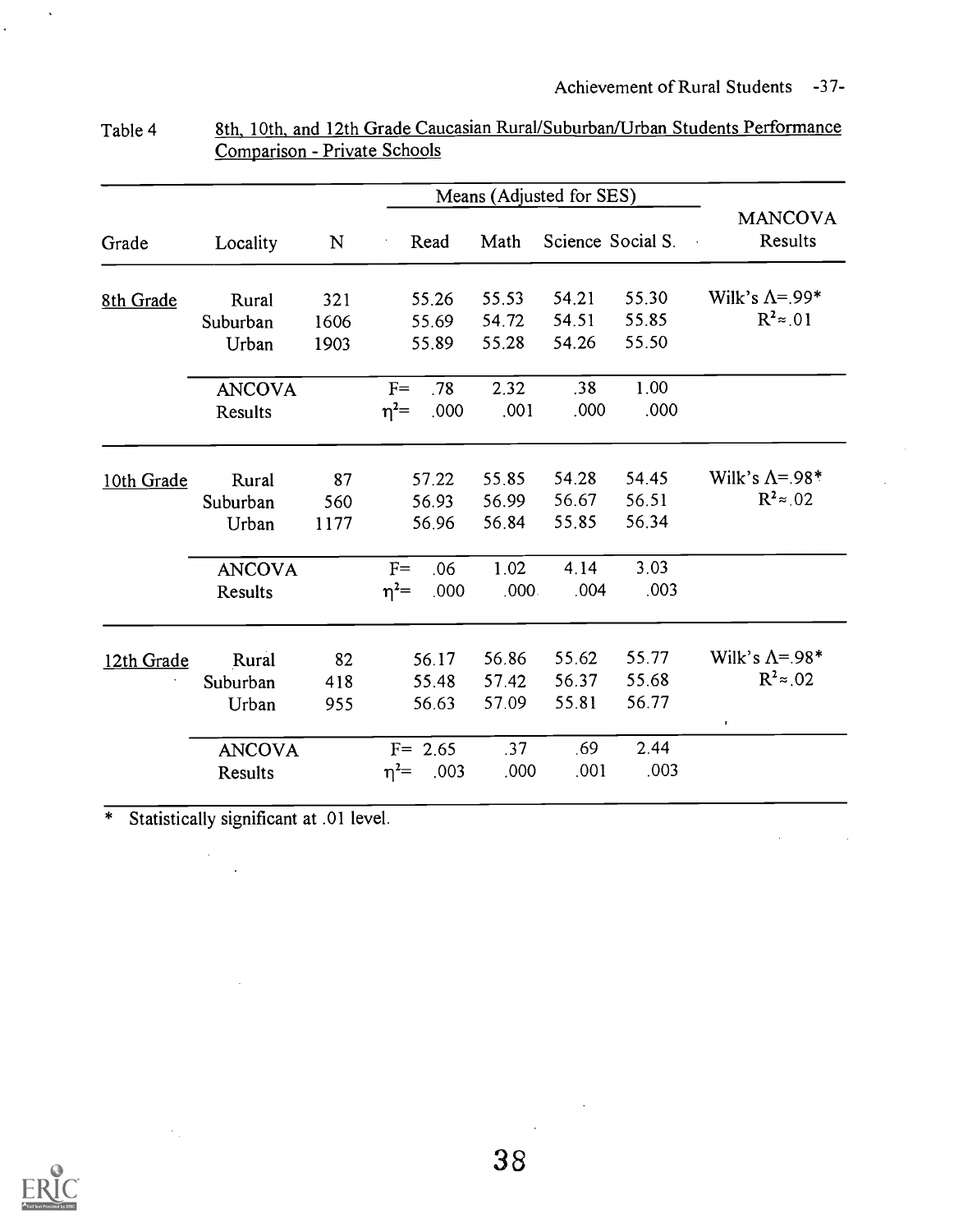|                      |               |           |                    |        | Means (Adjusted for SES) |        |                           |
|----------------------|---------------|-----------|--------------------|--------|--------------------------|--------|---------------------------|
| Geographic<br>Region | Locality      | ${\bf N}$ | Read               | Math   | Science Social S.        |        | <b>MANCOVA</b><br>Results |
| Northeast            | Rural         | 673       | 52.68              | 52.61  | 53.90                    | 53.30  | Wilk's $\Lambda$ =.98*    |
|                      | Suburban      | 1250      | 52.01              | 52.72  | 52.18                    | 52.27  | $R^2 \approx .02$         |
|                      | Urban         | 216       | 51.77              | 51.15  | 52.49                    | 52.94  |                           |
|                      | <b>ANCOVA</b> |           | $F = 1.30$         | 2.66   | $6.59*$                  | 2.61   |                           |
|                      | Results       |           | $\eta^2$ = .001    | .002   | .005                     | .002   |                           |
| Mid-West             | Rural         | 1639      | 52.14              | 53.24  | 53.27                    | 52.26  | Wilk's $\Lambda$ =.97*    |
|                      | Suburban      | 1651      | 50.34              | 50.81  | 50.65                    | 50.41  | $R^2 \approx 0.03$        |
|                      | Urban         | 423       | 49.96              | 51.39  | 50.44                    | 50.55  |                           |
|                      | <b>ANCOVA</b> |           | $F = 18.81*$       | 31.37* | 37.22*                   | 18.65* |                           |
|                      | Results       |           | $\eta^2$ = .009    | .014   | .017                     | .009   |                           |
| South                | Rural         | 1864      | 50.38              | 49.83  | 50.91                    | 50.14  | Wilk's $\Lambda$ =.99     |
|                      | Suburban      | 1325      | 50.63              | 49.91  | 50.51                    | 50.10  | $R^2 \approx 01$          |
|                      | Urban         | 732       | 49.97              | 49.54  | 50.11                    | 49.92  |                           |
|                      | <b>ANCOVA</b> |           | $F = 1.17$         | .41    | 2.05                     | .14    |                           |
|                      | Results       |           | $\eta^2$ = .001    | .000   | .001                     | .000   |                           |
| West                 | Rural         | 581       | 51.48              | 51.42  | 52.11                    | 51.51  | Wilk's $\Lambda = 99$ *   |
|                      | Suburban      | 1110      | 51.57              | 52.09  | 51.46                    | 51.31  | $R^2 \approx 01$          |
|                      | Urban         | 342       | 51.75              | 51.75  | 51.31                    | 50.33  |                           |
|                      | <b>ANCOVA</b> |           | .09<br>$F=$        | .93    | 1.05                     | 1.93   |                           |
|                      | Results       |           | $\eta^2 =$<br>.000 | .001   | .001                     | .002   |                           |
|                      |               |           |                    |        |                          |        |                           |

#### Table 5 8th Grade Rural/Suburban/Urban Performance Comparison - Public School Caucasian Students in Four Geographical Regions

\* Statistically Significant at .01 level.



 $\hat{\mathbf{r}}$ 

 $\ddot{\phantom{a}}$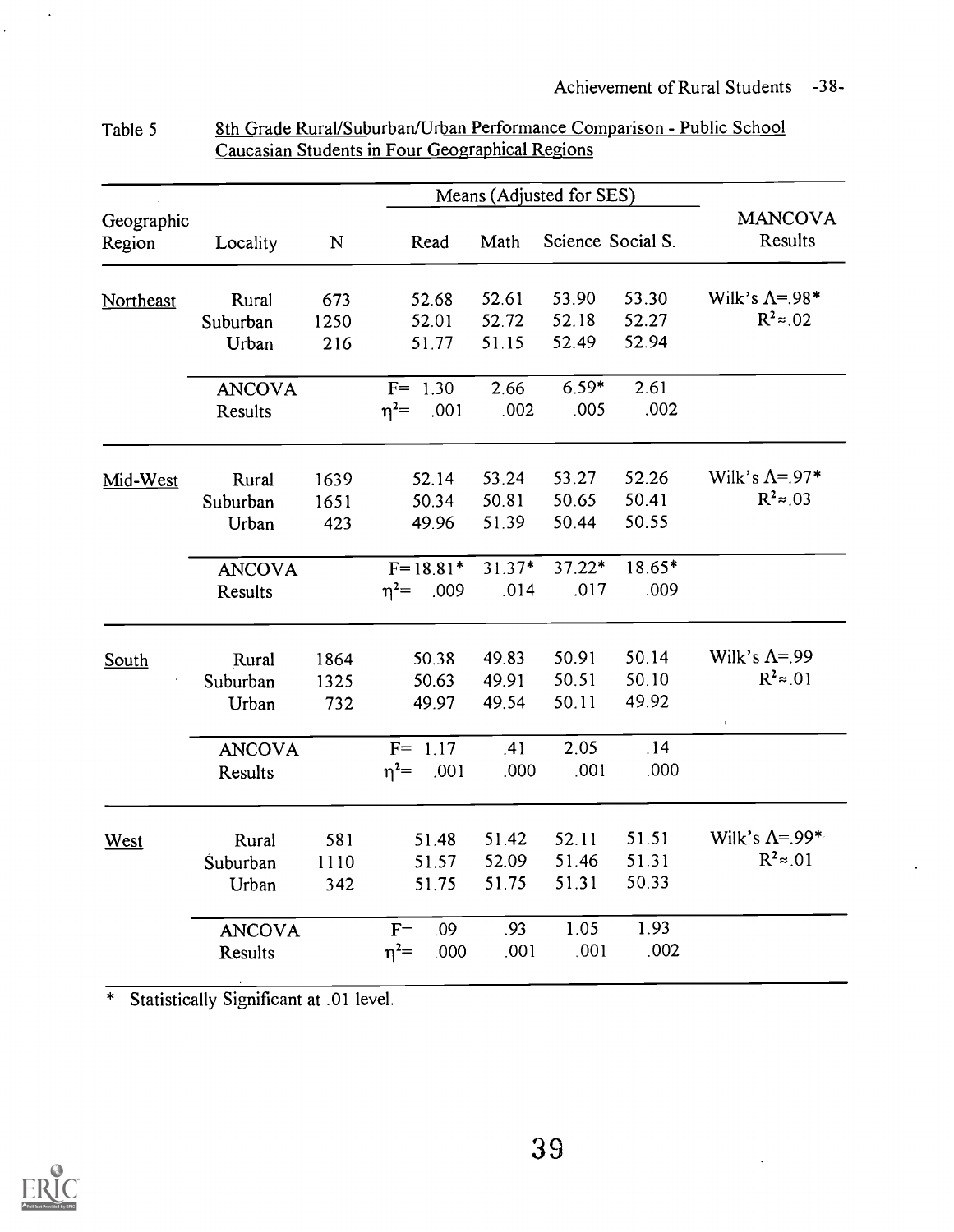|                      |               |           |                    |        | Means (Adjusted for SES) |                   |                           |
|----------------------|---------------|-----------|--------------------|--------|--------------------------|-------------------|---------------------------|
| Geographic<br>Region | Locality      | ${\bf N}$ | Read               | Math   |                          | Science Social S. | <b>MANCOVA</b><br>Results |
| Northeast            | Rural         | 596       | 53.19              | 53.45  | 54.20                    | 54.12             | Wilk's $\Lambda = 98*$    |
|                      | Suburban      | 1062      | 52.73              | 53.73  | 53.56                    | 54.02             | $R^2 \approx 0.02$        |
|                      | Urban         | 165       | 54.58              | 53.93  | 53.05                    | 53.82             |                           |
|                      | <b>ANCOVA</b> |           | $F = 3.53$         | .28    | 1.39                     | .08               |                           |
|                      | Results       |           | $\eta^2 =$<br>.003 | .000   | .001                     | .000              |                           |
| Mid-West             | Rural         | 1500      | 51.91              | 53.24  | 53.36                    | 52.22             | Wilk's $\Lambda$ =.97*    |
|                      | Suburban      | 1448      | 50.67              | 51.29  | 51.51                    | 50.84             | $R^2 \approx 0.03$        |
|                      | Urban         | 378       | 51.58              | 52.38  | 51.52                    | 53.31             |                           |
|                      | <b>ANCOVA</b> |           | $F = 6.92*$        | 18.14* | $16.71*$                 | 15.09*            |                           |
|                      | Results       |           | $\eta^2 =$<br>.004 | .009   | .009                     | .008              |                           |
| South                | Rural         | 1418      | 50.76              | 50.34  | 50.78                    | 50.27             | Wilk's $\Lambda$ =.99     |
|                      | Suburban      | 1031      | 50.97              | 50.23  | 50.57                    | 50.36             | $R^2 \approx 01$          |
|                      | Urban         | 540       | 51.43              | 51.24  | 50.98                    | 51.14             |                           |
|                      | <b>ANCOVA</b> |           | $F=$<br>.93        | 2.46   | .42                      | 1.69              |                           |
|                      | Results       |           | $\eta^2 =$<br>.001 | .001   | .000                     | .001              |                           |
| West                 | Rural         | 448       | 52.51              | 52.34  | 53.39                    | 51.42             | Wilk's $\Lambda$ =.98*    |
|                      | Suburban      | 716       | 52.59              | 52.76  | 52.41                    | 51.76             | $R^2 \approx 0.02$        |
|                      | Urban         | 285       | 53.16              | 53.01  | 54.16                    | 51.29             |                           |
|                      | <b>ANCOVA</b> |           | $F=$<br>.55        | .49    | 4.32                     | .36               |                           |
|                      | Results       |           | $\eta^2=$<br>.001  | .001   | .001                     | .000              |                           |

#### Table 6 10th Grade Rural/Suburban/Urban Performance Comparison - Public School Caucasian Students in Four Geographical Regions

\* Statistically Significant at .01 level.

# BEST COPY AVAILABLE



 $\ddot{\phantom{1}}$ 

 $\bar{\tau}$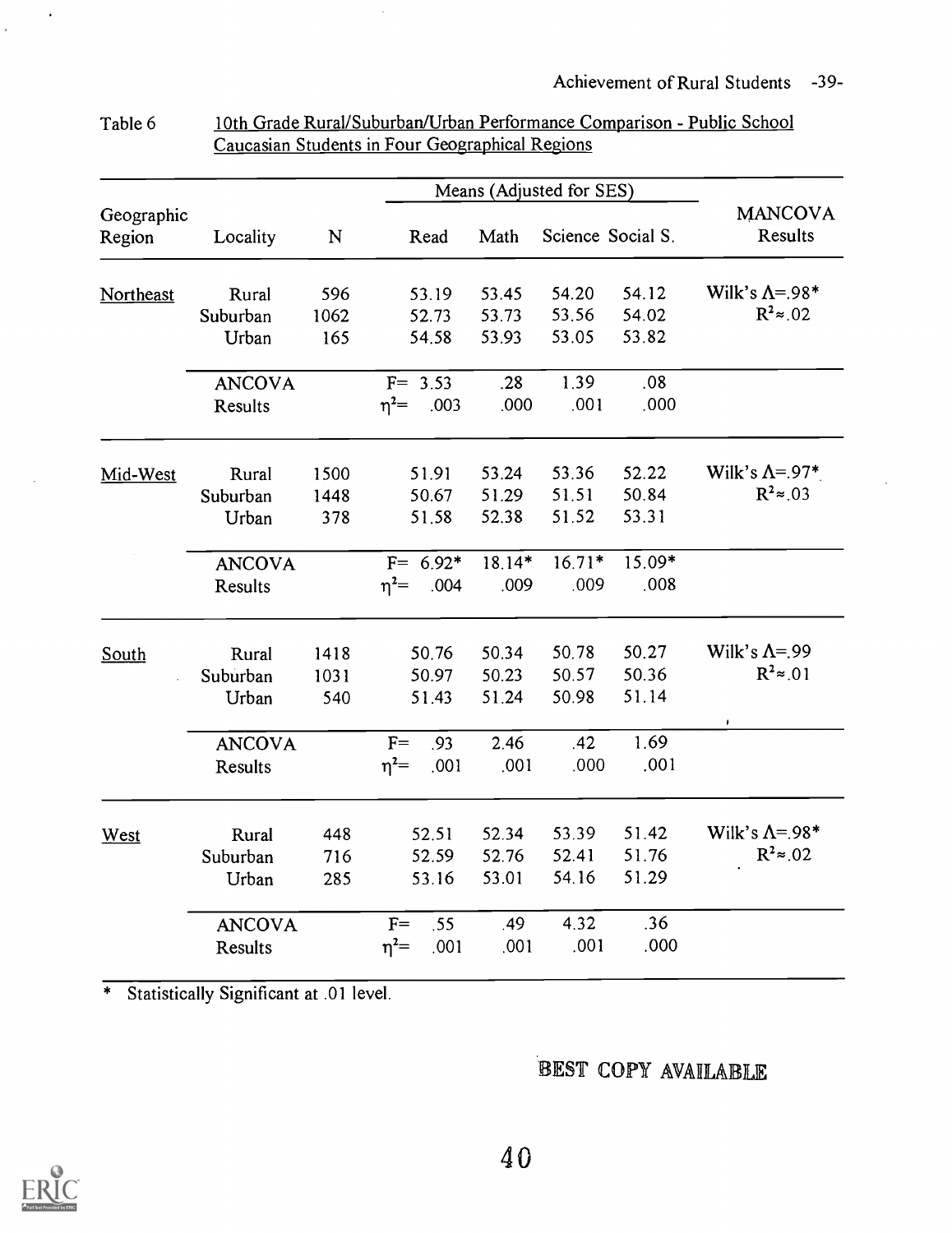|                      |               |             |                    |         | Means (Adjusted for SES) |                   |                           |
|----------------------|---------------|-------------|--------------------|---------|--------------------------|-------------------|---------------------------|
| Geographic<br>Region | Locality      | $\mathbf N$ | Read               | Math    |                          | Science Social S. | <b>MANCOVA</b><br>Results |
| Northeast            | Rural         | 515         | 53.15              | 54.53   | 55.21                    | 53.38             | Wilk's $\Lambda$ =.98*    |
|                      | Suburban      | 845         | 52.53              | 53.76   | 53.19                    | 52.60             | $R^2 \approx 0.02$        |
|                      | Urban         | 136         | 53.71              | 54.40   | 53.33                    | 53.56             |                           |
|                      | <b>ANCOVA</b> |             | $F = 1.62$         | 1.12    | $8.54*$                  | 1.67              |                           |
|                      | Results       |             | $\eta^2$ .002      | .001    | .010                     | .002              |                           |
|                      |               |             |                    |         |                          |                   |                           |
| Mid-West             | Rural         | 1254        | 51.80              | 53.40   | 53.18                    | 52.72             | Wilk's $\Lambda$ =.98*    |
|                      | Suburban      | 1092        | 51.29              | 51.64   | 52.22                    | 51.92             | $R^2 \approx .02$         |
|                      | Urban         | 307         | 52.12              | 51.67   | 51.67                    | 52.82             |                           |
|                      | <b>ANCOVA</b> |             | $F = 1.43$         | 13.16*  | $4.91*$                  | 2.63              |                           |
|                      | Results       |             | $\eta^2$ = .001    | .009    | .003                     | .002              |                           |
| South                | Rural         | 1154        | 50.75              | 50.67   | 50.92                    | 50.31             | Wilk's $\Lambda$ =.99*    |
|                      | Suburban      | 755         | 51.25              | 51.29   | 51.89                    | 51.25             | $R^2 \approx 01$          |
|                      | Urban         | 415         | 52.62              | 52.33   | 51.80                    | 51.60             |                           |
|                      | <b>ANCOVA</b> |             | $F = 5.77*$        | $5.35*$ | 3.06                     | 3.89              |                           |
|                      | Results       |             | $\eta^2$ .005      | 004     | .002                     | .003              |                           |
| West                 | Rural         | 336         | 52.96              | 51.95   | 53.15                    | 53.11             | Wilk's $\Lambda$ =.99     |
|                      | Suburban      | 535         | 53.76              | 53.45   | 54.21                    | 53.30             | $R^2 \approx 0.01$        |
|                      | Urban         | 220         | 53.38              | 52.94   | 53.40                    | 53.17             |                           |
|                      | <b>ANCOVA</b> |             | $F=$<br>.83        | 2.85    | 1.62                     | .05               |                           |
|                      | Results       |             | $\eta^2 =$<br>.001 | .004    | .003                     | .000              |                           |
|                      |               |             |                    |         |                          |                   |                           |

| Table 7 | 12th Grade Rural/Suburban/Urban Performance Comparison - Public School |
|---------|------------------------------------------------------------------------|
|         | Caucasian Students in Four Geographical Regions                        |

# BEST COPY AVAILABLE

 $\sim 10^7$ 



 $\mathcal{A}$ 

 $\hat{\mathcal{A}}$ 

 $\frac{1}{\tau}$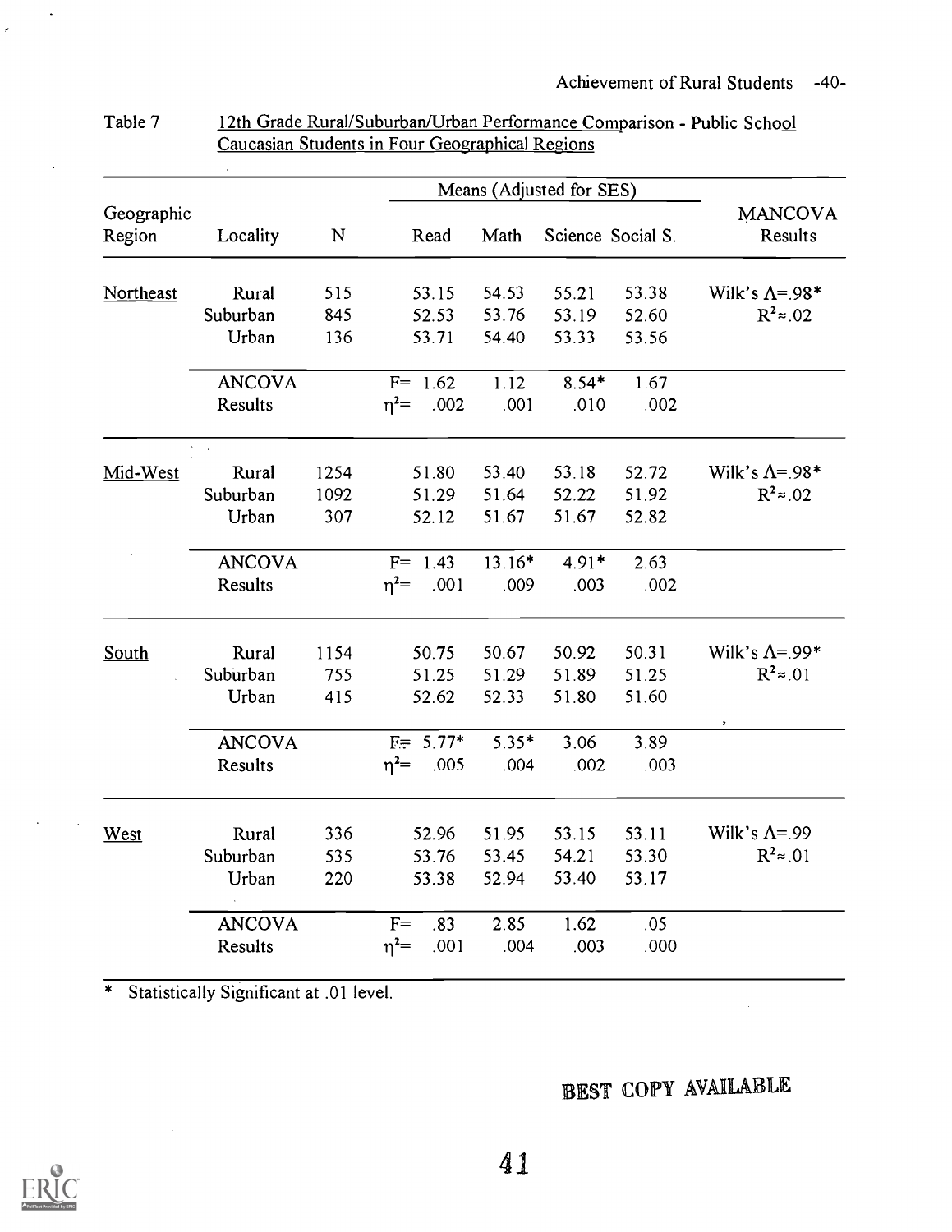

## U.S. Department of Education

Office of Educational Research and Improvement (OERI) National Library of Education (NLE) Educational Resources Information Center (ERIC)



# REPRODUCTION RELEASE

(Specific Document)

## DOCUMENT IDENTIFICATION:

| Title:<br>ACADEMIC ACHIEVEMENT OF RURAL SCHOOL STUDENTS: A MULTI-YEAR COMPARISON WITH THEIR<br>PEERS IN SUBURBAN AND URBAN SCHOOLS |                                            |
|------------------------------------------------------------------------------------------------------------------------------------|--------------------------------------------|
| Michael Chen<br>Xitao Fan,<br>Author(s):                                                                                           |                                            |
| Corporate Source: Utah State University                                                                                            | <b>Publication Date:</b><br>April 28, 1998 |

# II. REPRODUCTION RELEASE:

In order to disseminate as widely as possible timely and significant materials of interest to the educational community, documents announced in the monthly abstract journal of the ERIC system, Resources in Education (RIE), are usually made available to users in microfiche, reproduced paper copy, and electronic media, and sold through the ERIC Document Reproduction Service (EDRS). Credit is given to the source of each document, and, if reproduction release is granted, one of the following notices is affixed to the document.

If permission is granted to reproduce and disseminate the identified document, please CHECK ONE of the following three options and sign at the bottom of the page.



RCO21484 (over)